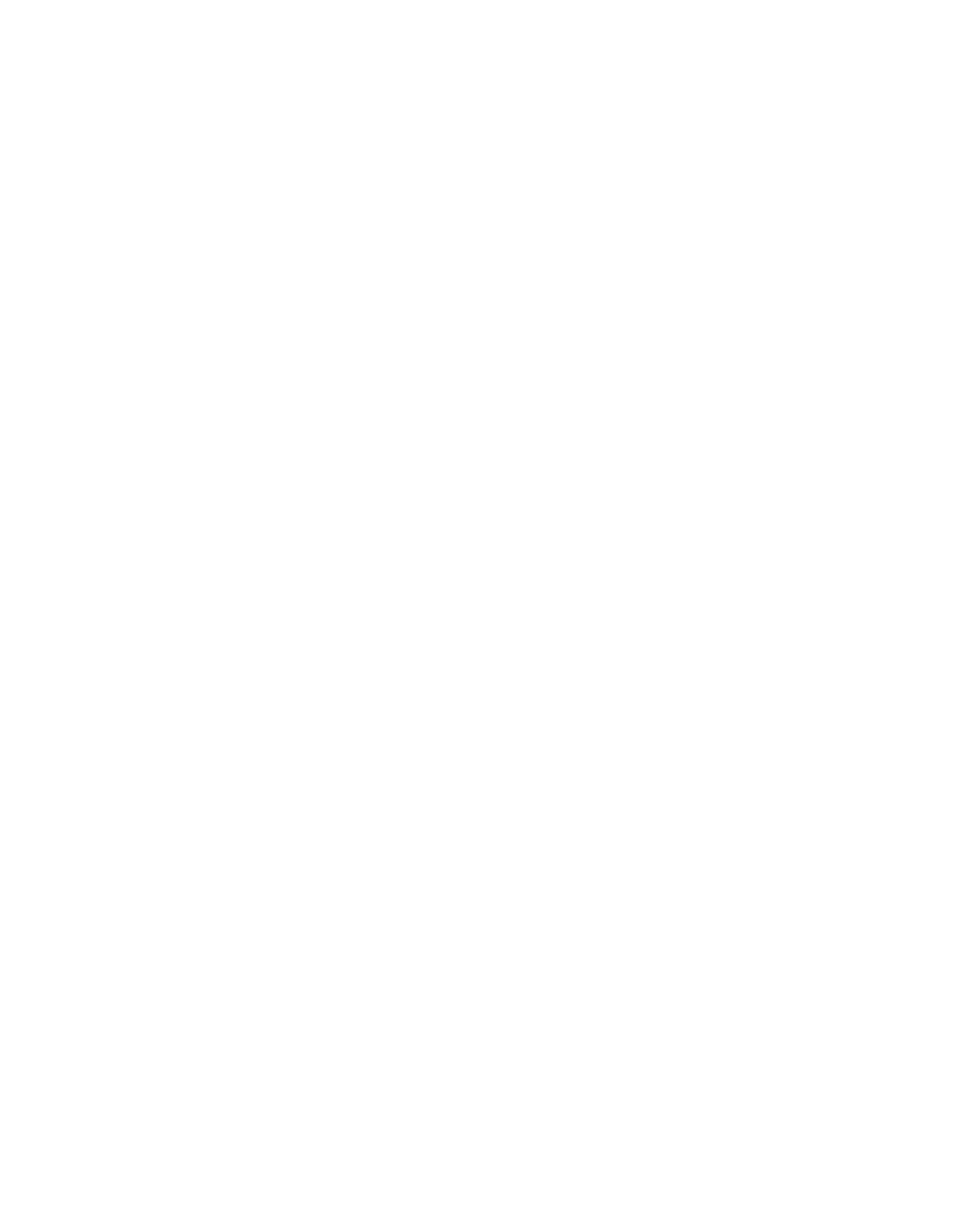#### **Co-Production in Social Services between Local Government and NGOs in Supporting the Highly Marginalised**

**Acknowledgements:** The project is co-financed by the Governments of Czechia, Hungary, Poland and Slovakia through Visegrad Grants from International Visegrad Fund. The mission of the fund is to advance ideas for sustainable regional cooperation in Central Europe.

This project No. 21910314 was made possible through Visegrad+ Grant from the International Visegrad Fund.

**Disclaimer:** All views expressed in this research paper are those of the authors and do not necessarily represent the views of International Visegrad Fund.

**Аuthors:** Dr. Andrew Ryder

 Associate Professor of Sociology Corvinus University Budapest

Dr. Petr Jüptner

Charles University, Faculty of Social Sciences

Institute of Political Studies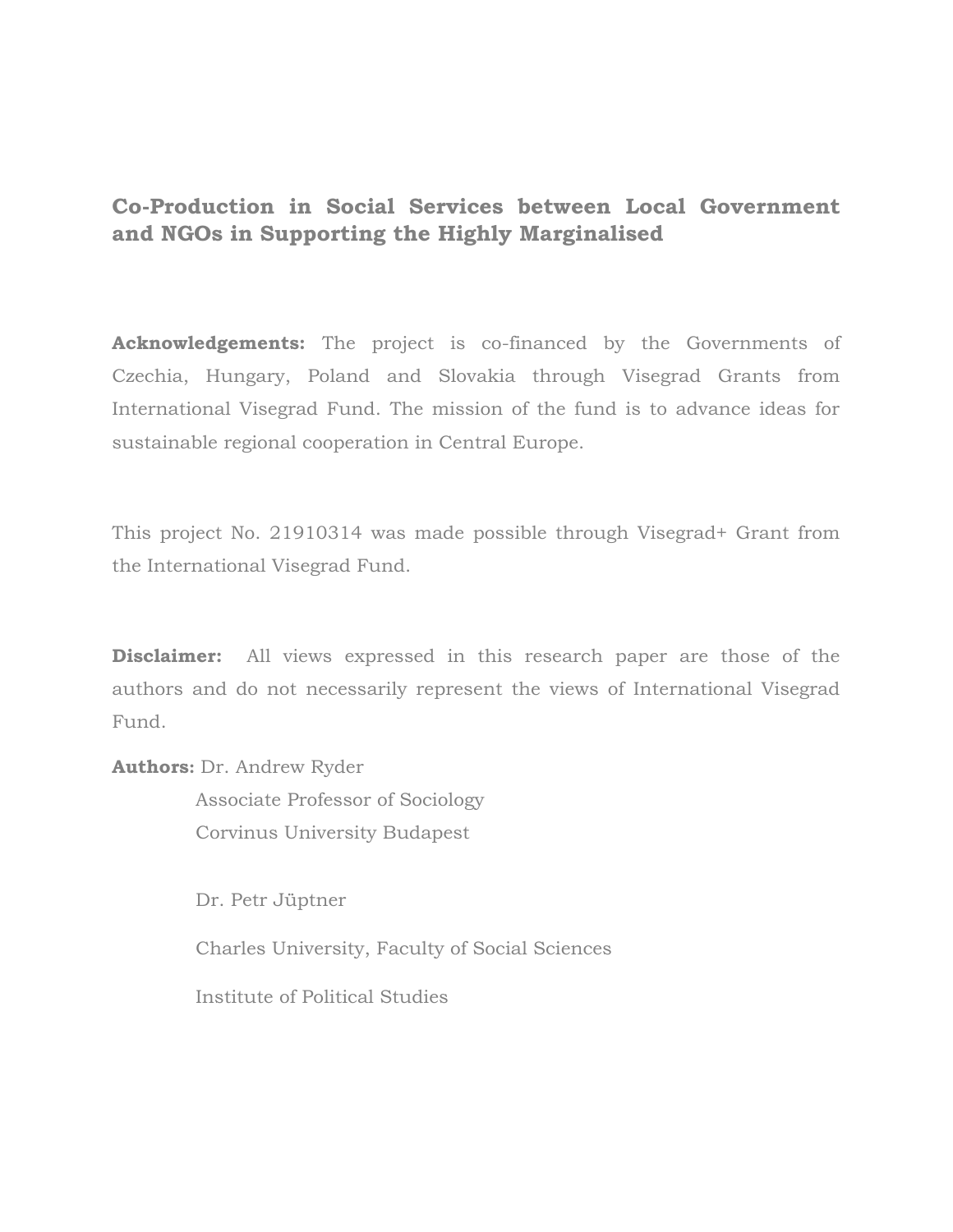Dr. Daniel Klimovský

 Associate Professor in the Department of Political Science, Faculty of Arts

Comenius University in Bratislava

Msc. Bledar Taho

Executive Director

Institute of Romani Culture in Albania

Agim Selami

Executive Director

ZIP Institute

#### **Publisher: ZIP Institute**

The publication can be downloaded from: [www.zipinstitute.mk](http://www.zipinstitute.mk/)

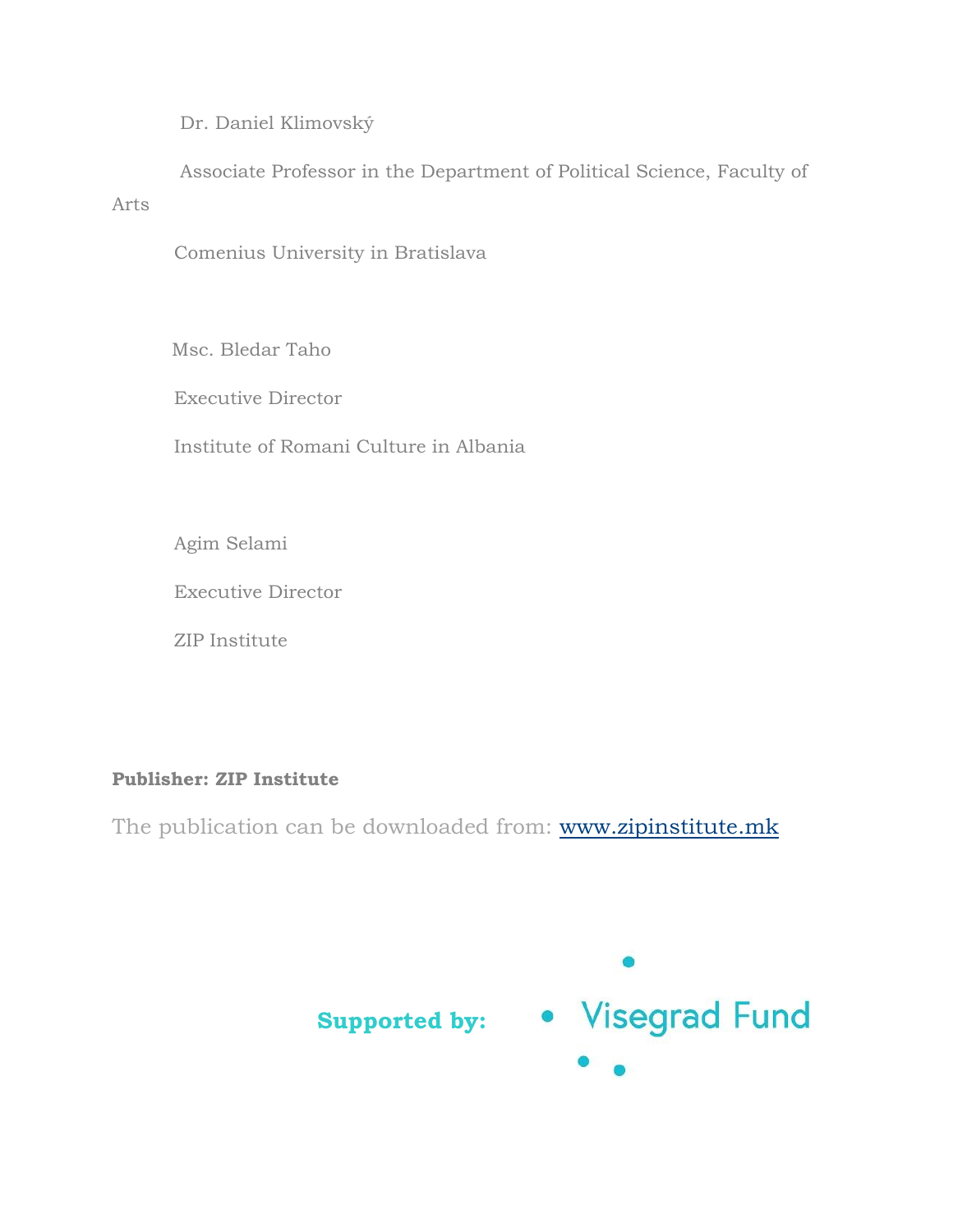# **CONTENTS**

| $\mathbf{L}$    |  |
|-----------------|--|
| $\mathbf{II}$ . |  |
| III.            |  |
| IV.             |  |
|                 |  |
| V.              |  |
|                 |  |
|                 |  |
|                 |  |
|                 |  |
|                 |  |
|                 |  |
|                 |  |
|                 |  |
|                 |  |
|                 |  |
|                 |  |
|                 |  |
|                 |  |
|                 |  |
|                 |  |
|                 |  |
|                 |  |
|                 |  |
| VI.             |  |
|                 |  |
|                 |  |
|                 |  |
|                 |  |
|                 |  |
|                 |  |
|                 |  |
|                 |  |
|                 |  |
|                 |  |
|                 |  |
|                 |  |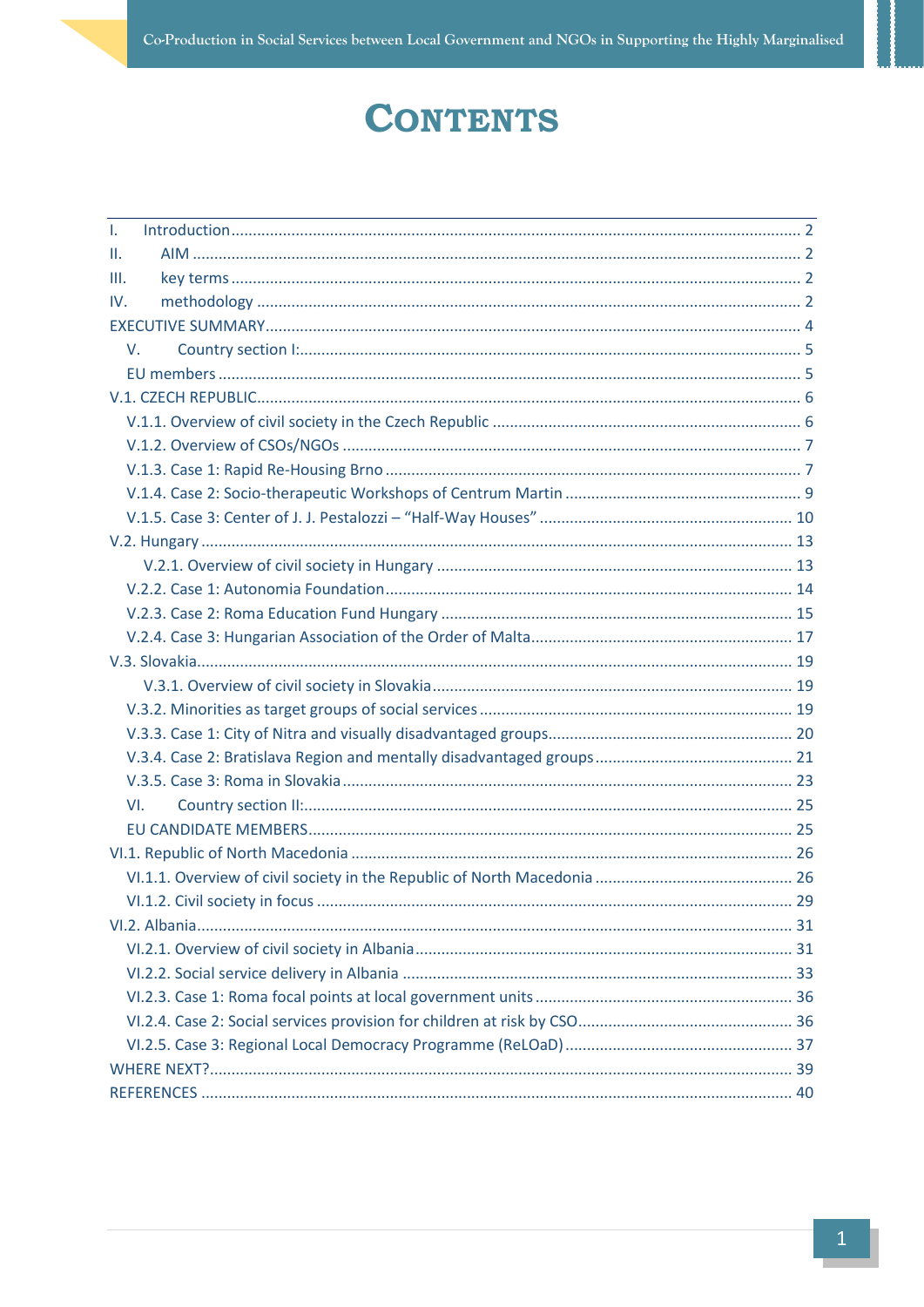#### <span id="page-5-0"></span>**I. INTRODUCTION**

Co-production is one of the most popular recent trends in the field of delivery of social services. Although it has immediately attracted relevant interest at the side of both academicians and practitioners, there are only a small number of international comparative studies aimed at practical experience with coproduction in social services. Taking into account this fact, our intention is to contribute to the mentioned knowledge gap, and to provide some insights from several countries, namely from the Czech Republic, Hungary, Slovakia, Albania, and the Republic of North Macedonia.

This report is set out in the following order:

#### $\overline{O}$  aim

- $\overline{O}$  key terms
- O methodology
- $O$  executive summary
- $\overline{O}$  country section I: case studies from the EU membes (Czech Republic, Hungary and Slovakia)
- $\overline{O}$  country section II: case studies from the EU associate members (Albania and the Republic of North Macedonia).

### <span id="page-5-1"></span>**II. AIM**

Based on an in-depth examination of civil society case studies from the Czech Republic, Hungary, and Slovakia, the project outlines the context and good practices that could be applicable to the Albanian or North Macedonian policy environment in terms of co-production (partnership between local government and community organizations) in delivering social services to highly marginalized groups. The Roma form a key focus of the report, however, the experiences of some other vulnerable groups are described as well.

#### <span id="page-5-2"></span>**III. KEY TERMS**

**Social service** is a keyword of this project. The project defines social services in the broadest possible way as social assistance for those individuals who are in some disadvantaged or unfavorable social (including economic and cultural) situation. In general, social services should lead to a higher degree of social inclusion or to the meeting of social needs of vulnerable groups.

**Highly marginalized groups** are considered as our main target groups. As for their definition, the project has used Sen's Capabilities Approach and the UNDP definitions of the marginalized (UN 2016), where the core indicator is poverty and at least one of the following variables:

- $\overline{O}$  race and ethnicity
- O discrimination
- $O$  low education
- $O$  spatial exclusion
- $O$  disability
- $O$  gender
- $O$  sexual orientation
- $\overline{O}$  victims of crime.

#### <span id="page-5-3"></span>**IV. METHODOLOGY**

Several working methods were employed for the purpose of gathering the relevant data within the project implementation:

- $\overline{O}$  desk research
- O semi-structured interviews
- $\overline{O}$  case studies
- O a deliberative conference in Tirana to frame a draft report based on case studies/desk top research.

The data collection was guided by the *'stages of development model'.*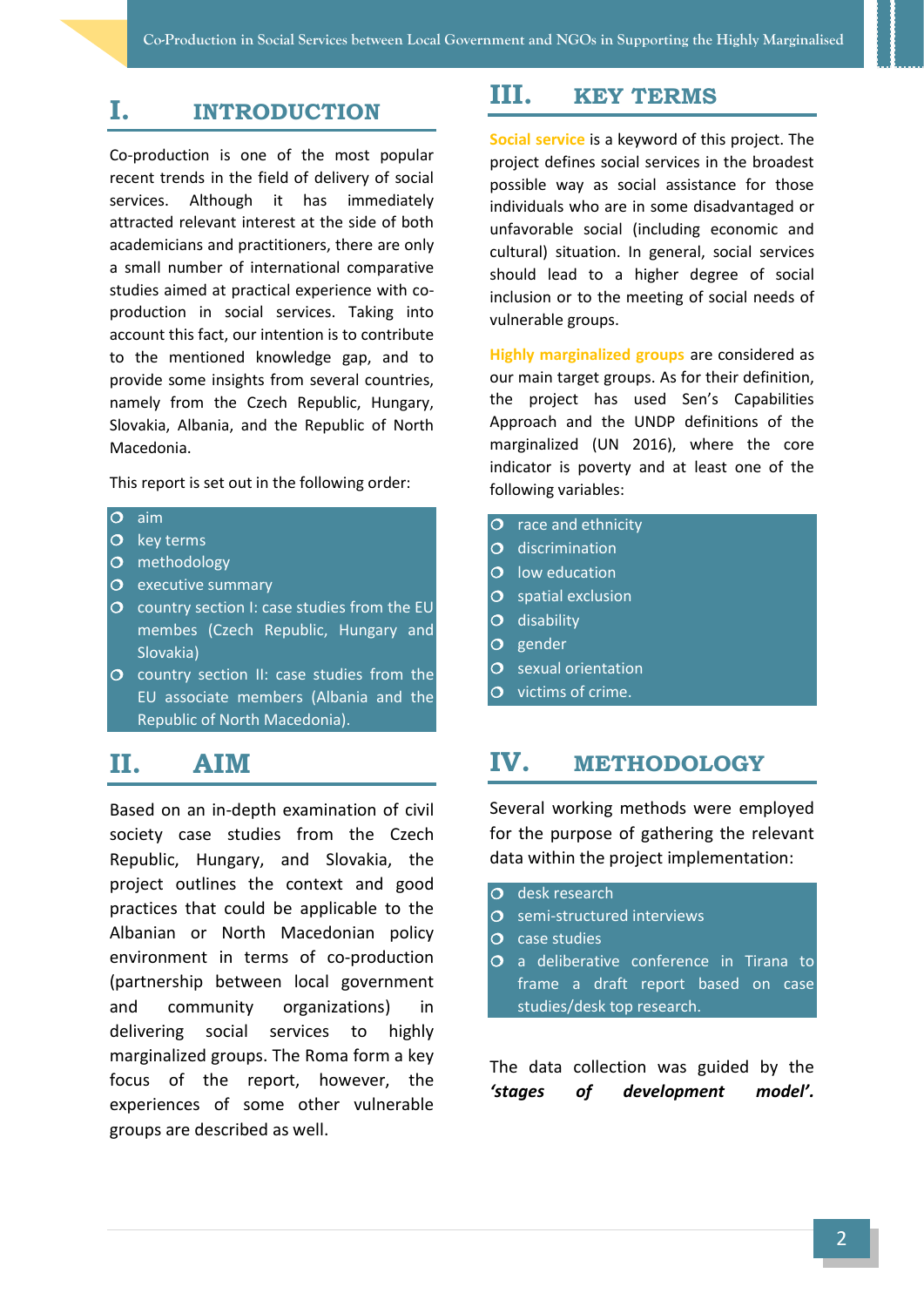| <b>GUIDING CONCEPTS</b>                                                                                                                                                                                                                                                                                                                                                                                                                            | STAGES OF DEVELOPMENT TO BE EXPLORED IN CO-PRODUCTION                                                                                                                                                                                                                                                                                         |
|----------------------------------------------------------------------------------------------------------------------------------------------------------------------------------------------------------------------------------------------------------------------------------------------------------------------------------------------------------------------------------------------------------------------------------------------------|-----------------------------------------------------------------------------------------------------------------------------------------------------------------------------------------------------------------------------------------------------------------------------------------------------------------------------------------------|
| <b>Community Led Local Development</b><br>(a term used by the EU to describe<br>grassroots and bottom up projects<br>which empower target groups and                                                                                                                                                                                                                                                                                               | Research - consultation - identifying need and designing<br>1.<br>solutions<br>(To what degree are NGOs and service users involved in decision<br>making?)                                                                                                                                                                                    |
| promotes co-production)<br><b>Inclusive Community Development</b>                                                                                                                                                                                                                                                                                                                                                                                  | 2. Getting a project started<br>(Was the pre project planning effective? Did the project need to be<br>redesigned) How were staff recruited? Was positive action in<br>recruitment used?) At what stages were there evaluations? How<br>were they done? Have NGOs and service users been effectively                                          |
| (grassroots projects which involve<br>the target group in the design and<br>delivery of an initiatives based on<br>community not outsider<br>aspirations)<br><b>Asset Based Community</b><br>Development<br>(an initiative based on the identity<br>or social capital or other important<br>variable connected to group<br>identity and traits and which uses<br>these group strengths and qualities<br>as the foundation for a service<br>action) | involved in decision making and delivery?)                                                                                                                                                                                                                                                                                                    |
|                                                                                                                                                                                                                                                                                                                                                                                                                                                    | Targeted initiatives and mainstreaming pilot and targeted<br>3.<br>projects<br>(Was the project especially tailored for a certain group offering<br>services outside of the mainstream? Did the targeted work become<br>mainstreamed?) Were there obstacles to targeting?<br>4. Project sustainability when funding ends or is near to ending |
|                                                                                                                                                                                                                                                                                                                                                                                                                                                    | (Did the project finish at the end of funding or does it face closure<br>or a reduction in capacity as the initial grant comes to an end?).<br>How has the project evolved? How was new funding found?)                                                                                                                                       |
|                                                                                                                                                                                                                                                                                                                                                                                                                                                    | 5.<br>Ensure projects feed into advocacy and policy change<br>(How was policy change at the local or national level achieved? To<br>what degree have NGOs and service users been involved in this<br>process?)                                                                                                                                |

*Figure 1. Stages of development*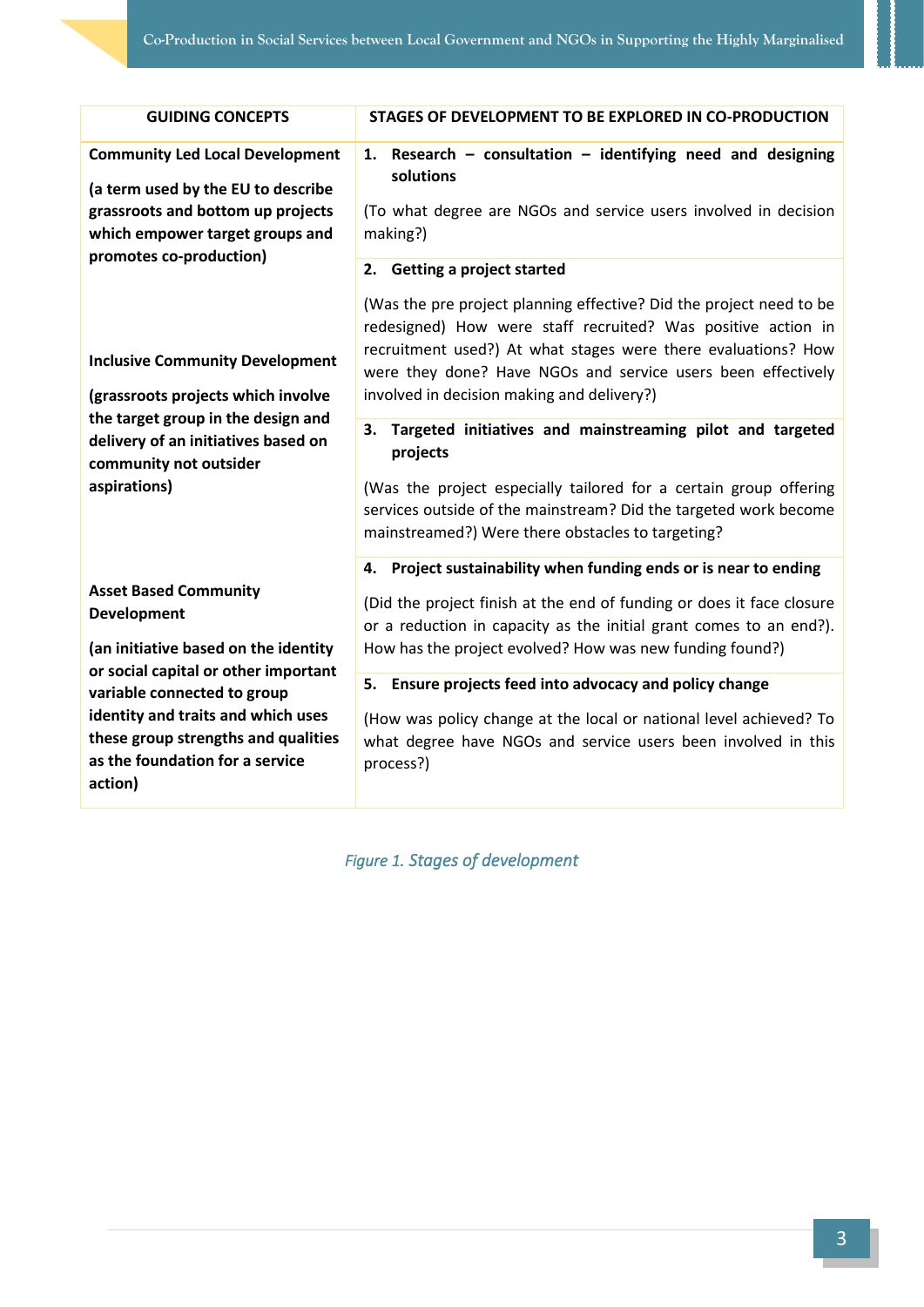### **EXECUTIVE SUMMARY**

- <span id="page-7-0"></span>**1.** Evidence collected indicates that coproduction between community organisations and local government can play an important role in service delivery for vulnerable groups.
- **2.** The trust and social capital that community organisations sometimes enjoy with specific vulnerable groups and deep understanding of the group's marginality can be integral in designing, delivering and evaluating services.
- **3.** Targetted services, if properly designed, can be effective tools if care is taken to avoid the ghettoization of services and there are efforts to with time incorporate targeted measures into the mainstream. Despite these benefits, there are a number of impediments to effective and inclusive coproduction.
- **4.** Although the European Union has a commitment to Community Led Local Development the practice of such a model appears to be limited in the selected EU member states of the Czech Republic, Hungary and Slovakia.
- **5.** Community organisations in the selected EU and associate EU member states (Albania and North Macedonia) appear to be lacking sufficient resources and autonomy for more inclusive forms of community development, in some cases being treated as an appendage of local government service delivery.
- **6.** The complexity and associated bureaucracy of some local, state and the EU/international funding streams sometimes precludes smaller community organisations from participating in coproduction.
- **7.** In some cases there is a danger of co-production leading to community organisasations losing sight of a change and challenge agenda as they become dependent on service delivery funding streams and fear criticism could sever funding.
- **8.** There is some evidence of good practice coproduction being scaled up but often there are concerns about sustainability with some projects being confined to specific localities and restricted by short term funding which is difficult to renew.
- **9.** In some cases the prejudices of local populations and in turn local government creates barriers to coproduction for vulnerable groups.
- **10.** Political partisanship is preventing some community organisations, often those with good grassroots support, from accessing state and local funding streams. In some cases, illiberalism is leading to civil society being attacked and marginalized by the political establishment. Both factors impede coproduction. We propose several measures that will assist the coproduction.
- **11.** Improved funding streams to facilitate the empowerment of community organisations and vulnerable communities to become more directly involved in the design and delivery of services, to facilitate a long term and sustainable interventions based on the principles of community-led and asset-based local development.
- **12.** More effort to scale up good practice and learn from good practice case studies.
- **13.** Guidance, training and evaluation toolkits to be specifically design to aim at coproduction with vulnerable groups.
- **14.** Specific units to be established in local and regional government to guide and monitor coproduction.
- **15.** Resources to enable community groups engaged in coproduction with a range of vulnerable groups to share good practice and through coalition-building lobby for change and reform at the local, state, and EU level.
- **16.** Guidance and training to guide and facilitate communication and understanding between local government, statutory agencies, and civil society to overcome barriers that impede understanding and partnership.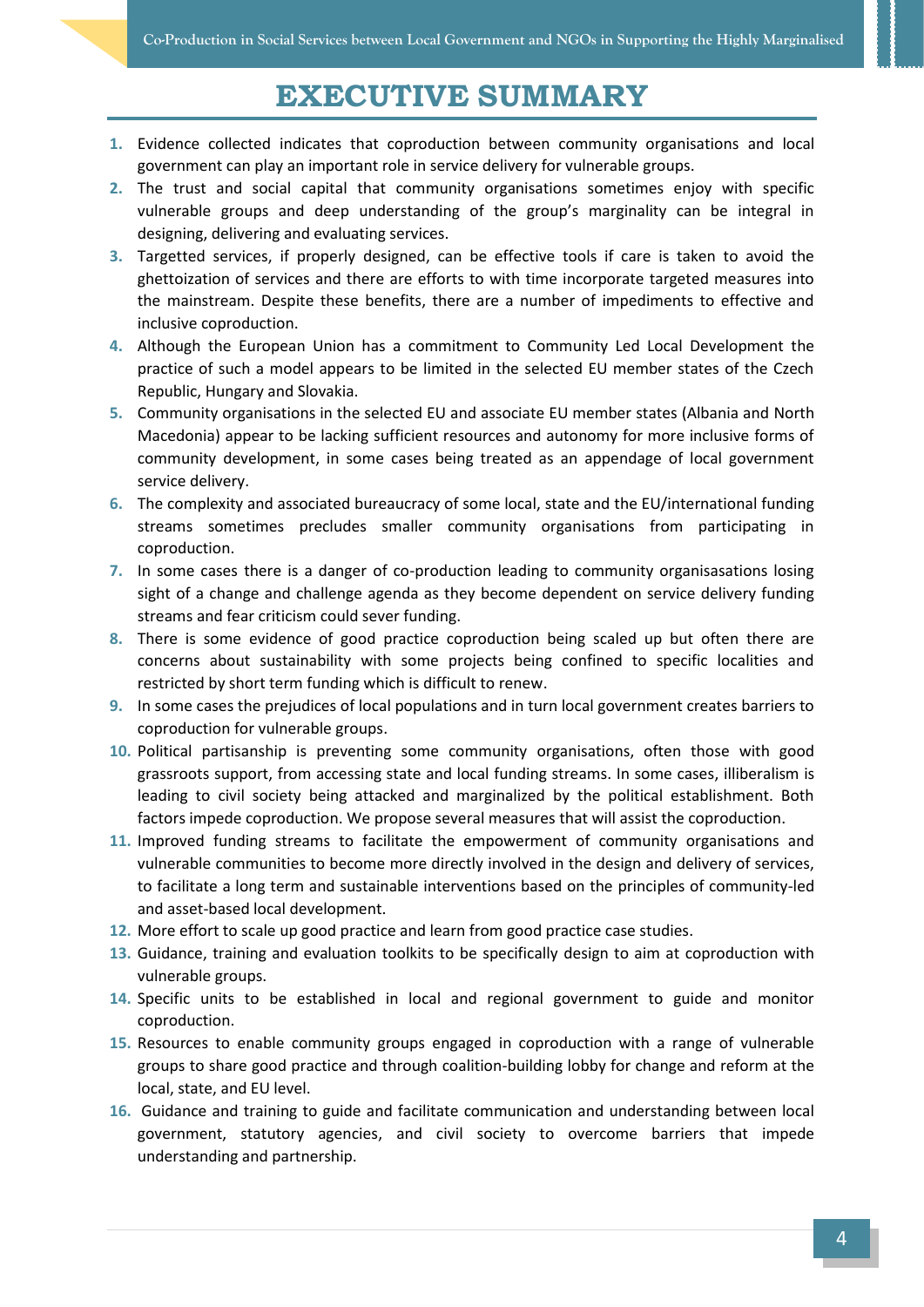# **V. COUNTRY SECTION I: EU MEMBERS**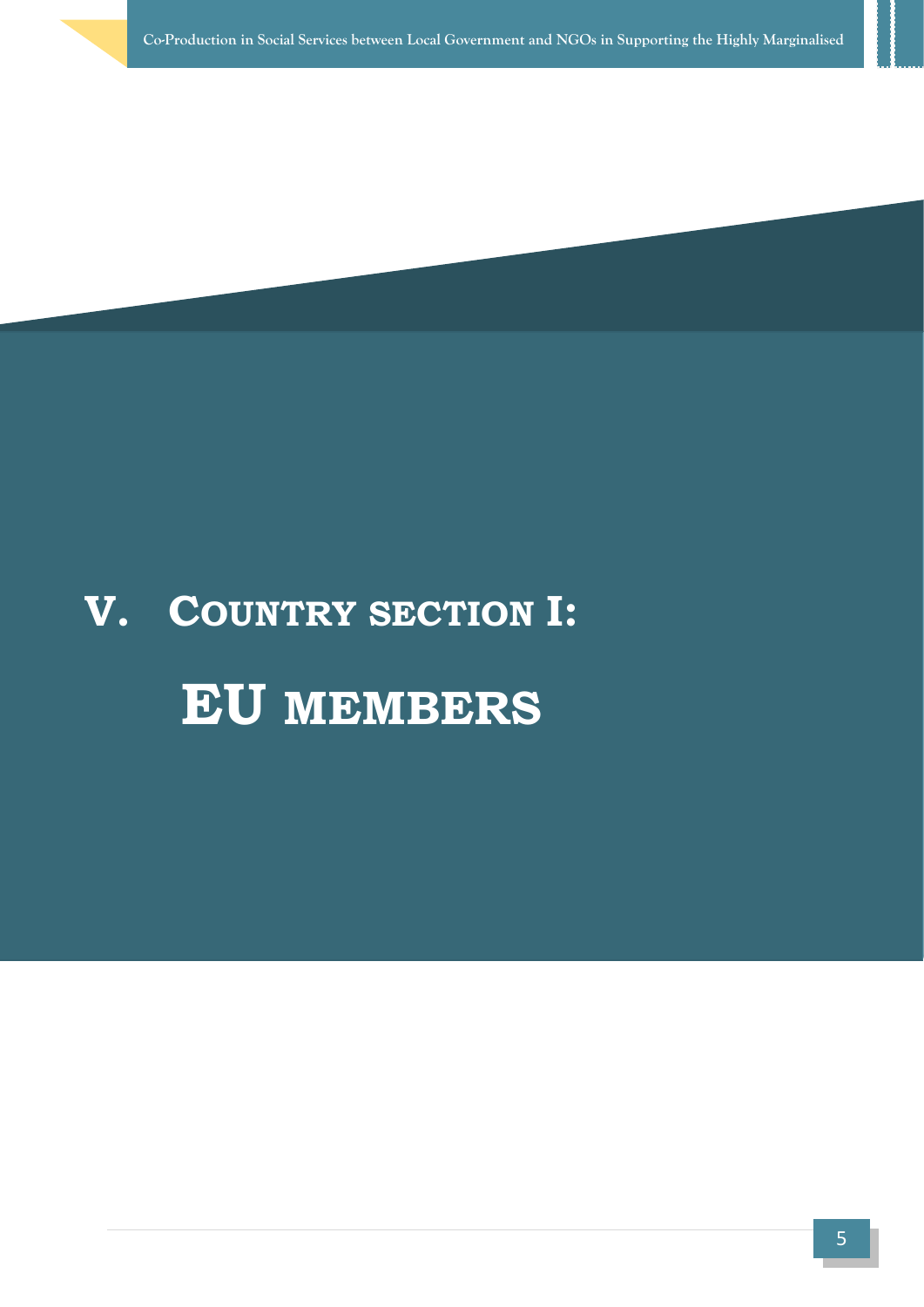# <span id="page-9-0"></span>**V.1. CZECH REPUBLIC**

#### <span id="page-9-1"></span>V.1.1. OVERVIEW OF CIVIL SOCIETY IN THE CZECH REPUBLIC

The responsibility for public and social services is divided between the state and local governments, which are 14 regions and approximately 6,258 municipalities (or 205 municipalities with the so-called extended powers).

- $\overline{O}$  At all three levels, services are provided within the state administration. They are precisely defined by law (i.e. they are performed in the same way in all municipalities) and at lower levels are performed through specialized authorities or within the so-called delegated powers by the bodies of the aforementioned regions and municipalities with extended powers.
- $O$  Self-governments are not limited in the form and extent within which they provide public and ensuing social services. Their form, scope and financial coverage may thus differ considerably across individual self-governments. In compliance with the Act on Municipalities, the municipality independently administers its affairs, which are "in the interest of the municipality and the citizens of the municipality" (128/2000 Coll.), with the exception of tasks falling under the law within the competence of the state (including state administration performed in delegated powers by selfgovernments).

Both types of services are often combined in practice; for example, the municipality (selfgovernment) is the establisher of a nursing home for the elderly, but the state may participate in the financing.

Similarly, municipal flats are provided to the tenants by municipalities (self-governments), but the state can provide subsidies for their

construction and can pay the tenants housing allowances.

In practice, the funds of the European Union are often involved in the financing of both types of services and non-profit organizations often take part in securing specific services.

It follows from the framework outlined above that in addition to playing a role of a provider, the municipalities (especially the so-called municipalities with extended powers, which secure state administration also for administrative district designated for them neighbouring smaller municipalities) often fulfil the role of a certain coordinator; owing to their administrative apparatus, they are knowledgeable about local problems, are in contact with the region and the state in the matters of ensuring the financing of social services, they often act as establishers of legal entities providing social services, and cooperate with non-governmental and nonprofit organizations.

Responsibility for coordination is explicitly assigned to the municipalities by the law according to which the municipality identifies the needs of providing social services in its territory, ensures the availability of information, can draw up a medium-term plan for the development of social services and cooperates with other municipalities, regions and social service providers. (Act on Social Services 108/2006 Coll.)

On the contrary, the responsibility of municipal self-governments for specific social services is not stipulated by legislation (Act on Municipalities 128/2000 Coll.), with the exception of larger municipalities with the socalled extended powers involved in social services within the scope of the mentioned delegated powers. Nevertheless, what is important about their share in the provision of social services is the fact that they can establish legal entities, organizational units of municipalities and contributory organizations,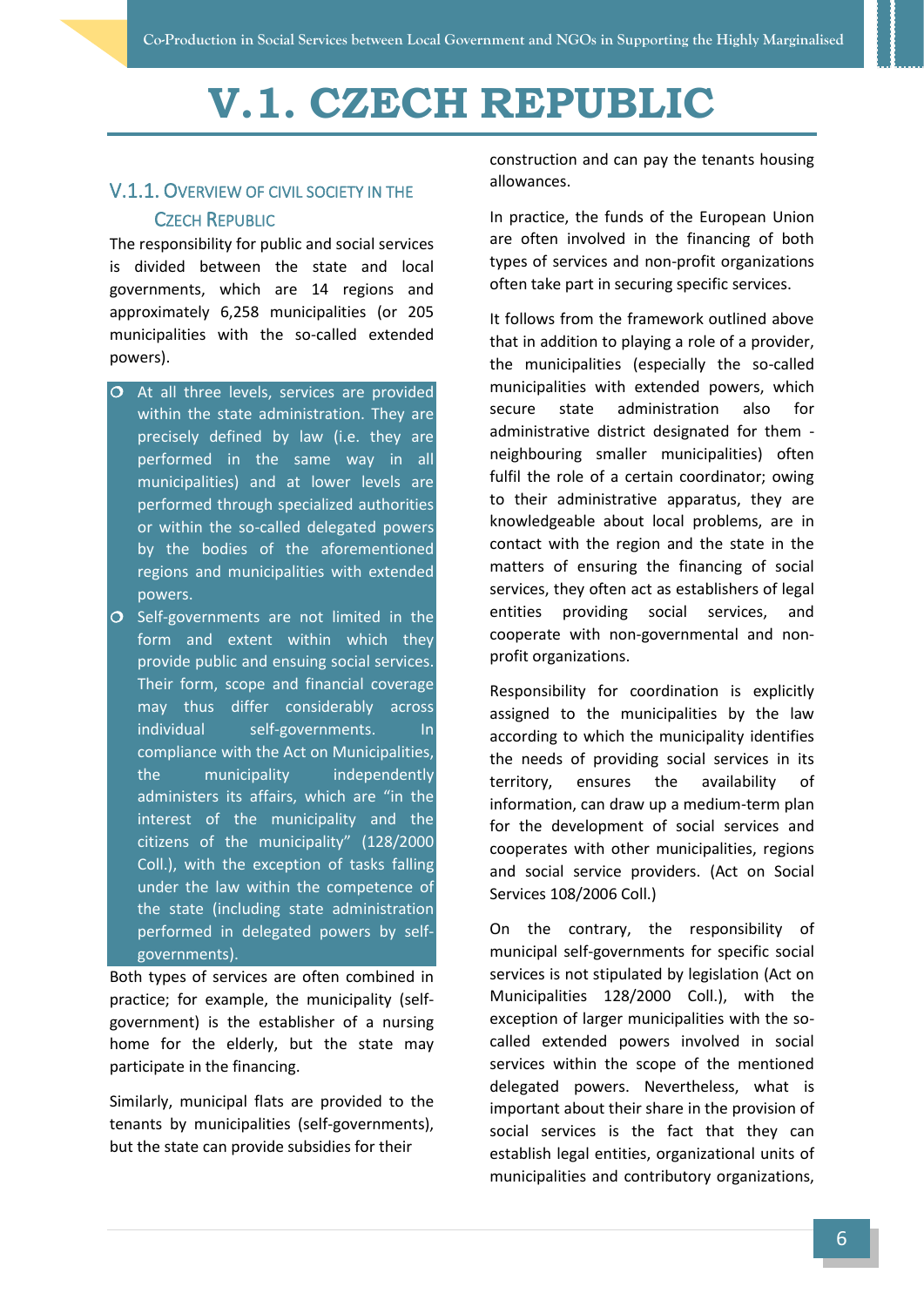or they can decide on the provision of funds. Furthermore, they often handle their real estate (suitable for the provision of services) and especially the already mentioned administrative apparatus.

The issue of administrative capacity of municipalities brings us to the problem of asymmetric municipal structure in the Czech Republic. There are huge differences between the municipalities in terms of population, budgets and hence the possibilities for expanding and complementing the spectrum of social services by local governments. Approximately one-quarter of Czech municipalities have fewer than 200 inhabitants. These municipalities often cannot afford to employ civil servants and finance their development, in practice their inhabitants often use social services provided by larger catchment municipalities.

#### <span id="page-10-0"></span>V.1.2. OVERVIEW OF CSOS/NGOS

If, in accordance with the established methodology, we focus on organizations (legal entities) that are of a non-governmental and non-profit nature, we must first list the legal forms of these entities, the most important of which include: associations and branch associations, foundations and endowment funds, special-purpose facilities of the churches, established by the churches and religious societies, public benefit companies, constitutions, school legal entities.

Non-profit, non-governmental organizations involved in the provision of services are classified as so-called service-based (other types are attorney or interest-based). According to the classification of the Government Council for Non-Governmental Non-Profit Organizations, these service-based organizations focus - among other things - on social and health care, humanitarian aid, and charity. If they participate in the provision of social services, they must be registered as of 2007 in the Register of Social Service Providers (Act on Social Services 128/2006 Coll.), the same as legal entities established by public administration or natural persons. It can be

assumed based on statistical data that out of the above mentioned legal forms associations are most frequently involved in the provision of social services, even though only a small fraction of their total number is involved with social services (however, they make up more than 90% of all registered non-governmental, non-profit organizations). Especially outside large cities, it is common for NGOs to provide social services for a wider area or region, not just for one municipality.

NGOs as social service providers can receive state subsidies or municipal grants. However, the quantification of public funds allocated this way is very complicated, as from the point of view of the state budget, large sports associations and, for example, Mountain Rescue Service are also formally featured as non-governmental, non-profit organizations.

#### <span id="page-10-1"></span>V.1.3. CASE 1: RAPID RE-HOUSING BRNO

The Rapid Re-Housing project, implemented in the second largest Czech city of Brno, is one of the best-known projects of co-production of social services for disadvantaged groups at the municipal level. The project enables families with children in housing need (in hostels or shelters) to obtain sustainable rental housing. The main initiator of the project is local selfgovernment (or one of the parties of the former city hall coalition); a local NGO *IQ Roma Servis* and two universities (University of Ostrava and Masaryk University in Brno) are also working on the project. The project was in reality launched in 2016 after the preparatory phase, when rental flats were obtained by 50 families from target groups families with children in various forms of housing need (among others hostels and shelters), which have the potential to retain rental housing. After some lapse of time, several analyses are available, most of which testify to the success of the project, which lies in the sustainability of allocated rental housing by vulnerable families.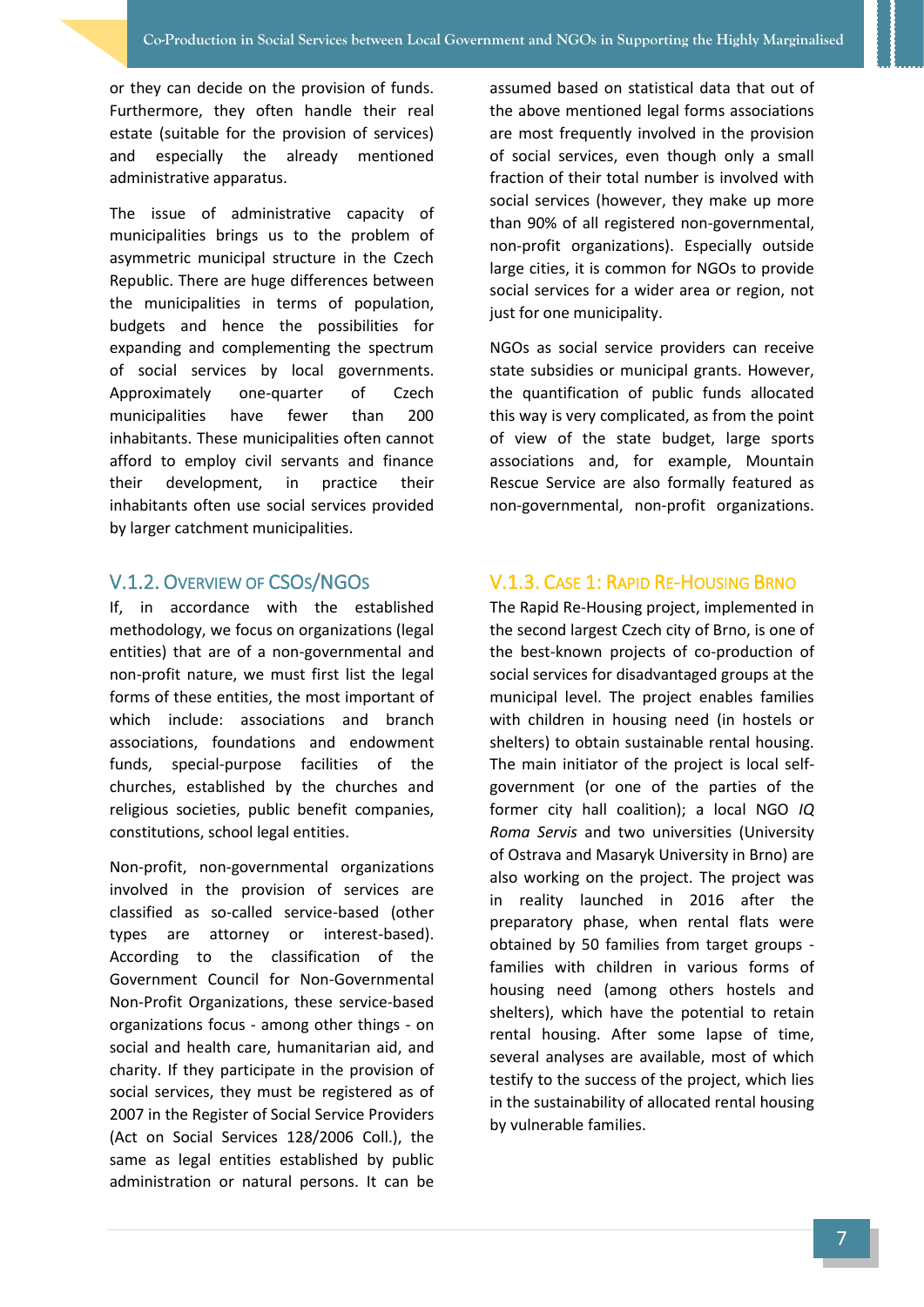In 2019, the new city hall coalition decided to stop the project; however, the families in need will keep the allocated flats.

The problem of housing shortage of socially vulnerable groups is relevant in all large municipalities, i.e. it arises from the very size of the city of Brno (more than 380 thousand inhabitants). The authors of the project assumed that the housing shortage of vulnerable groups leads to long-term restrictions on their access to the housing, which further exacerbates their social problems and may lead to their social exclusion - although they may have the potential to retain rental housing.

In order to grasp the scope of the problem, a so-called registration week was launched, in which 421 families in housing need were enumerated. *It showed that in the families surveyed, the first housing crisis led to longterm housing need in two thirds of them, 92% of homeless families experienced a housing need in a median of eight years during their life. Two thirds of these families are Roma families. Once homeless, these families are typically considered by both private and public lessors to be unfit for housing and thus have very limited access to the housing.* (website of the Platform of Social Housing, [https://hf.socialnibydleni.org/rapid-re](https://hf.socialnibydleni.org/rapid-re-housing-brno)[housing-brno\)](https://hf.socialnibydleni.org/rapid-re-housing-brno)

50 city flats were allocated for the project, which were located in various places of the municipality, which owns in total approximately 29,000 flats. These were allocated to the families selected by lot. The ability of families to maintain rental housing in the long term is - among other things - the indicator of success (the situation of all families was continuously monitored and evaluated).

The solution complies with the city's *Strategy for social inclusion* approved in 2016 for the period 2016-2019. The project also contributes to the fulfilment of the national *Strategy to combat social exclusion*, which

aims - among other things - to move families from hostels to rental flats.

After one year, 48 out of 50 families were able to retain rental housing. Furthermore, based on close monitoring, employment, health and school attendance were improved in addition to an improvement in the quality of housing.

The project was initiated politically within the self-government of the city. The city can be deemed the main initiator of this project, it was also the principal researcher of the submitted European project. The local movement *Žít Brno* (*Living Brno*) was the main initiator within the framework of selfgovernment, it was part of the city hall coalition in 2014-2018.

The service provider is the non-profit organization *IQ Roma Servis* [\(www.iqrs.cz\)](http://www.iqrs.cz/). This local Roma NGO received training from housing experts from other European countries and secured contacts with tenants. The choice of this partner was connected with the fact that a significant part of families in housing need were Roma. The organization mediated visits of social workers in families, which also served to search for employment or settle neighbourhood problems.

An important part of the project was verification and evaluation of success, which was provided by another partner of the project, University of Ostrava.

The main pillar of funding was the European project *Pilot Testing of Rapid Re-Housing of Families with Children* CZ.03.3.60/0.0/0.0/15\_024/0002729 financed from the Operational program Employment. As a result, the direct costs of the city were only around EUR 6,000 (while a total project cost was about EUR 390,000). If the project was not financed from European sources, it could be assumed that the state could participate in the funding (of a similar project) through ministerial subsidies.

The economic impacts of the project are a subject of political debates. According to the former leadership of the city of Brno (2014-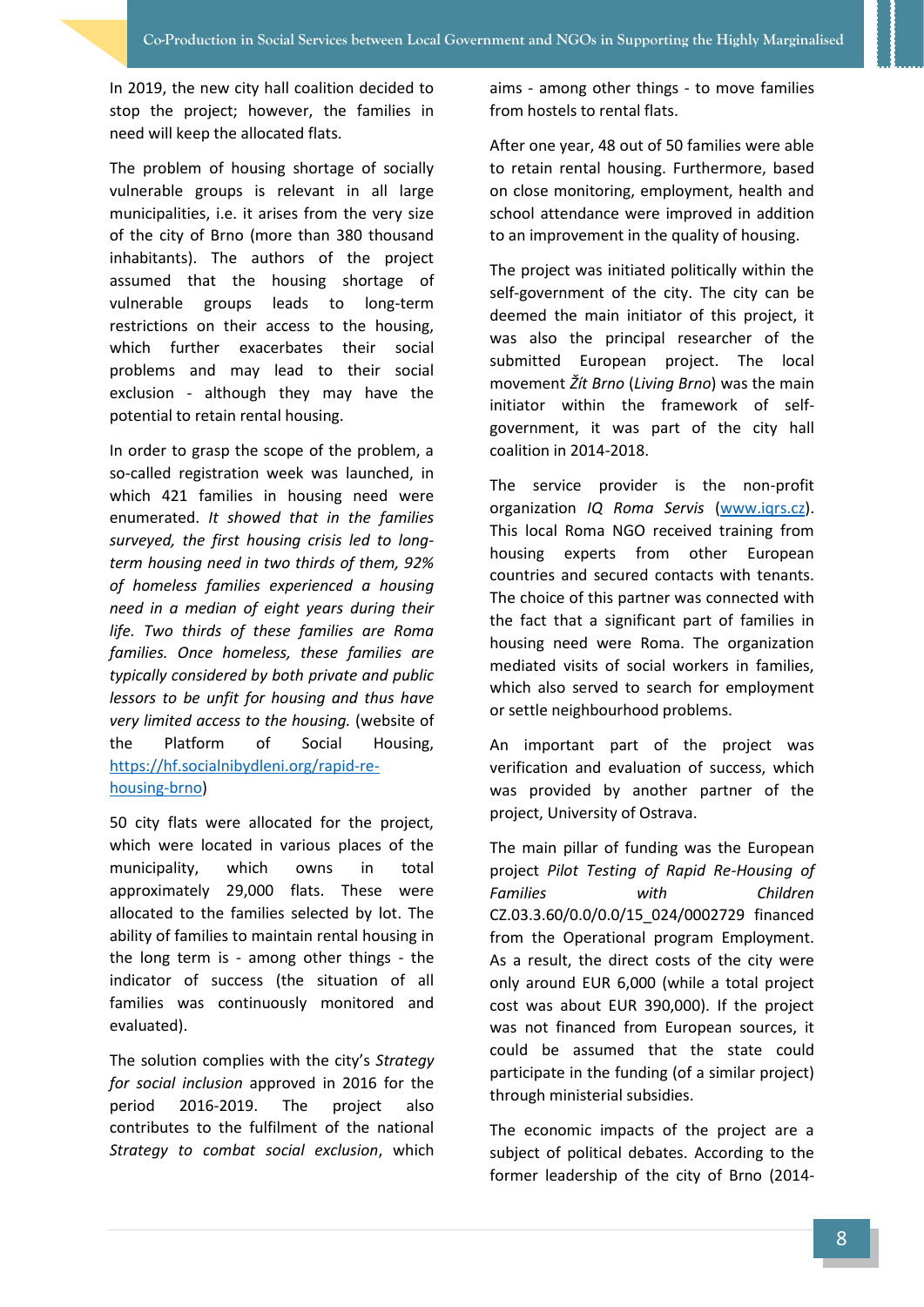2018) and especially according to the evaluation reports of scientists, the project is economically beneficial, for example with regard to lower use of social benefits and receiving unemployment benefits, lower sickness absence or transfer of several children from institutional to home care. The new city hall leadership arising from the municipal elections casts doubt on the economic benefit of the project because it does not include all project savings in the balance sheet (some have an impact on budgets other than the city budget) and, on the contrary, includes the difference between social and current rent in the costs. In general, it can be concluded that similar projects are economically sustainable, in the absence of European funding we can also imagine a more economical option of implementation or obtaining other state subsidies.

The main pitfalls of the sustainability of the *Rapid Re-Housing* project in Brno are not financial but political. Part of the Brno city councillors (including the new city hall coalition) does not want to continue the project for political reasons. They mention, in particular, the fact that families in housing need were allocated city flats "at the expense" of other families registered on the waiting lists, the project was aimed only at families with children and the police had to deal with complaints about some families.

The Brno project has won several international awards, such as the prestigious international SozialMarie Awards, and has been included as an example of good practice in the European Commission's guide to using European funds to tackle homelessness. The project has attracted a great response across Czech municipalities, many of their representatives have visited Brno because of the project. The municipality of Liberec was directly inspired by the project in its housing solution. The project undoubtedly also has an impact on national policy, especially through the Ministry of Labour and Social Affairs. The transfer of experience across municipalities can also be realized through *the Platform of*  *Social Housing* [\(www.socialnibydleni.org\)](http://www.socialnibydleni.org/), whose member organization is *IQ Roma Servis*, which participated in the implementation of the project. The media response of the project in the Czech environment is also crucial.

#### <span id="page-12-0"></span>V.1.4. CASE 2: SOCIO-THERAPEUTIC WORKSHOPS OF CENTRUM MARTIN

Social-therapeutic workshops of the public benefit company *Centrum Martin* [\(www.centrummartin.cz\)](http://www.centrummartin.cz/) in Prague are designed to improve the employability of people with disabilities. They are carried out through a training of work skills realized mainly in training workplaces, such as two cafés and a training shop in Prague (newer cafés were opened in 2013 and 2015). The target group is persons with disabilities (primarily with mental, combined disabilities and chronic mental illness) from the regions of Prague and Central Bohemia aged 16 to 64 years. The activity and project of *Centrum Martin* is closely related to the fact that prior to its transformation the association was originally founded at the Apprenticeship school for pupils with multiple disabilities [\(www.specou.cz](http://www.specou.cz/)) in Prague's quarter of Žižkov. The service offered within the project corresponds to the definition of social service and social entrepreneurship.

The need to launch socio-therapeutic workshops was related to the activities of the Apprenticeship school for pupils with multiple disabilities [\(www.specou.cz\)](http://www.specou.cz/) and above all to its graduates. In addition to the need, we can also talk about opportunity. A public benefit company can manage a project more efficiently than an apprenticeship school, including the securing of financial resources. In 2013, the public benefit company *Centrum Martin* (created by the transformation from the original *Civil society organization Martin* at the Apprenticeship school for pupils with multiple disabilities in the same year) thus registered for the provision of social services in the form of socio-therapeutic workshops (already since 2012 the company provided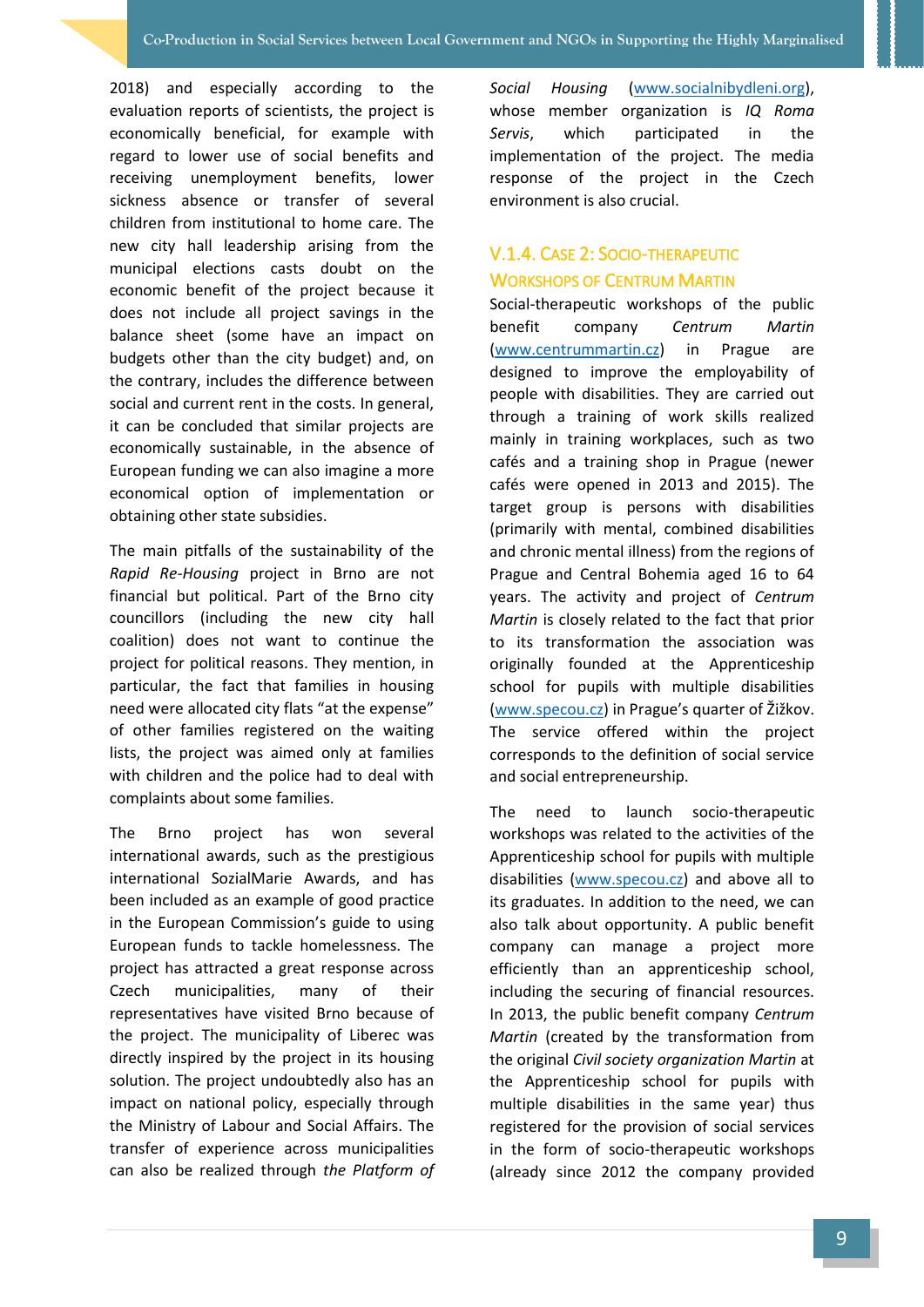another social service - social rehabilitation). Over the years, the number and location of training centers have changed. In 2013, there were four cafés and two training shops (there were 30 clients of the service), in 2016 there were (already mentioned) three cafés and one training shop. In 2016, these training centers offered a total of 10 full-time jobs for people with disabilities, with 20 clients being the users. The services are also used by several clients who did not attend the apprenticeship school.

The local government plays a relatively minor role in the implementation of the project of social-therapeutic workshops; *Centrum Martin* is dominant in obtaining project funding and project management. On the other hand, the organization has ties with the municipalities in whose territory it resides or carries out its services and social entrepreneurship. These municipalities include Prague and its city quarters (e.g. Prague 3, Prague 8 and Prague 10), the regions of Central Bohemia, South Bohemia and some of its municipalities (e.g. Písek). In the period 2013-2016, the total sum of grants from municipalities for *Centrum Martin* (not only for socio-therapeutic workshops) ranged from around EUR 17,000 to EUR 33,000, while the total yields of the organization ranged from around EUR 200,000 to EUR 400,000 over the same period.

The projects of socio-therapeutic workshops are a textbook example of functional multisource funding. At the beginning of the monitored period 2013-2016, the European funds were the dominant part of the financing, namely the European Social Fund (for example the Operational program Human Resources and Employment or the Operational program Prague Adaptability). At the end of the period under review, European funding dropped and funding was also received from the Ministry of Labour and Social Affairs (allocated through regions), contributions from the Labour Office, foundations, the above-mentioned grants to municipalities (and regions) and, last but not least, the yields from the training centers themselves. In case of the European funding, the service was not dependent on a single project, but on a larger number of smaller projects, which in many cases were linked to specific training sites.

The service of *Centrum Martin* uses the idea of integrating the disabled into everyday life, which is not original in itself. It rather represents an effective use of the institutional setting of social services in the Czech Republic, which contributes to the sustainability of the service. Therefore, the portable model does not rest so much in the subject of the service, but rather in the platform that provides it. It is also crucial that social capital associated with the community around an existing public institution (apprenticeship school) can be used to create a more flexible platform and extend the provided services to a wider target audience.

#### <span id="page-13-0"></span>V.1.5. CASE 3: CENTER OF J. J. PESTALOZZI – "HALF-WAY HOUSES"

The public benefit company *Center of J.J. Pestalozzi* has its roots already in 1992, when the foundation *Návrat/Return* was established. It was gradually transformed into the *Foundation of J.J. Pestalozzi* (1994) and subsequently into the public benefit society bearing the same name (1999). The Center provides counselling, educational and social services to vulnerable or disadvantaged groups, so it is a broadly focused and strong, non-profit organization (yielding approximately EUR 1,050,000 in 2018), that provides services in many municipalities of two regions, the regions of Pardubice (it has its headquarters in the municipality of Chrudim) and Vysočina. In the history of the company, one can observe a strong focus (among other things) on vulnerable children and youth, or children and youth in institutional care. For our case, we have chosen the "half-way house" service, which should facilitate smooth integration into society for young people aged 18-26 coming from institutional care, imprisonment or difficult social conditions. The service is based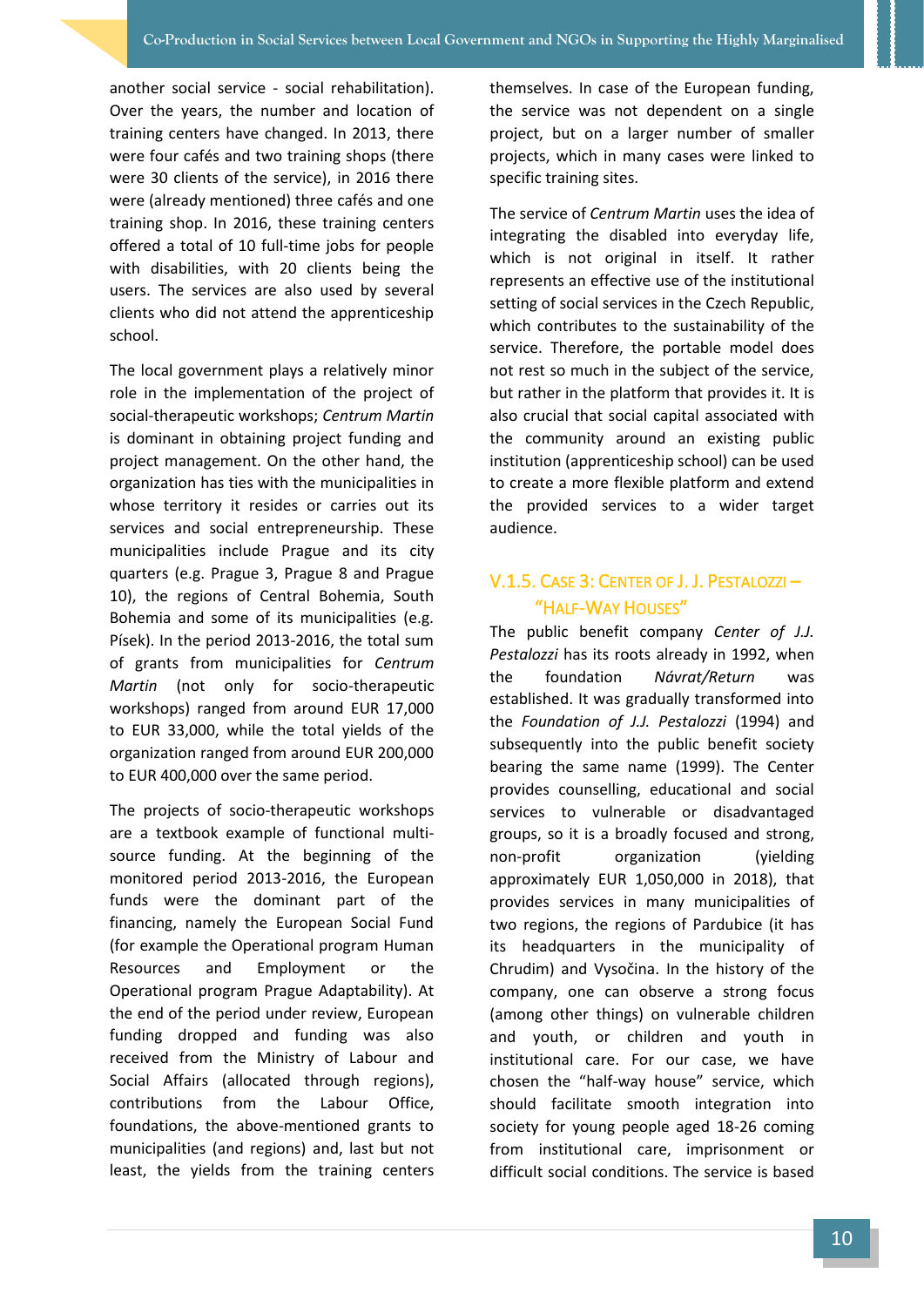on providing affordable social housing and social training to enhance the psychosocial development of clients.

The concept of a half-way house is not new, a similar service is provided in many other (mostly larger) municipalities. What is, therefore, important is securing and providing this service, which usually must be procured by non-profit organizations. In the case of the public benefit organization *Center of J.J. Pestalozzi,* the half-way house project is based on a focus on children in institutional care. Despite an increase in the number of foster families, the proportion of children in institutional care in the Czech Republic has not been significantly reduced. Children in institutional care often struggle to integrate into society after they are of age. Once they are of age, they lose their housing in the children's home. These children often lack proper education and savings, and they often lack family stability as well. In some cases, these factors are adding to the already difficult situation when it comes to finding a job, affordable housing, or both. Very often, they also cannot deal with the authorities. A half-way house should solve this problem, provide a transitional solution whereby young people get affordable housing associated with social training to help them effectively become independent and find their way into the housing and labour market.

The Center of J.J. Pestalozzi ran two half-way houses, in the municipalities of Hrochův Týnec and Havlíčkův Brod. The half-way houses in Hrochův Týnec were gradually opened in 1996, 2000, and 2001. Reconstruction was carried out in 2008 and a consulting room was built. In the last year of operation of the house (2018), the half-way house had 12 beds and helped a total of 36 persons (in its entire history, it has hosted approximately 400 clients). The second half-way house was opened by the company in Havlíčkův Brod in 2004, and it bought another flat in 2009. The half-way house in Havlíčkův Brod thus has a total of eight beds in two three-bedroom apartments. The houses have separate rooms for individual clients and shared common areas. The stay in the "house" is charged at approximately EUR 4.3 per day per adult and EUR 0.8 per child. *Clients are offered support especially in the areas of finding a suitable job, housing, care for household, preparation for a child and childcare, financial literacy, debts, personality development, emotional equilibrium, relationship problems and others* (Annual Report 2018 of the Center of J.J. Pestalozzi, [https://pestalozzi.cz/wp](https://pestalozzi.cz/wp-content/uploads/2019/06/VZ-2018_web.pdf)[content/uploads/2019/06/VZ-2018\\_web.pdf\)](https://pestalozzi.cz/wp-content/uploads/2019/06/VZ-2018_web.pdf) While the half-way house in Hrochův Týnec was closed down due to a changing client structure (new users no longer corresponded to the defined target group), the half-way house in Havlíčkův Brod is rated well by the company itself.

*The Center of J.J. Pestalozzi* is financially supported by several municipalities (Chrudim, Jihlava, Svitavy or Klešice), revenues from three large municipalities accounted for 8% of the company's yields in 2018 and - to a relevant extent - were not specifically intended for the operation of half-way houses. Contributions from the regions of Pardubice and Vysočina are of much greater importance. Half-way houses are operated in specific municipalities, but serve clients from the wider region. The project has strong political support from municipal politicians; for example, the mayor of Havlíčkův Brod and Senator Tecl voiced their support specifically to the half-way house project in the company's annual report for 2018.

In *the Center of J.J.Pestalozzi* as a whole, the revenues from the regions (probably including state subsidies provided through them) accounted for 51% of the yields in 2018, and the revenues from municipalities were the aforementioned 8%. Another 26% were revenues from the projects of the European Social Fund, the Operational program Employment (provided again through regions). The company is also supported by the largest foundations of large Czech companies. If we deal specifically with the half-way house, the service in Havlíčkův Brod is funded by the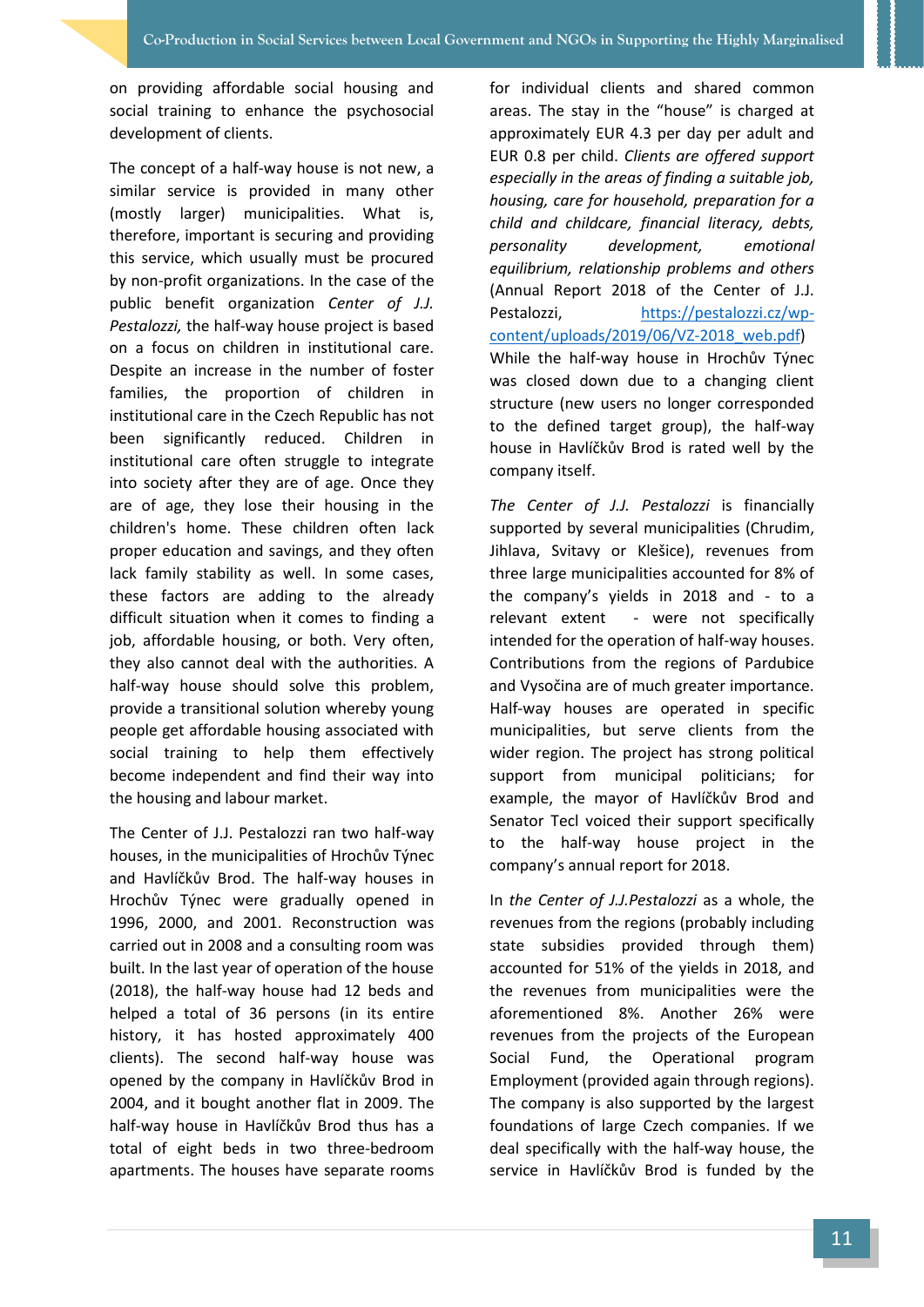European Social Fund, the Vysočina region and the foundations of two large private companies - the Tesco Endowment Fund and the Albert Endowment Fund. The Pardubice region contributed to the financing of the halfway house in Hrochův Týnec (closed down at the end of 2018). Fees from clients themselves are also a source of revenue. Due to multisource financing, the project seems sustainable; the half-way house in Hrochův Týnec was not closed down for financial reasons, but due to the changing (and less suitable) portfolio of its clients.

As stated previously, the idea of half-way houses is not new, however, the platform that provides the service is inspiring. *The Center of J.J. Pestalozzi* is a solid and respected part of the network providing services in the previously mentioned regions, which includes regional and local governments, social service providers, local action groups, non-profit organizations and others. The case shows that a non-profit organization can provide social

services often more efficiently and in a higher quality than the public administration itself. The state and local governments then accept this role of non-profit organizations and are mainly involved financially in the provision of services, either directly or indirectly (through the mediation of subsidies or project funds from another provider). The case of the halfway house in Hrochův Týnec also shows that the non-profit organization can be flexible even in response to the changing needs in social services - the organization cancels some services as needed and vice versa - introduces new ones (the half-way house in Hrochův Týnec was closed down at the end of the year 2018, however, a crisis center was opened in Žamberk). It may also be interesting to note that if the responses to the social services are positive, it automatically implies strong political support from the municipalities, which can also present them as their accomplishment.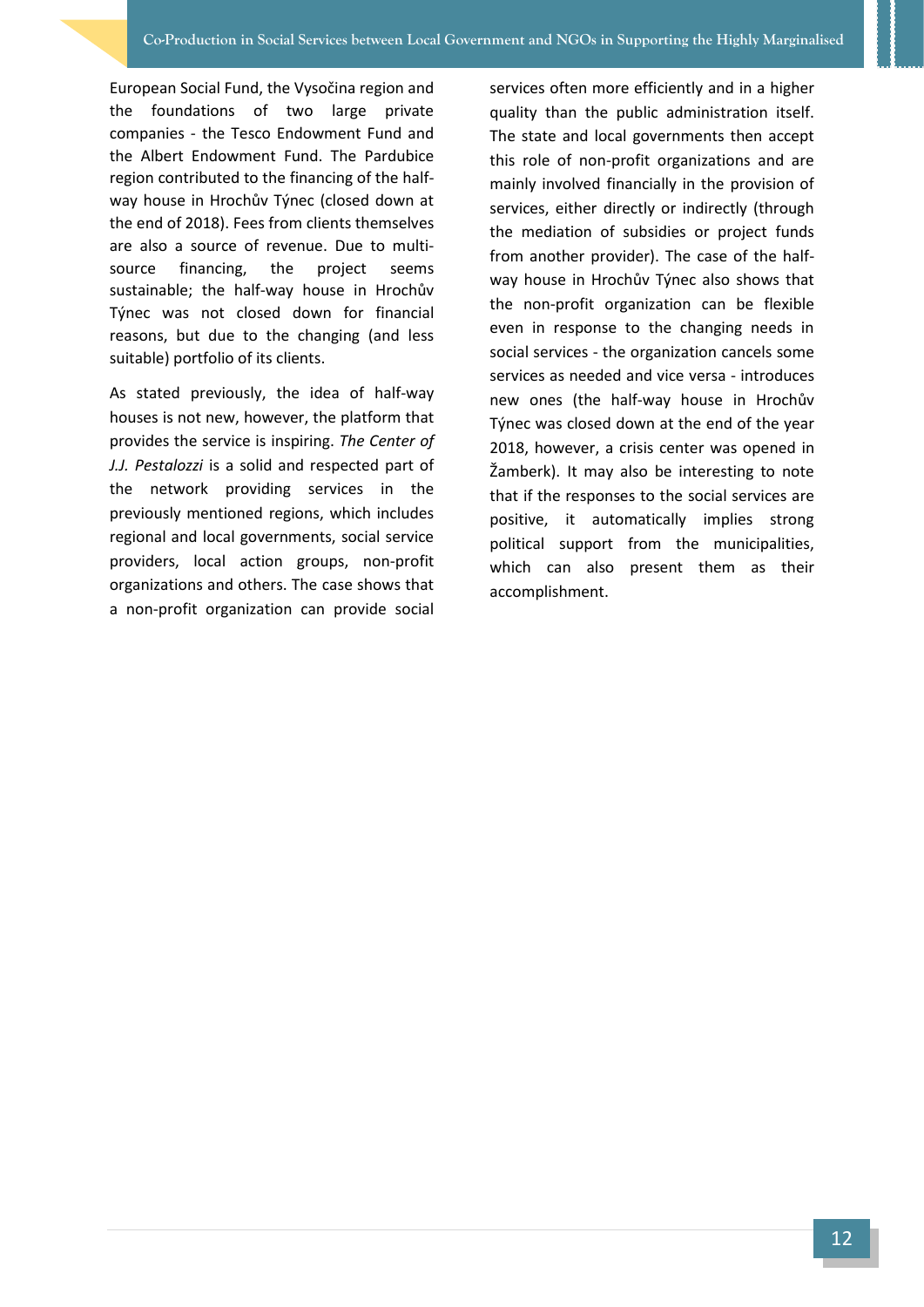# **V.2. HUNGARY**

#### <span id="page-16-1"></span><span id="page-16-0"></span>V.2.1. Overview of civil society in **Hungary**

According to the 2011 Hungary Civil Society Act, "Civil Society Organizations" can take three forms: civil companionship (civil társaság), association (egyesület) or foundation (alapítvány). These organizations are different in terms of the aim and purpose of their activities and the target beneficiaries (Szalai & Svensson, 2017). There are more than 56,000 civil society organizations in Hungary now (About Hungary, 2017) covering broad areas of activities and policy sectors.

After the collapse of Communist rule in Central and Eastern Europe, great emphasis was placed on the importance of Hungarian civil society- including human rights organizations, cultural, environmental, and religious movements, as a means to transition to democracy (Guess & Abrams, 2005). President Ader of Hungary has declared civil organizations are "indispensable and respectable" players of democracy (About Hungary, 2017). Nevertheless, it is claimed that democracy and the rule of law have been in serious trouble in Hungary under the rule of the centre-right Fidesz party since 2010 (Gaebee, 2018). This has raised serious concerns within the EU and the international community as evidenced by the declining trend of the USAID CSO Sustainability index scores in all areas, specifically the legal environment, financial viability, and CSO advocacy (Szalai & Svensson, 2017). It has also been argued that NGOs involved in human rights and gender issues, or other foreignfunded organizations have been working in an increasingly unreceptive environment in recent years (Fumarola, 2017).

In recent years, some observers have claimed that the government has directed its funding towards elements of civil society that are sympathetic to its social and political goals. For example, government funding from institutions like the National Cooperation Fund for civil society organization has been reported to be mainly flowing to groups with religious and nationalist aims (Kingsley, 2018).

In 2017, under the guise of transparency, the Hungarian Government legislated so that organizations that receive more than HUF 7.2 million (≈EUR 23,000) a year from abroad, are required to register themselves and must declare themselves as an "organization supported from abroad". These organizations are also obliged to display this information in their media materials and publications. Organizations that do not register - after repeated calls to comply - may be fined and as a last resort, the court may initiate action to terminate the operation of the organization (Gaebee, 2018).

The government has proposed a legal package labeled 'Stop Soros' (Soros is a Hungarian-American investor and philanthropist who donated more than \$32 billion to his philanthropic agency, Open Society Foundations) with a superficial aim of curbing illegal immigration. The final measures were not directed precisely at CSOs, but instead, criminalize assistance to those deemed as illegal immigrants to seek asylum and has raised concerns from CSOs working on migration issues. In 2018 the European Commission launched infringement proceedings against Hungary because of the "Stop Soros" legislative package, raising concerns as to whether these are compatible with EU law.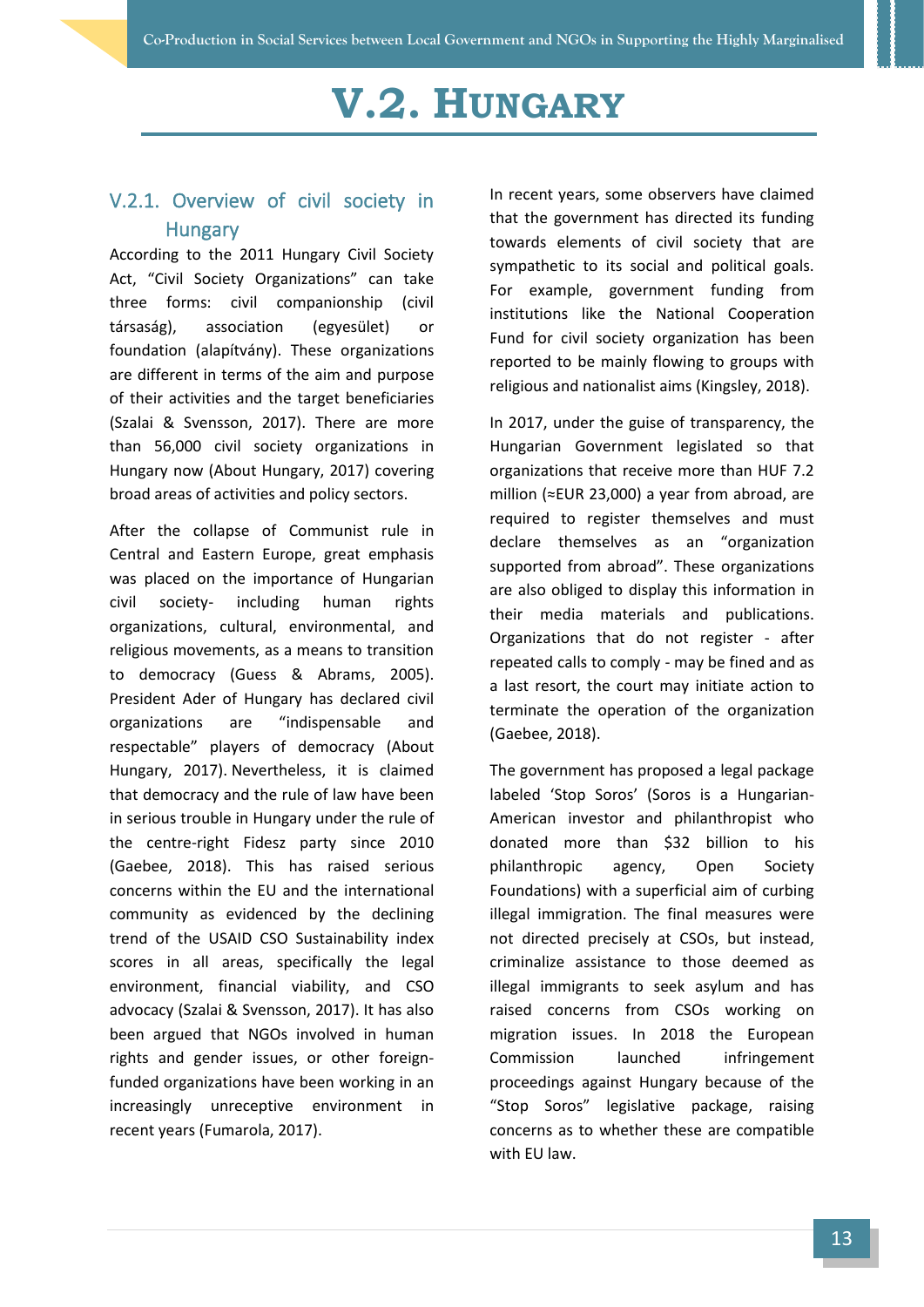An impediment to local government working with civil society in partnerships to assist vulnerable groups is that, in some cases, local government reflects the wider societal prejudices towards such minorities or is hesitant to challenge such prejudices, this is especially the case with the Roma minority (Roma civil monitor, 2018).

It has been claimed that, in some respects, civil society in Hungary has become too dependent on a support mechanism and has lost its innovative zeal and become disconnected from the public (Gaebee, 2018). Increased co-production between civil society and local government, it could be argued, might have the potential to inject new dynamics, resources and energy into civil society but there are risks involved in such cooperation. In Hungary, the central and local government has recognised the advantages of 'outsourcing' some public duties by contracting civil society. Although this has increased funding for civil society, it may have come at the price of a loss of independence. Another negative consequence is that by shifting tasks to civil society "low financing and a certain degree of neglect have become tacitly accepted and, in the name of efficient cooperation, the public authorities nowadays often feel 'liberated' from investing in the development of social services". Furthermore, such is the highly polarized nature of Hungarian politics and the intensifying links between civil society and central and local government that civil society organisations tend to be viewed as either ally of the state or opposition (Szalai & Svensson, 2017, 26). Correspondingly, there has been a loss in transparency, accountability and quality of services leading to a loss of faith in civil society by frustrated service users (Világgazdaság 2017).

Some important examples of co-production between civil society and local government, which can be considered as good practice, are

presented by the following case studies. The case studies are based on desk-based research and interviews with community workers/researchers involved in these projects.

#### <span id="page-17-0"></span>V.2.2. CASE 1: AUTONOMIA FOUNDATION

Autonomia [\(http://autonomia.hu/en/\)](http://autonomia.hu/en/) was the first independent foundation, initiated by Roma and NGO development programmes in Hungary after the change of regime in 1990. It has been an important role model and innovator not just in Hungary but in the region as well. It aims to promote civil society development and provide support to civil initiatives for highly marginalized people so that they can organize the available resources to achieve their goals. The foundation collaborates with Roma and non-Roma civil organizaions in development and grant-giving activities among marginalized groups.

The Autonomia foundation mainly focuses on motivating people, for example through methods like art and craft-based programmes to give their client-base the feeling that they can do something important and raise their self-esteem. This can also enhance people's cooperation, problem-solving skills and taking responsibility. Programmes for children such as filming, creative dancing, drawing, painting, slam poetry and hip-hop are important means to attract children and adults from disadvantaged communities. Complex social integration programmes for people living in poor conditions is one of the prime examples of Autonomia's programme that has been running since 2017. This programme is being implemented jointly by Dombóvár City Council, Dombó-Land Land Development Ltd., Autonómia Foundation, and Dombóvári Unified Human Service Provider in a middlesized county town called Dombóvár where Autonomia is involved as a professional partner.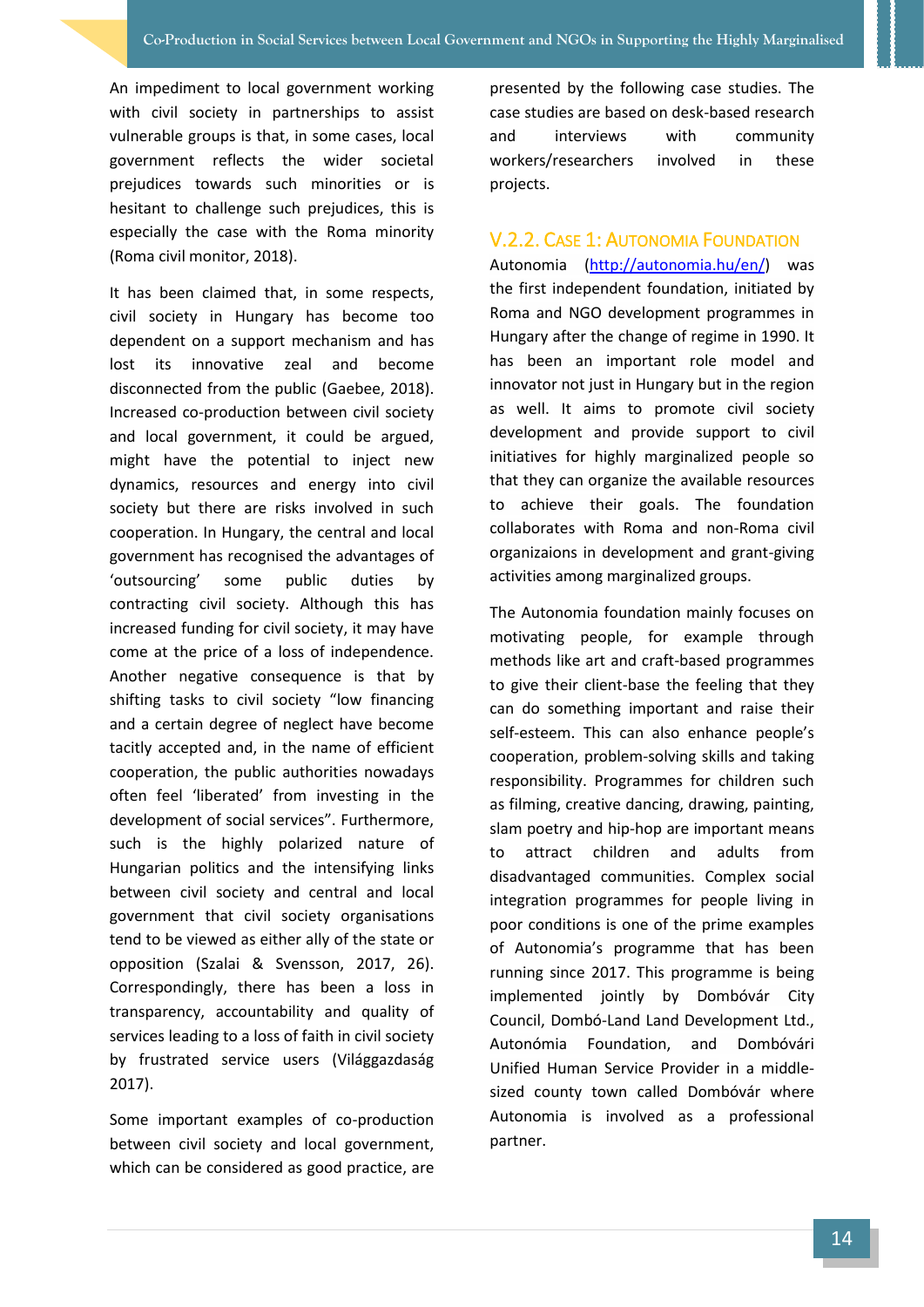In cases like Dombóvár, the project idea and the cooperation with Autonomia were initiated by the local government. Autonomia foundation has a grassroots and community empowerment ethos and upholds that each community has its own needs and problems, and solutions coming from the communities are the best way forward. Initiated projects should depend on the needs of the community and available resources if possible. An important example of this is a compulsory 'peer support system' that was initiated in high schools, where young people were offered opportunities to assist their younger peers in the neighborhood as a voluntary service for 50 hours, helping young people become more aware of societal problems and developing their support skills.

In settlements like Dombóvár, the partnership with the local government and the works of the foundation is not only influenced by local but also national politics, professional considerations are not alone in guiding local government as political factors are taken into account. On some occasions, this has created hesitance with the local government in working with NGOs, which can be labeled as critical of the government, and a fear that their cooperation might have negative consequences. However, in many cases, local governments cooperate with Autonomia or other NGOs, if they believe their cooperation will bring some changes and sometimes because of the compulsory requirement of having one NGO in the consortium for project applications. The relationship between the local government and social service provider is also usually characterized as quite hierarchical.

The Autonomia foundation is engaged in different projects with a fixed time span. The projects are intended to build bases and guide future actions and responsibilities of members of the community. Moreover, they have the objective of sensitizing communities by giving

good ideas on how to change their own lives, avoiding a dependency culture and showing that societal problems take time to solve completely and they can solve the problems on their own. The foundation focused on the financial inclusion of unbanked adults who were provided financial education and support in opening bank accounts, their saved amount will be matched at the end of the year by the municipality.

An important achievement of Autonomia is that it designed a programme to solve the problem of labour shortages and unemployability of the marginalized group by mapping employers in the town, assessing the skills they demand and the educational or training gap between the demand and supply of labour. Children aged 12-13 were given the opportunity to learn and study different professions so that they have a clearer picture of what they want to do in their lives. Autonomia foundation is also involved in providing career orientation and training for the youth. Training of trainers was provided for the successful replication and implementation of these programmes. Generally, the sustainability of programmes depends on the commitment and strength of the community in which Autonomia may help with the fundraising.

From its experiences and lessons learned, Autonomia foundation always develops policy recommendations for relevant government bodies, the implementation depends on the willingness of the government.

<span id="page-18-0"></span>V.2.3. CASE 2: ROMA EDUCATION FUND HUNGARY The Roma Education Fund [\(https://www.romaeducationfund.org/](https://www.romaeducationfund.org/) ) (REF) was established in 2005 and is an international foundation dedicated to closing the gap in educational outcomes between Roma and non-Roma through the provision of scholarships for Romani students. It also supports the development of quality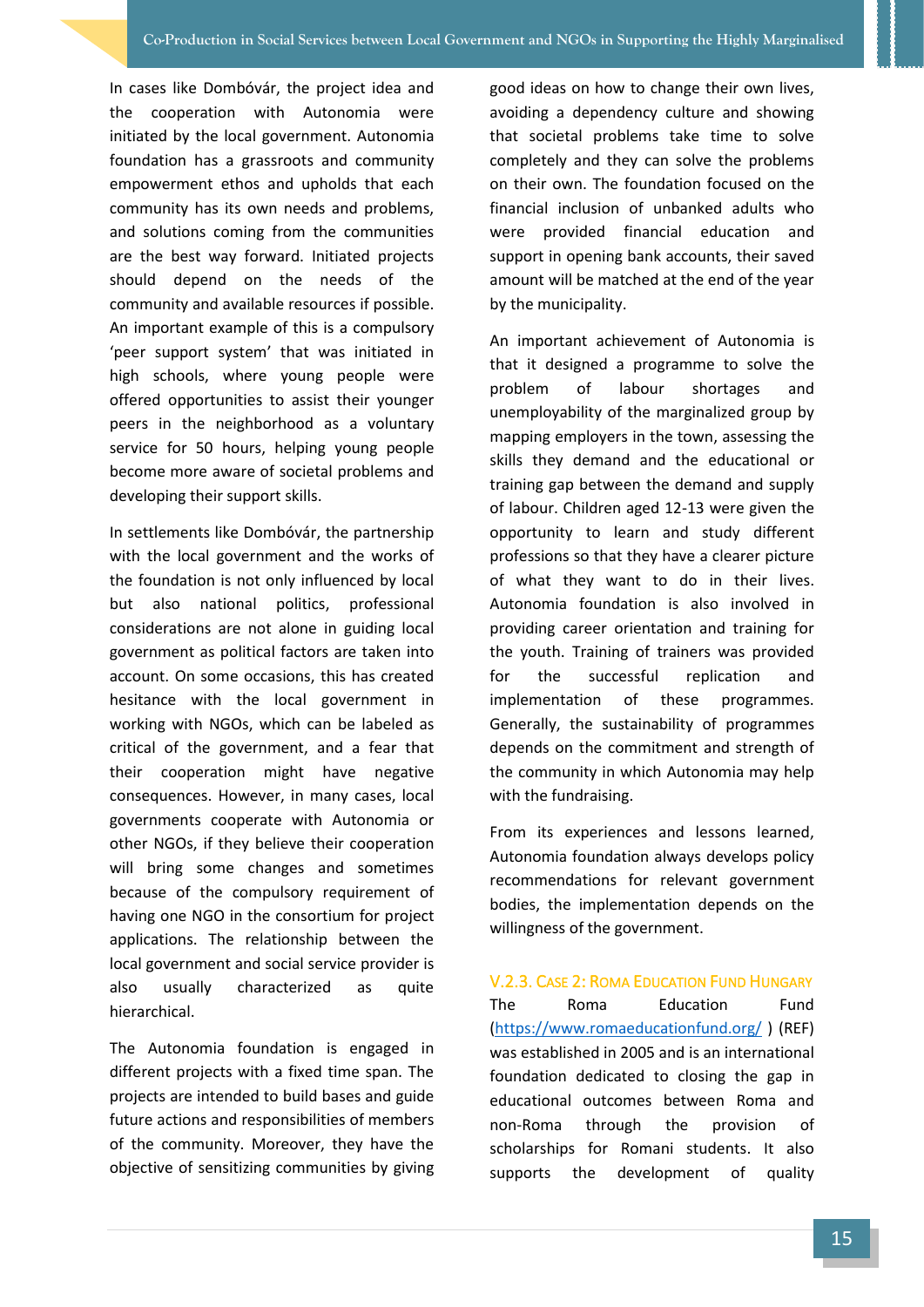education and the end of segregation of Roma students. The REF has an active and growing network of representative offices across Central, Eastern, South-Eastern Europe, and Turkey, in 16 countries in total. REF provides grants and scholarships to entities and individuals who share its belief in quality, inclusive education and desegregated schools and classrooms. REF currently structures its grants around five good practice models for achieving an impact in different countries and policy settings:

- O Expanding Access to Preschool Education: Early Childhood Education;
- O Avoiding Early School Leaving in Primary Education;
- O Expanding Access to Secondary Education;
- O Expanding Access to Higher Education;
- O Second Chance Programmes for Adult; Functional Literacy and Formal School Completion;

In Hungary, the REF has been active since 2005, however, it only has two actively running models in operation. Romaversitas is a component of the higher education model which is intended to improve the retention, performance and graduation levels of Romani full-time tertiary education students. The second one is a special scholarship programme known as the Central European University Roma Studies programme that prepares Roma graduates for postgraduate education in social science at internationally recognized universities.

An important pilot initiative by REF was the desegregation of Roma from non-Roma in education. In this good practice case study of co-production and partnership between civil society and local government, two flagship projects are presented. These are the Hodmezovasarhely desegregation programme and Early Childhood Education projects. Hodmezovasarhely is a small town with a small number of primary schools and one of these schools had a pupil cohort which was 100% Roma. In 2007, the REF together with the mayor of Hodmezovasarhely and other local NGOs started the desegregation programme and every year more and more Roma children were enrolled from the segregated school to non-segregated primary schools. Desegregation in Hódmezővásárhely involved the restructuring of the education system, curricula reform and elimination of choice in school places to prevent ghettoization. It also included a free bus service for children in rural areas and mentoring and scholarships (Horva, 2012).

The REF designed the five models (see above) with different target groups, focus and results. For example, the 'toy library' and 'tell your story' programmes were focused and used for the development of small children up to the age of six, to improve their school readiness, enrollment and attendance in mainstream preschool services. These programmes were used to enhance the parenting skills of Romani parents; strengthening the link between parents, preschool and kindergarten facilities. This model does not only target children but it also serves as an integrated approach to reach parents as well.

Local government, in some cases, has been an active partner in terms of support and involvement. In Hodmezovasarhely primary school desegregation programme, for example, the local government made a financial contribution and was involved in the programme implementation and took over everything after the pilot programme period was over.

The Early Childhood Development programme (toy library and tell your story programme) which was started by the REF was adopted, renamed (sure start children's house) and has been implemented by the government since 2008.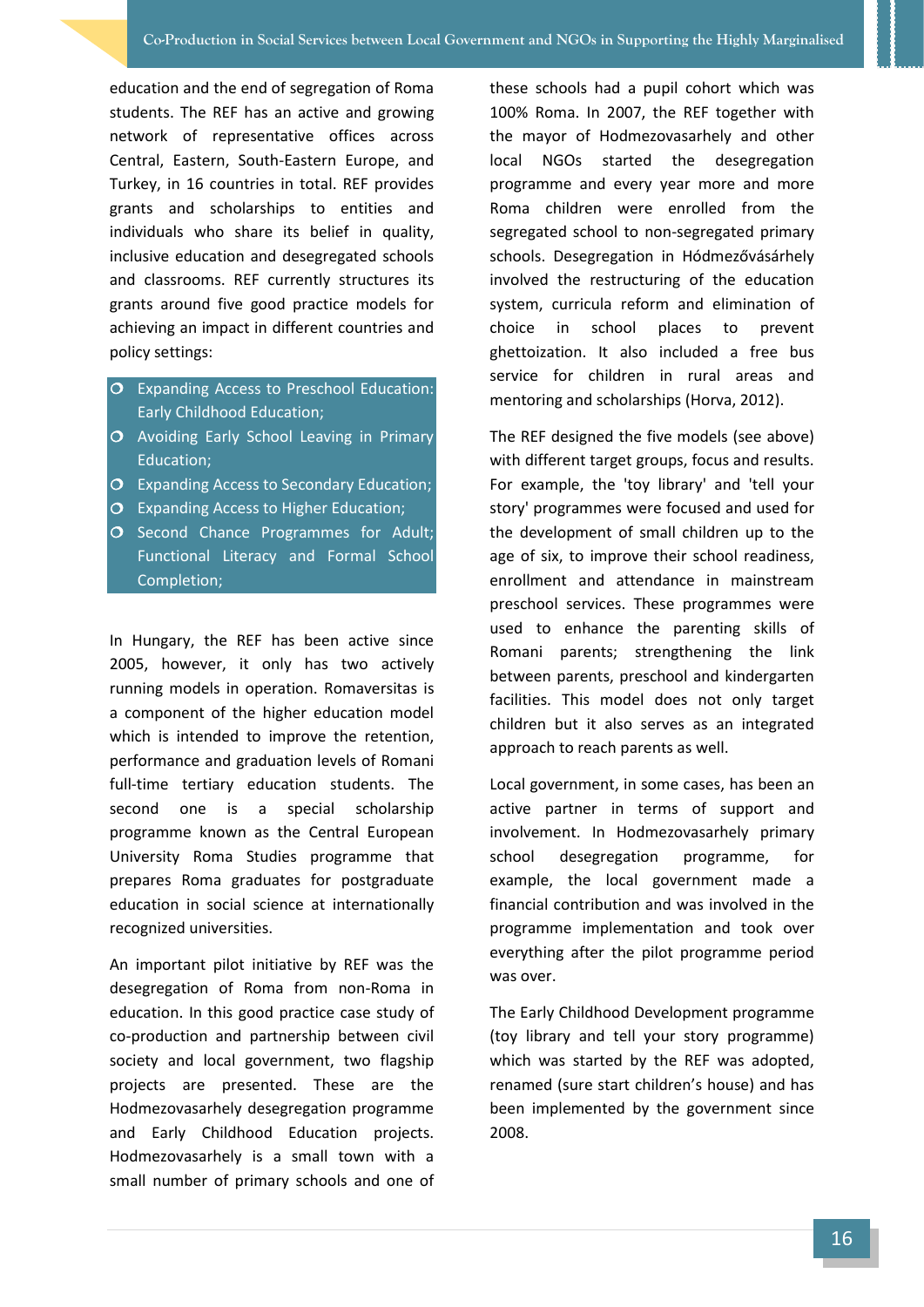However, in some cases, both the local and national governments are reluctant to now support or work with the REF due to strains in relationship with REF's chief benefactor, George Soros (See above).

The Roma Education Fund foundation mostly has fixed-term projects and does not make long term commitments. Before 2010, local government tended to take over programmes once its term had ended. Project sustainability has been hindered by the national political environment and schools are now part of a government centralised system. This has limited the activities of the REF to only after school programmes.

The REF has many models which were successful and adopted by national governments and other civil service institutions and were recognized by the European Union as best practice. The Hodmezovasarhely school desegregation programme was scaled up and replicated in those localities where segregation is very present. REF works hard in its other countries of operation to have a professional impact on the government's decision in policy making and enjoys high levels of direct contact between staff members and different ministries based on the lessons learned from the different programmes and actively seeks cooperation and partnership with local government.

#### <span id="page-20-0"></span>V.2.4. CASE 3: HUNGARIAN ASSOCIATION OF THE ORDER OF MALTA

The Sovereign Order of Malta is a lay religious order of the Catholic Church operating since 1113. The Order has diplomatic relations with over 100 countries as well as the EU, and permanent observer status at the United Nations. Today, the Order of Malta is active in 120 countries caring for people in need through its medical, social and humanitarian works. In terms of day-to-day, its broad spectrum of social projects provides a constant support for forgotten or excluded members of society. It also runs the Hungarian Maltese Charity Service in Hungary.

The Hungarian Maltese Charity Service [\(https://maltai.hu/\)](https://maltai.hu/) has been working actively in Hungary since the political changes in 1989, working mainly with disadvantaged and vulnerable groups such as the elderly, children and the homeless. An important area of work has been supporting Roma communities. Following the good practice case study, two outstanding projects are showcased, the Monor and Tarnabod project, two small communities with Roma suffering from multiple forms of disadvantage. The story of Monor provides especially powerful insights into Roma exclusion. In the 1990s, a number of Roma families were evicted from their homes due to the non-payment of utility bills. These families in difficult situations were further disadvantaged by being accommodated in wooden circus wagons by the local authority. The Hungarian Maltese Charity Service resolved to reintegrate these families into the community.

The work in Monor and Tarnabod were among the first projects the Hungarian Maltese Charity Service initiated for Roma communities and have formed a model that has since been replicated which involves a presence methodology and diagnosis-based approach. The first step is to send social/community workers to communities to identify needs, areas of intervention and to just be there and build trust with the community.

In Monor, the social worker assessed that a key concern was a lack of sanitation facilities which impacted the health and hygiene of the Roma community and the project constructed common washing facilities and a community centre where a range of services are offered, including an after-school homework club and Sure Start (pre-school/nursery) programmes. An important achievement for the project in Monor was that it was able to reintegrate the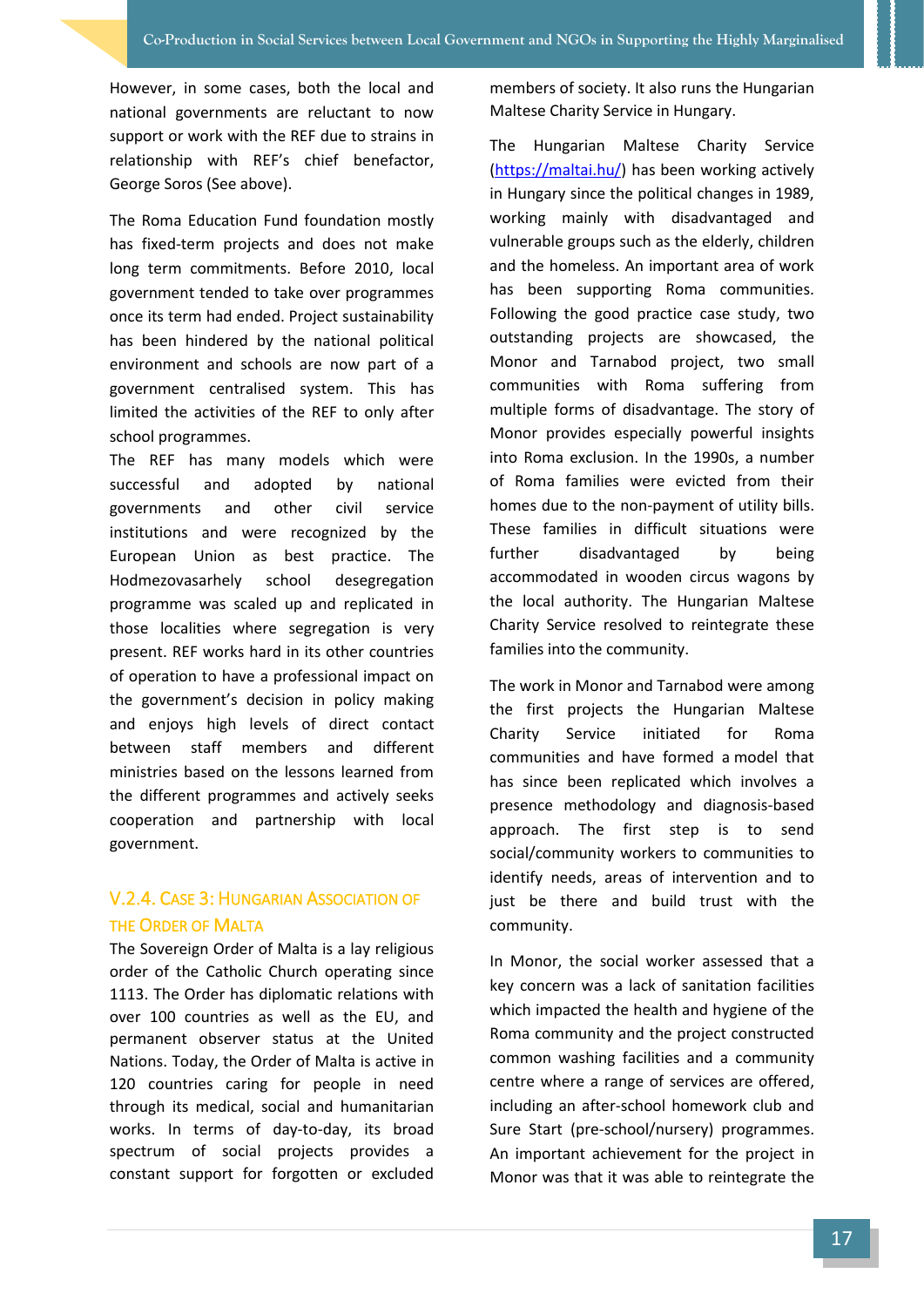homeless Roma living in wagons back into conventional housing and through the community centre youth work projects, like a football club and after-school club that raise community spirits to facilitate successful school experiences and increase self-esteem.

The Hungarian Maltese Charity Service has learned an important lesson, which is that each community has its own needs and aspirations and that it is best to start from the bottom up inside communities and design initiatives that reflect those needs and aspirations.

In some cases, the local government is hesitant to actively support integration projects initiated by the Hungarian Maltese Charity Service as it is frightened of alienating support from the wider community by being involved with marginalised communities. Sometimes support from local government is in the background and or not publicised. Even this support in the form of endorsements can facilitate a project or be the first steps towards greater cooperation. In other cases, the local government has been an active partner in terms of support and involvement. For example, the local government in Miskolc contracts the Hungarian Maltese Charity Service to run a support center for homeless people. The Hungarian Maltese Charity Service also helps local governments become aware of funding opportunities and helps provide technical expertise and advice in preparing funding applications for projects that can help the marginalised.

Where possible the Hungarian Maltese Charity Service prefers to make long term commitments to integration projects, noting that some communities suffer from short term projects that are not sustained or developed. Capacity building is another important objective, for example, in Monor, Roma have been employed in a number of projects such as the Sure Start programme. In Tarnabod, an electronic waste recycling factory was established 10 years ago that provided employment for 30 Roma workers. Community workers have given advice and guidance on seeking employment.

The Hungarian Maltese Charity Service is pleased that its work has been replicated and that it has acted as a role model. Its approach and methodology are recognized by the European Union as best practice. One of its successes has been the Sure Start programme, which was replicated in a number of communities and was later adopted by the Hungarian government. Miklos Vecsei, Vice-President of the Hungarian Association of the Order of Malta, was recently appointed State Commissioner in charge of coordinating the drafting and implementation of a diagnosisbased national strategy for the integration of Roma people, directly responding to the Prime Minister.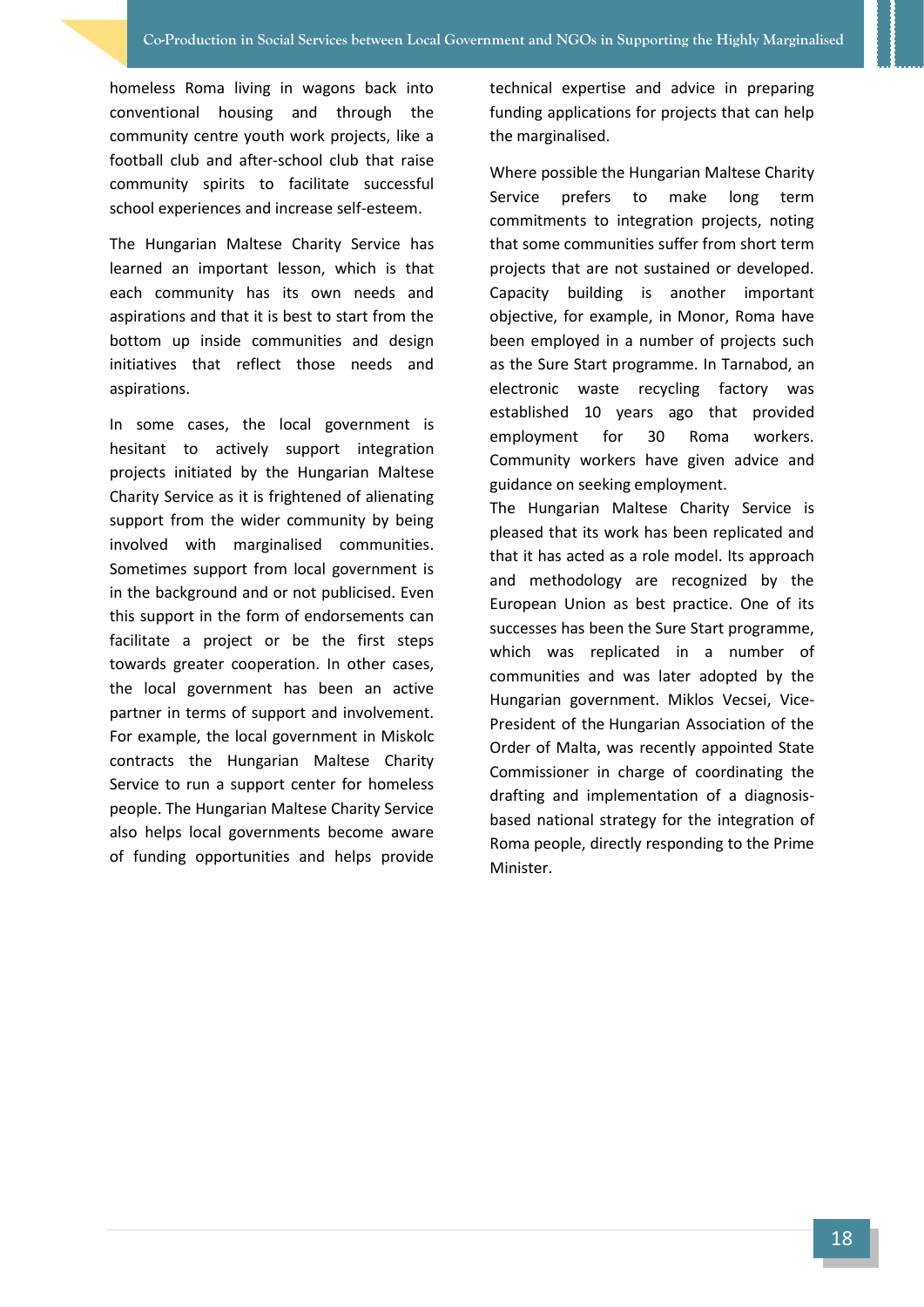# **V.3. SLOVAKIA**

#### <span id="page-22-1"></span><span id="page-22-0"></span>V.3.1. Overview of civil society in Slovakia

In Slovakia, social services are delivered by all governments, i.e. central government, regional governments, and local governments. While the national level is represented especially the Ministry of Labor, Social Affairs and Family of the Slovak Republic, and several subordinate agencies and/or authorities (including sub-system of directly subordinated district offices), 8 regional governments perform their responsibilities at a regional level and 2,890 local governments deliver social services at local/municipal level.

Regional governments were established on January 1, 2002. Their nature is selfgovernment, and their main bodies are directly elected by general population in the regions. Since a population size was the main criterion when the central government was deciding on territories and sizes of the selfgovernment regions, it is no surprise that the regions vary a lot in terms of their economic performance. Some regions are very poor, and their governments must cope, inter alia, with issues like segregated Roma settlements, a high number of very small municipalities, and a lack of economic opportunities for welleducated graduates, etc.

Regarding the tasks, they can be divided into two basic groups. State administration is performed under the supervision of the Ministry, and all standards as well as requirements linked to the performance of these tasks are defined or proposed at ministerial level. However, self-government tasks which are given either to regional governments or to local governments by law are not so limited. It is up to the mentioned regional and local governments how they deliver them, and therefore their performance varies a lot if one compares performance of self-government tasks between various regional or local governments. Both regional and local governments perform (delegated) state administration tasks and selfgovernment tasks. As mentioned above, there are many small municipalities with very limited capacities in Slovakia, and therefore it is no surprise that they often deliver their services within various cooperation forms. Although multi-task inter-municipal cooperation is likely the most popular option, there are numerous cases of successful crosssectoral cooperation as well.

#### <span id="page-22-2"></span>V.3.2. Minorities as target groups of social services

Besides Slovaks, the population of Slovakia consists of several other national or ethnic minorities. The largest one is the Hungarian minority (ca 9-10% of the total population of Slovakia). From a political point of view, it is also the strongest minority because it has been also properly represented in Parliament since 1990. Roma minority is the secondlargest minority group, however there is no clear number regarding its size. According to the last official census, less than 1.5% of inhabitants of Slovakia describe themselves as members of the Roma minority. On the other hand, recent expert estimations say that ca 7- 8% of the total population of Slovakia belong to the Roma minority (UNDP 2014).

From a political point of view, this minority is weak. On one hand, several state authorities with certain powers and responsibilities directly or indirectly aimed at this minority have been established since the 1990s, e.g. the Office of the Government's Commissioner for the National Minorities or the Office of the Government's Commissioner for the Roma Communitieс. A large amount of both internal and external aid has been used as well in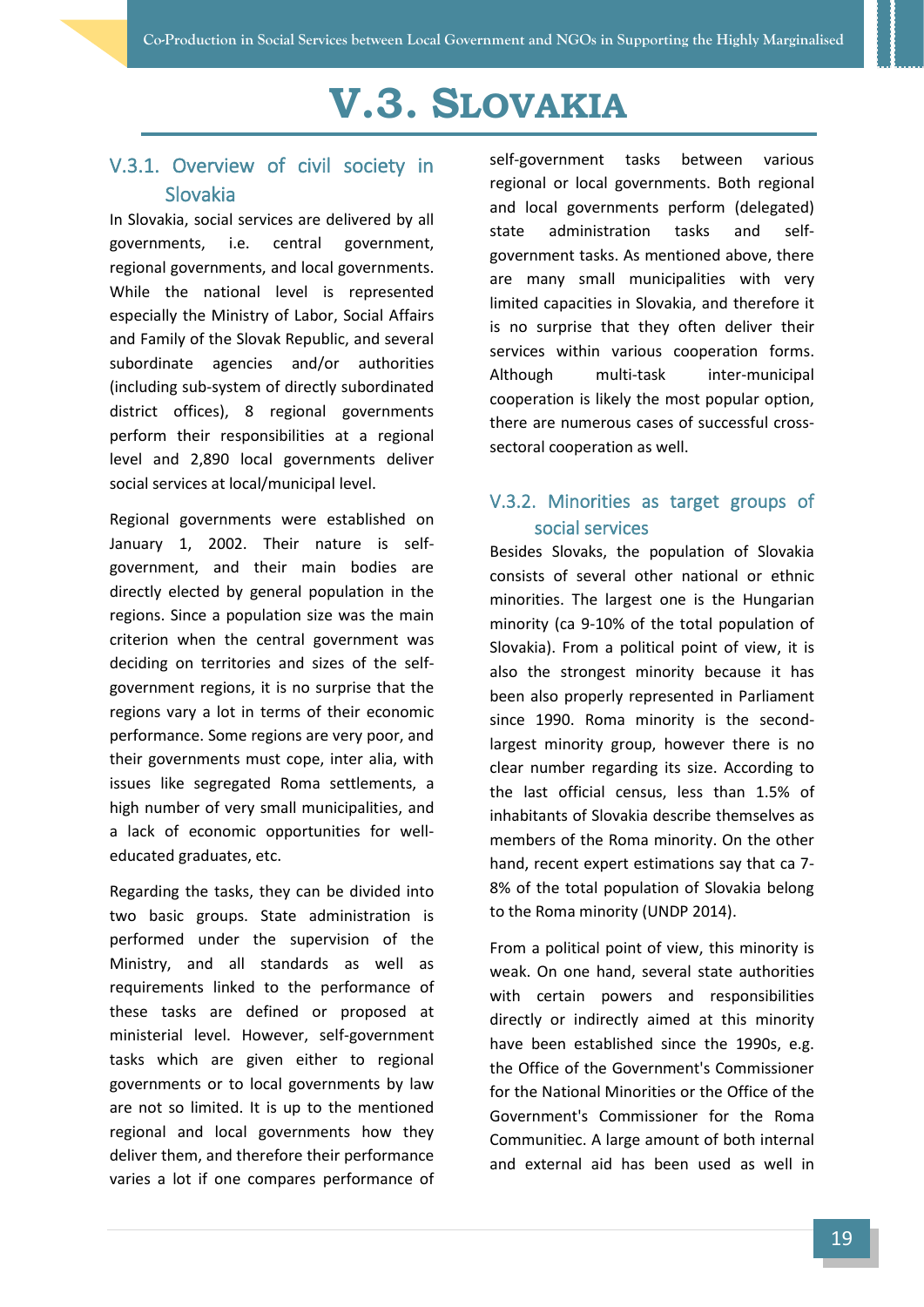order to improve the living situation of members of this minority. On the other hand, many politicians at national level consider issues linked to the Roma minority to be unsolvable issues, and the minority itself is poorly represented at the national level (inter alia also because of the fact that it is not a homogeneous group, and there are several irreconcilable groups who do not like to cooperate within the minority).

Social services delivered by the local governments are aimed not only on national or ethnic minorities. From this point of view, we can identify several other minorities, especially elderly people, mentally or physically disadvantaged people, etc. The local governments have started to deal with these groups of social services especially since the beginning of the 2000s, when more than 400 various competencies and powers were either delegated or devoluted from the national level to both regional and local levels.

Recently, the rights of LGBT people and migrants have become major and topical issues in national political discourse. Populists have begun to use improper arguments against these two groups in order to achieve higher support from the common population. However, it is important to stress that the local governments do not deal with these issues in any significant way.

#### <span id="page-23-0"></span>V.3.3. CASE 1: CITY OF NITRA AND VISUALLY DISADVANTAGED GROUPS

Visually disadvantaged groups must often cope with issues that are seen as unproblematic by majority of population. However, for these groups even common situations might bring serious problems. One of the most serious problems is their movement in public space, which they share with other people and which can be unfamiliar for them. It is important to note that heavy traffic is too complicated for visually disadvantaged groups and even an

unexpected step on the path or other "simple" barriers might be an issue for many of them. From this point of view, it is important to understand that this minority is very vulnerable whenever its members do their activities outdoors, including public space.

City of Nitra decided to deal with this issue in a proper way and it started to cooperate with the Union of Blind and Visually Impaired of Slovakia [\(https://unss.sk/\)](https://unss.sk/) a few years ago. This cooperation had two basic objectives: 1) to create a strategy with the participation of the affected groups, which will ensure comprehensive accessibility of public space in the city; 2) to seek, in cooperation with the public and the groups concerned, effective barrier-free solutions in order to ensure equal quality of life in the city for all city inhabitants and visitors (including those who are disadvantaged). The Union is a civic association whose members are people with visual impairments, their supporters, friends and parents of blind and partially sighted children. The Union provides various social services and advocate the interests of people with visual disabilities. Its main goal is to create equal opportunities, ensure proper treatment for people with visual disabilities. Nitra is one of the largest cities in Slovakia. Its population is approximately 80,000 inhabitants, and it is considered a university city because two universities are located there. Concerning urban public space, there are different types of public space in the city, including historical parts with pedestrian zones, large residential neighborhoods as well as industrial areas.

A crucial principle of cooperation between the city and the Union was principle of participation. It means that the main partners agreed on involvement of all relevant groups of stakeholders in order to avoid feeling of exclusion.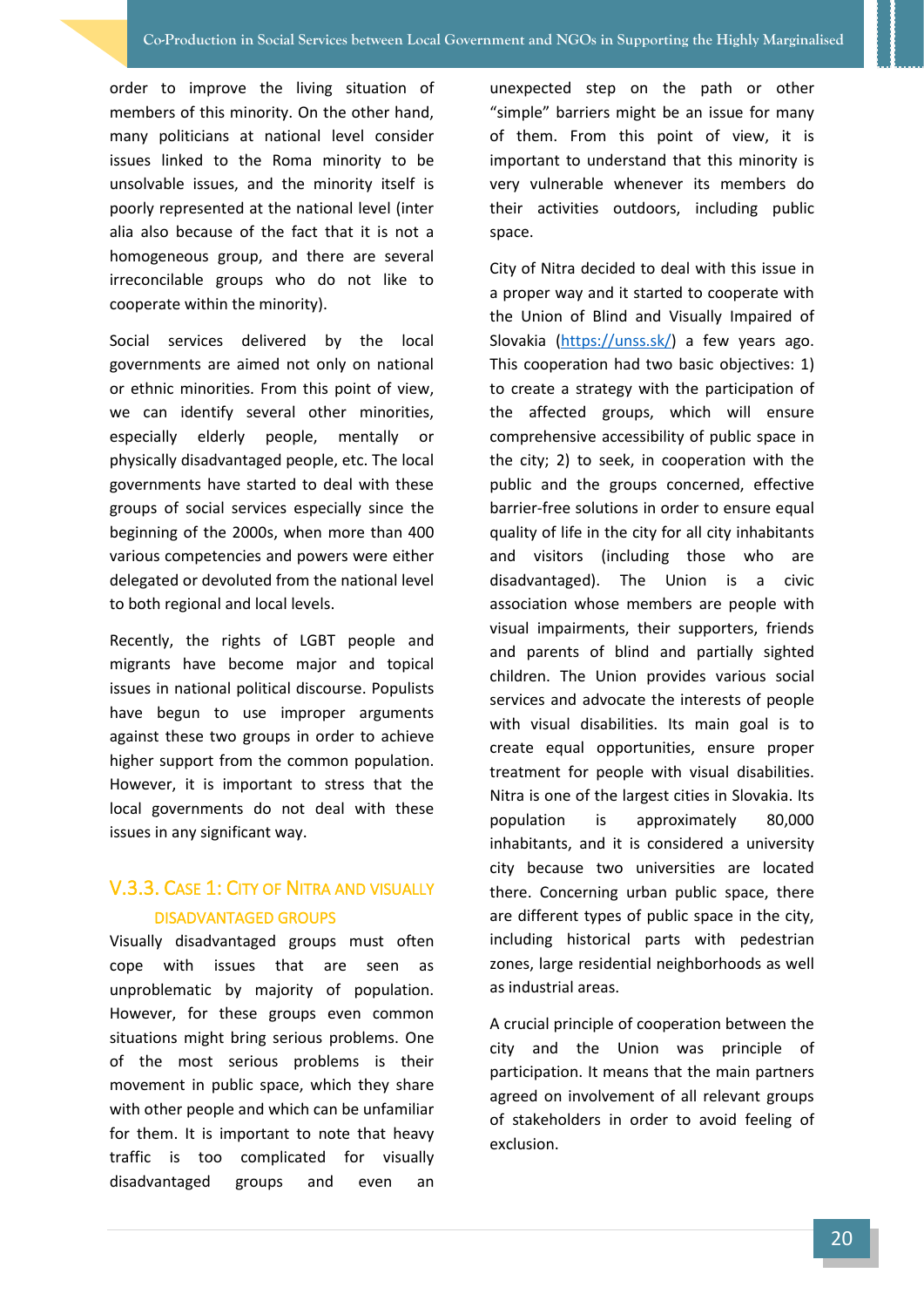Within this context, they organize several events:

- $\overline{O}$  Focus groups that try to identify potential areas of problems in urban public space from the perspective of free accessibility. The groups consist of disadvantaged persons who live or regularly visit the city.
- O In cooperation with students from secondary school (high school), the partners organized a type of "mystery shopping", i.e. the students got an opportunity to spend several hours in the shoes of visually disabled persons, and they personally experienced the seriousness and significance of various barriers which are usually overseen by population.
- $\overline{O}$  Public space is not only material space but it includes also virtual space. Therefore, a significant revision of distribution of public information was necessary too. The distributed information had been usually just partial or incomplete, they had been often provided in an inappropriate way (small size, difficult font or insufficiently transparent background had been used) and information linked to the traffic had been often outdated. This revision required also revision of electronically distributed information, and thus several IT experts were invited, too.
- A specific city committee was established in order to work on the elaboration of a strategic document aimed at the barrierfree access to information as well as barrier-free urban public space. The committee consisted of representatives of both main partners, and it includes also a few experts whose expertise were linked to urban architecture, urban planning, IT solutions, etc.

A clear added value of the project was the inclusion of other disadvantaged groups because the partners soon understood that visually disadvantaged persons might see various barriers differently in comparison with, for instance, wheelchair users. Collected data was analyzed by the abovementioned committee, and it elaborated on the first draft of a strategic document targeting the removal of all identified barriers in public space of the city. In the final stage, the document was approved by the city council and the planned instruments were implemented. Furthermore, thanks to policy diffusion, this concept has been already taken by some other cities, and they try to follow the same scenario nowadays in order to make common life of various disadvantaged groups more comfortable.

#### <span id="page-24-0"></span>V.3.4. CASE 2: BRATISLAVA REGION AND MENTALLY DISADVANTAGED GROUPS

Mentally disadvantaged groups belong to the most marginalized groups in modern society. Basically, there are two reasons for such marginalization. The first one is connected to the political sensitivity of this policy issue. The second reason is based on the fact that the mentally disadvantaged group is not numerous, however, a much larger group consisting of their family members is also challenged by heavy marginalization and many prejudices as well as stereotypes. Concerning living conditions of the families whose members are mentally disadvantaged persons, they must cope not only with limited incomes (many disadvantaged persons need day-care or day-assistance and it is usually provided by one of the parents) but also with many stereotypes and prejudices.

The regional government of the Bratislava Region signed a memorandum of understanding with the Association to Help People with Intellectual Disabilities in the Slovak Republic [\(http://www.zpmpvsr.sk/\)](http://www.zpmpvsr.sk/) a few years ago. The core of this memorandum was linked to social and health services dedicated to the mentioned disadvantaged group. The Bratislava Region is the smallest region in terms of population as well as area size. Its office was established in the beginning of 2002, and its authority has a selfgovernment nature.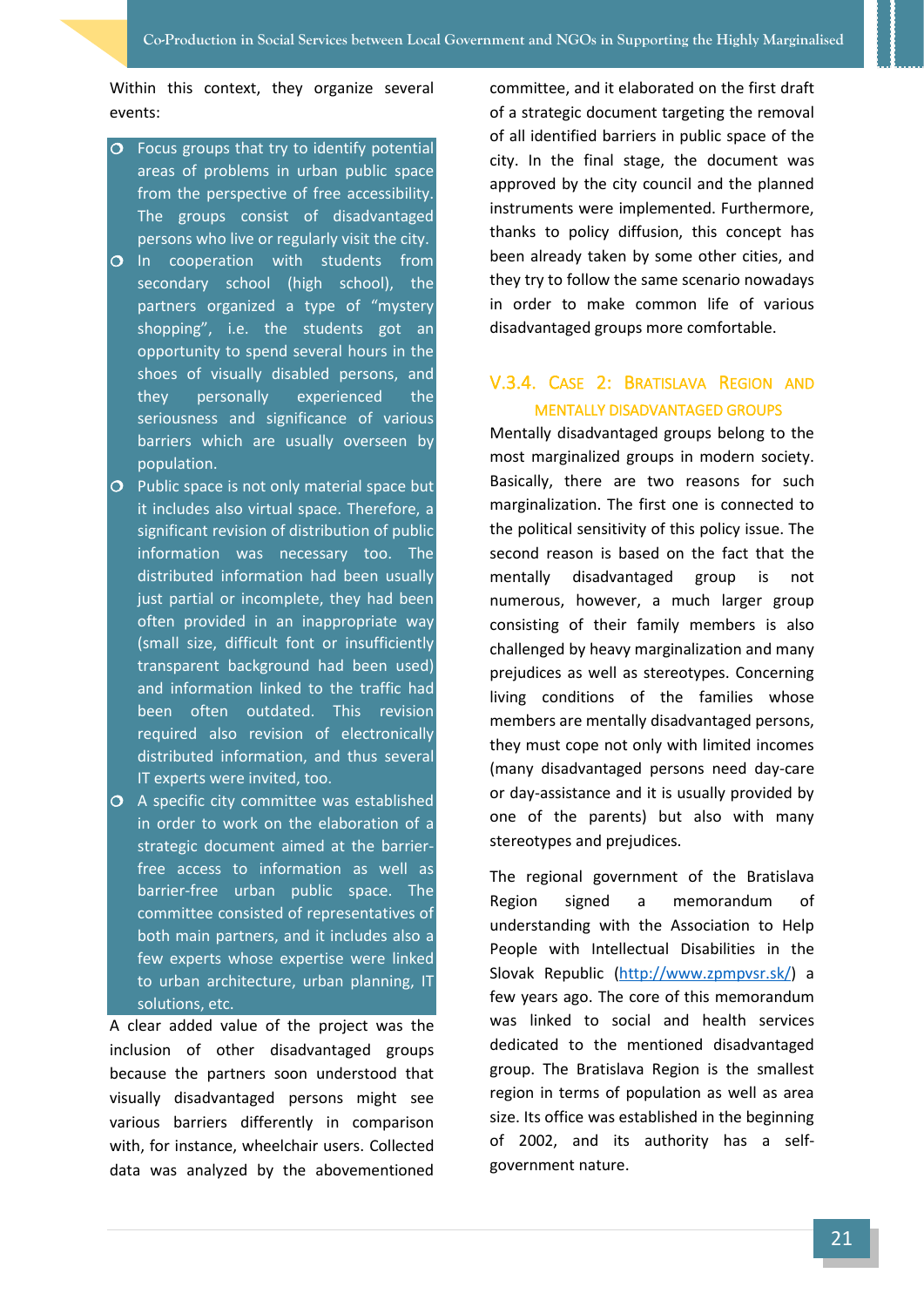It means that both individual heads of the region (i.e. chief of the regional government) and collective decision-making assembly (i.e. regional council) have been directly elected by inhabitants of the region. The region itself covers the area of the capital, Bratislava, and more than 70 other municipalities. However, Bratislava has the specific position among the municipalities of the region in terms of social and health services because relevant facilities as well as majority of relevant authorities are concentrated in the capital. The Association performs several activities. First of all, it promotes and advocates the rights and interests of people with intellectual disabilities, and it fights discrimination against these people. It organizes nationwide cultural events and runs campaigns for the general public in order to break prejudices and stereotypes and raises awareness of this marginalized group's problems.

Moreover, it organizes various educational and training events, conferences and seminars for the same purpose. In addition, the Association provides free counseling for children and adults with intellectual disabilities, as well as for their parents or legal representatives especially in fields like education, employment, housing, health care, and various other social services. In order to improve their integration, it annually organizes various reconditioning and integration stays for people with intellectual disabilities and their assistants. Last but not least, it publishes various periodicals and nonperiodicals in order to inform about news in legislation, present social services facilities, and interesting events.

The implementation of this project was rather smooth because the Association had already experienced cooperation with the Bratislava Regional Government. The implementation of the project was divided into several stages. The preparatory stage was short thanks to mutual familiarity of the partners and their capacities. The most crucial stage was the stage aimed at data collection. Lack of relevant data in regard to living conditions of people with intellectual disabilities and their families was identified as the most serious obstacle in strategic planning and decisionmaking. For this purpose dozens of individual as well as group interviews were organized. The data collectors from the Association had had long-term experience with the fieldwork and they had been known for the required respondents. Such mutual trust significantly helped them to collect all necessary (but often sensitive) data. The Bratislava Regional Government instructed its Department for Social Services to cooperate with the Association, and delegated persons from the Department actively assisted in the data collection as well.

Afterward, the collected data were analyzed by both internal experts of the Department and external experts who had been contracted for this purpose. The main output of the analytical stage was SWOT analysis aimed at the needs, expectations, and issues of people with intellectual disabilities. The SWOT analysis provided a basis for further strategic planning. At this stage, the main role was taken by the Department because it was necessary to prepare relevant supporting documentation for expected decision making at the regional council level. The Department also prepared a strategic document in regard to social and health services that are provided for people with intellectual disabilities and their families. The document was prepared in close cooperation with the representatives of the Association, and then the Association helped the Bratislava Regional Government to share information about the document among the relevant stakeholders.

Both legally required and very formal communication channels and also informal and rather intuitive communication instruments were employed. At the end of the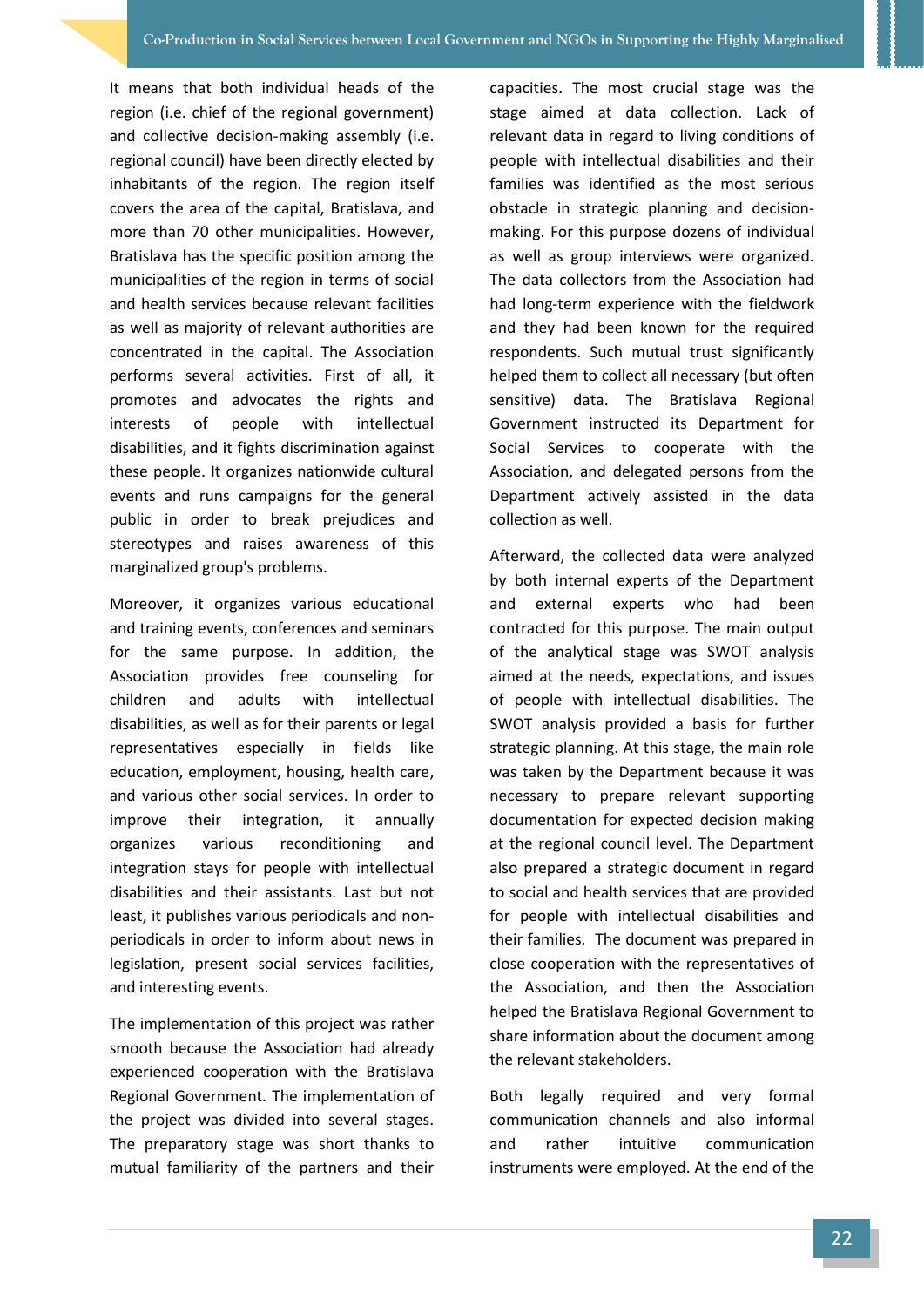day, such participatory approach led to improvement of mutual trust, quality and better targeting of provided services as well as general awareness of living situation of those who are directly or indirectly affected by this issue.

#### <span id="page-26-0"></span>V.3.5. CASE 3: ROMA IN SLOVAKIA

Despite that Slovakia entered the EU at the beginning of the  $21<sup>st</sup>$  century, many Roma persons still live in unacceptable living conditions (Klimovský 2010). One of the most visible examples of such conditions are poor Roma settlements often situated in segregated or peripheral areas. Jakoubek and Hirt (2008) define them as relatively autonomous social formations located in the Slovak countryside inhabited primarily by the Roma population. Although the central government tried to redefine them as dwelling formations on low socio-cultural level, experts have not accepted this definition. Since the state authorities have not been very successful in dealing with the 'Roma issues', other stakeholders, i.e. especially local governments and various NGOs, have been broadly involved in this policy area. For some of them the existence of the 'Roma issues' is at the same time also a chance to allocate additional resources, for instance from foreign donors. However, islands of positive practice can be found too, and there are several cases that should be used as cases of good practice. In general, local governments in Slovakia usually employ one of the following strategies when dealing with the 'Roma issues':

#### $\overline{O}$  strategy of wall;

- $\overline{O}$  strategy of misusing the situation;
- $\overline{O}$  strategy of 'normalization' of the problem;
- $\sigma$  strategy of external assistance;
- O strategy of internal resolution (Vašečka 2002: 277-280).

Strategies 1-3 have rarely led to desired outcomes. On the contrary, they have either led to maintaining the status quo or worsening situation. Much better results have been achieved by local governments and NGOs that have used strategy no. 4 or strategy no. 5.

An excellent example of external assistance is represented by the initiative called "Platform for Support of the Health of Disadvantaged Groups". Created in 2012, when three founders decided to implement the program with the same name. Group of founders consisted of three NGOs, namely Association for Culture, Education, and Communication; Association of Field Health Assistants; and Slovak Association of General Practitioners for Adults. The Office of the Government's Commissioner for Roma Communities has provided financial support (it has been subordinated to the Ministry of Interior of the Slovak Republic).

The founders intended to improve the health of those who live in poor segregated communities and to implement a complex and sustainable model for improvement of the existing situation. Within this context, it has been necessary to identify 12 field coordinators and more than 100 so-called health assistants. They have been employed in more than 100 different Roma communities. Such an example of a strategy of internal resolution is the municipality of Spišský Hrhov [\(https://www.spisskyhrhov.sk/\)](https://www.spisskyhrhov.sk/).

Its local government was very active in dealing with 'Roma issues' in recent decades, and especially when the mayor became leader, he was recognized by many other stakeholders as an expert as well as main driver or most visible representative of positive recent developments in Spišský Hrhov. In total, less than 1,500 persons live in Spišský Hrhov. Ca 300 out of them are Roma.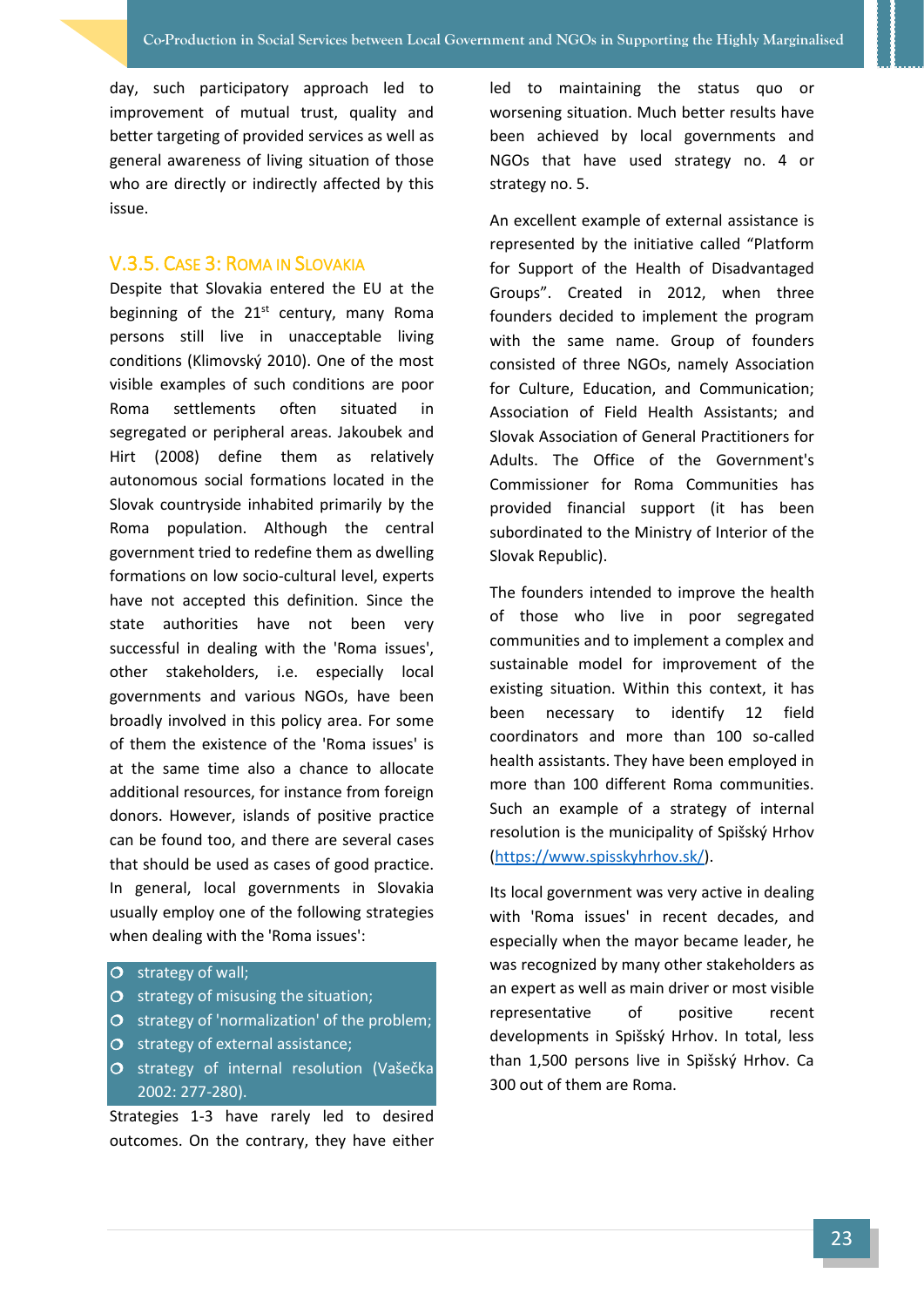The local government has decided to use inclusion, and it has started to cooperate not only with stakeholders from the municipality but also with other relevant stakeholders. Thanks to this approach, the local government established several partnerships and networks consisting of various experienced NGOs, educational institutions (e.g. schools), other local and regional governments, and state authorities. However, Roma people have been involved in all activities.

Local development plan as well as other relating documentation has been elaborated in cooperation with the abovementioned stakeholders (each of them has had an opportunity to present their own interests, priorities, fears, doubts and negotiate). The main objective has been defined as follows: local development must support the complex cultural, economic, and social development of all inhabitants of the municipal community regardless of their ethnicity, age, gender, social status or any other feature.

Nowadays, the local government approach as well as the current situation of cohabitation of the Roma and majority population is presented as model solution, and some other local governments have already tried to repeat the same approach in order to improve situation of their own Roma communities. Interestingly, the popular mayor of Spišský Hrhov has successfully run for mayor office in a few local elections, and recently he even entered politics at the national level.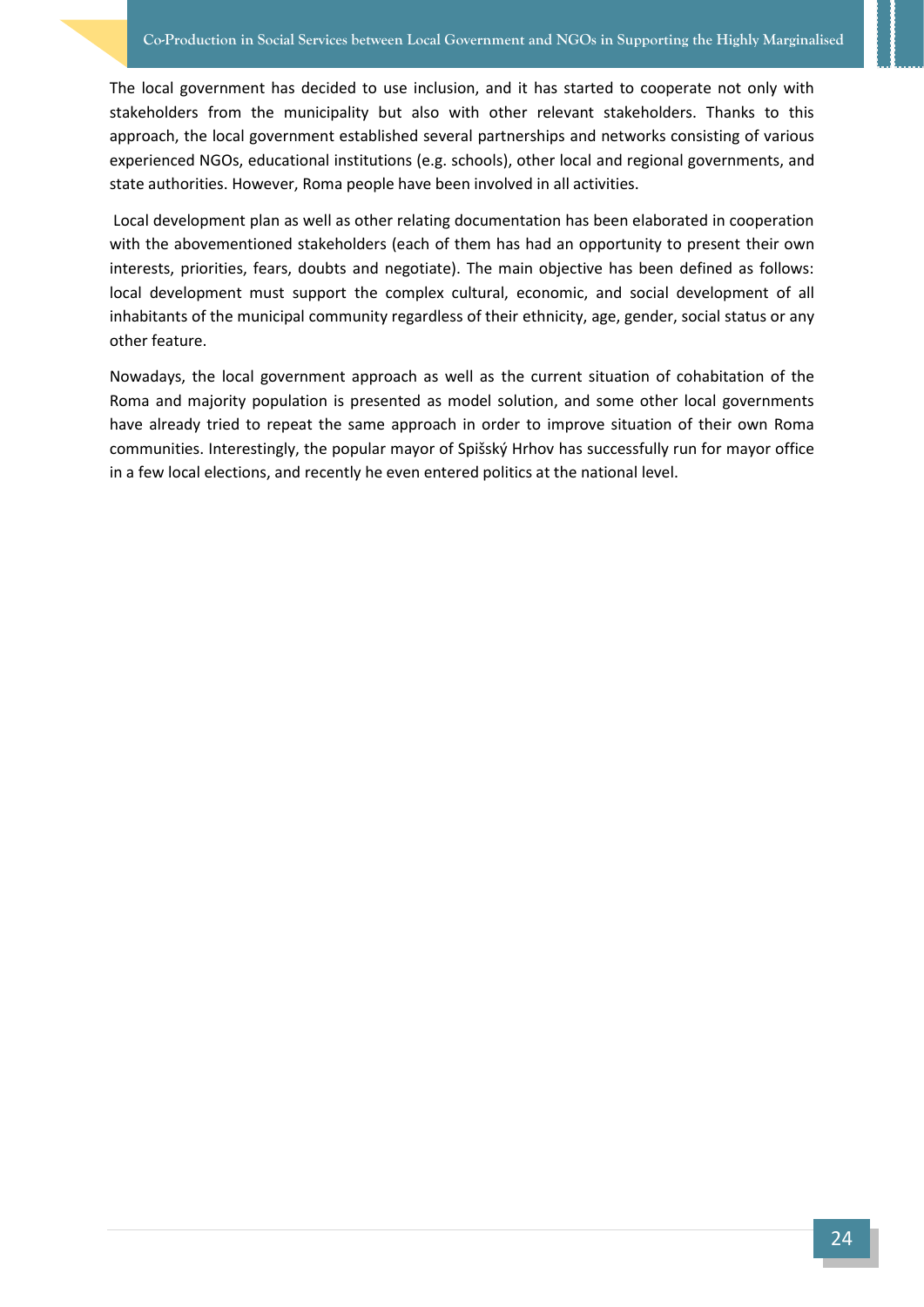## **VI. COUNTRY SECTION II:**

# **EU CANDIDATE MEMBERS**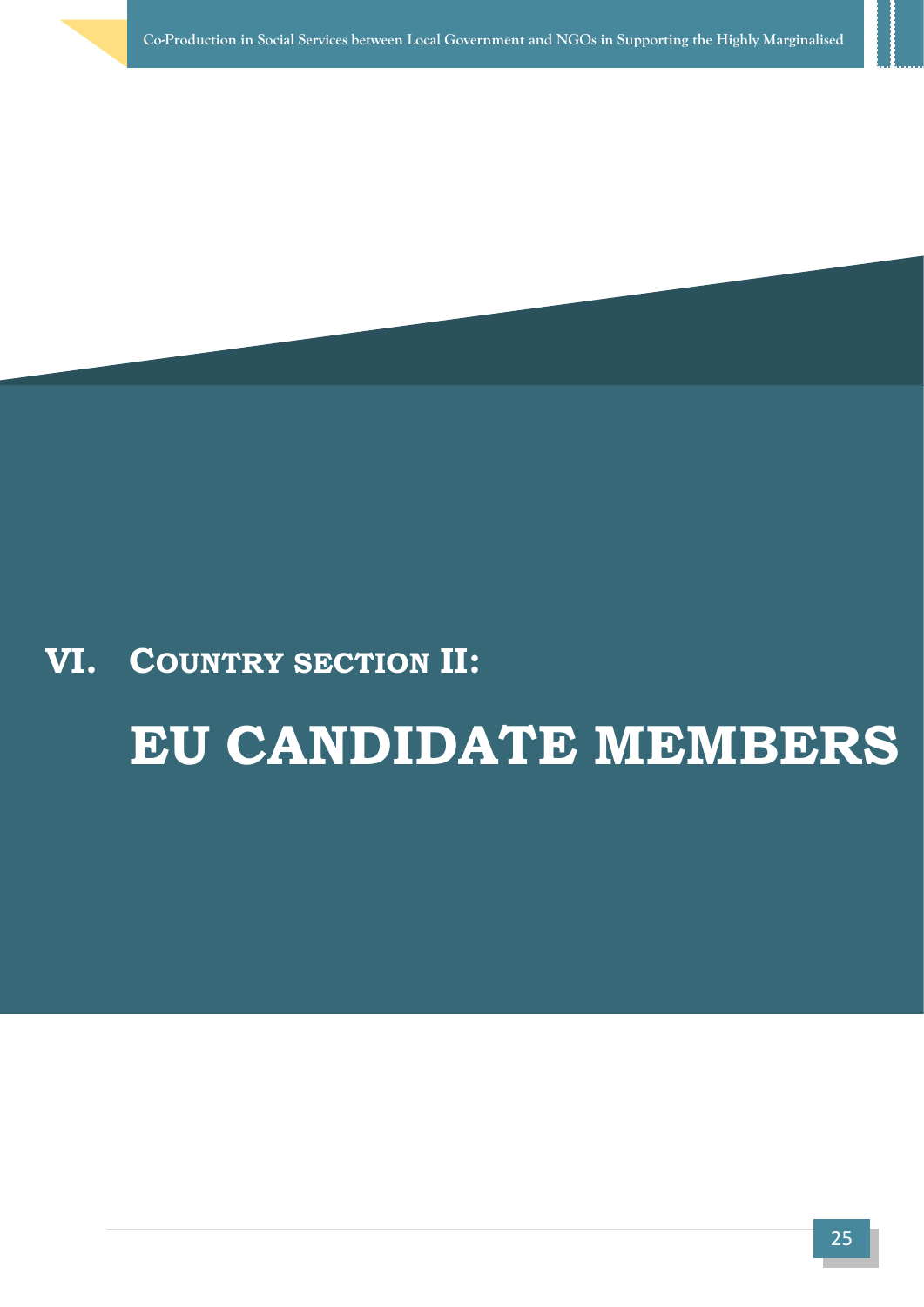# <span id="page-29-0"></span>**VI.1. REPUBLIC OF NORTH MACEDONIA**

#### <span id="page-29-1"></span>VI.1.1. Overview of civil society in the Republic of North Macedonia

Social services provision at the local level in the Republic of North Macedonia is institutionally covered by the municipalities as stipulated by the 2002 Law on Local Selfgovernment. However, in practice, many local and national CSOs step up to provide a various set of social services to a diverse group of communities. Retrospectively, after the breakdown of Yugoslavia, the general observation is that CSOs were mainly involved in humanitarian activates supported by various foreign donors to help the society after the country gained independence.

As the civil sector has been growing, offering space for greater visibility of civil, social and human challenges, CSOs working on specific vulnerable groups and issues, such as LGBT, migrants and minorities, have relevance only in the past 10 years.

In the area of social protection, the Law on Local Self-government has given the following obligations to the municipalities:

- $\overline{O}$  social protection and children's protection including management of kindergartens and senior homes,
- O social protection of disabled people, orphans, children facing educational and social challenges, children with disabilities, single-parent children, homeless children, people at social risk, people affected by drug and alcohol abuse,
- $\Omega$  housing of people at social risk, and
- $O$  education of pre-school children.

These obligations are mainly focused on the broad protection of children and of vulnerable persons affected by addictions and poverty. This main legal basis has two implications for the social service provision at the local level.

The first one is that other vulnerable groups, such as women, minorities, and the LGBT community are not explicitly covered as they are not considered to be part of the traditional groups in need of social assistance, such as the elderly, children, and the impoverished.

The second implication is that the quality of delivery of the social services at the local level depends on the financial and human capacity of the municipality itself.

Since there are 80 municipalities plus the City of Skopje, these differences in capacities might result in different quality of social services between the communities.

An indicator showing the differences in the regions in terms of provided child support is that per region.

The East, Vardar, and Skopje regions had the highest share of children aged 0-5 in kindergartens in 2017, while the more ethnically diverse Polog region (Law on Social Protection (consolidated text in September 2015) had the lowest share.

Despite the fact that municipalities, as local institutional actors are given responsibilities in regard to social protection, the main authority in this area is exercised by the institution at the central level – the Ministry of Labor and Social Policy which is tasked with creating the policies in the area of social protection.

The Government of North Macedonia has also authority in this area by adopting a National Programme on Social Protection Development which serves as a basis for the municipalities and the City of Skopje to adopt programmes in the area of social protection.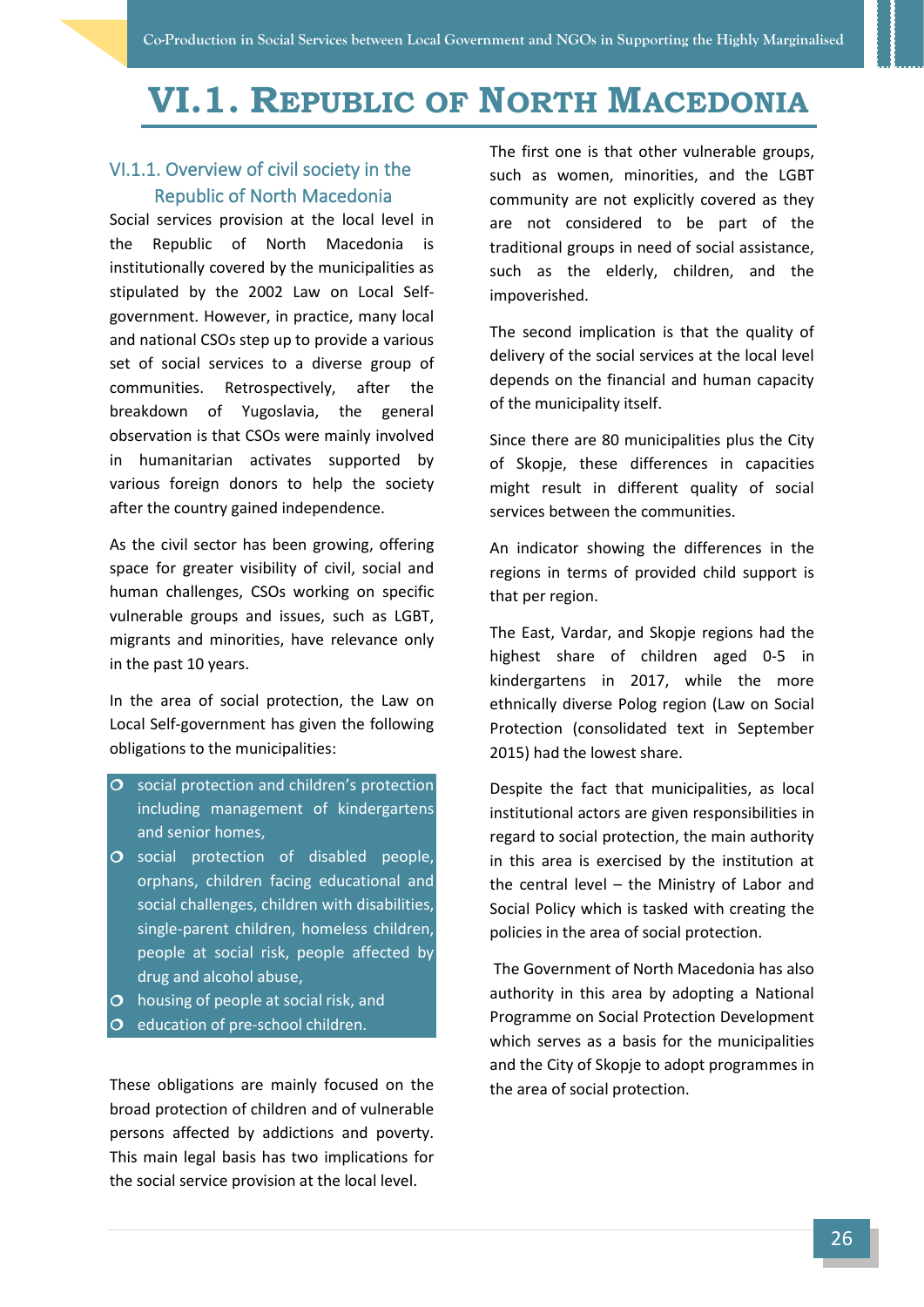The main legal act in the area of social protection is the Law on Social Protection that includes a various set of social risks, which are defined as the following:

- $\overline{O}$  health risks (illness, injury, disability)
- $\overline{O}$  risks of old age and aging
- $\overline{O}$  risks of single parenting
- $\overline{O}$  risks of unemployment and income loss
- $\overline{O}$  risk of poverty and
- $\overline{O}$  risks of other types of social exclusion

Other non-social rights are comprised within the Law on Prevention of Discrimination, which is under the authority of the Ministry of Labor and Social Policy. This law prevents discrimination based on a broad level of grounds, such as sex and gender, race and skin color, ethnicity, minority, language, religion and belief, citizenship, social status, education level and political views, mental and physical disability and health status, as well as age, family status, income status, personal and social status.

These two laws are being amended to further improve the protection of vulnerable groups. In the case of the new Law on Discrimination Prevention, it is the first time that sexual orientation and gender identity are explicitly mentioned as grounds for discrimination. In the case of the new Law on Social Protection, the focus is on increasing the protection of disabled persons including the service of personal assistance for which the Ministry of Labor and Social Policy finances training of 69 personal assistants in seven municipalities.

There are many CSOs in North Macedonia which deal with various set of activities in the area of social and human rights protection and social service provision. There are some active in the area of health issues, such as Hera [\(https://hera.org.mk/\)](https://hera.org.mk/), disability, such as Mobilnost

[\(http://www.mobilnost.mk/index.php\)](http://www.mobilnost.mk/index.php) and Polioplus [\(http://polioplus.org.mk/\)](http://polioplus.org.mk/), children's rights, such as Megjashi [\(http://www.childrensembassy.org.mk/\)](http://www.childrensembassy.org.mk/),

integrated education in multiethnic societies, such as Nansen Dialogue Center [\(http://www.nansen-](http://www.nansen-dialogue.net/index.php/)

[dialogue.net/index.php/\)](http://www.nansen-dialogue.net/index.php/), gender equality, such as ESE [\(https://www.esem.org.mk/\)](https://www.esem.org.mk/), LGBT rights, such as the LGBTI support center [\(http://lgbti.mk/\)](http://lgbti.mk/), humanitarian aid for refugees, such as Legis [\(http://www.legis.mk/\)](http://www.legis.mk/), human trafficking prevention, such as La Strada [\(http://lastrada.org.mk/\)](http://lastrada.org.mk/), Roma women questions, such as Daja [\(http://www.daja.org.mk/\)](http://www.daja.org.mk/), orphaned children, such as SOS Children's Village [\(https://sos.org.mk/struktura-na-](https://sos.org.mk/struktura-na-organizacijata/)

[organizacijata/\)](https://sos.org.mk/struktura-na-organizacijata/), protection from domestic violence, such as Crisis Center Hope [\(https://www.krizencentar.org.mk/\)](https://www.krizencentar.org.mk/),

consumer rights, such as the Organization for Consumer Protection [\(https://opm.org.mk/\)](https://opm.org.mk/), human rights in general, such as the Helsinki Committee for Human Rights [\(http://mhc.org.mk/\)](http://mhc.org.mk/), poverty issues, such as the Macedonian Platform Against Poverty [\(http://www.mpps.org.mk/\)](http://www.mpps.org.mk/) and local education provision of the youth especially in rural and multiethnic municipalities, such as ZIP Institute [\(http://www.zipinstitute.mk/\)](http://www.zipinstitute.mk/). A newer area of hate crimes has also been enthusiastically covered by the civil sector with projects on raising awareness and detecting hate crimes. Relevant projects include Bezomrazno/Without hate [\(http://bezomrazno.mk/\)](http://bezomrazno.mk/) and Ne mrazi/Don't hate [\(http://nemrazi.mk/\)](http://nemrazi.mk/).

The target groups of these CSOs are often the vulnerable groups affected by the respective issues they cover, for example, gender equality challenges, discrimination, violence against the LGBT community, disability, health issues, and similar challenges.

A CSO registry from 2003 counts 5312 registered CSOs in North Macedonia that are active in the following areas of relevance to social and human rights protection: children's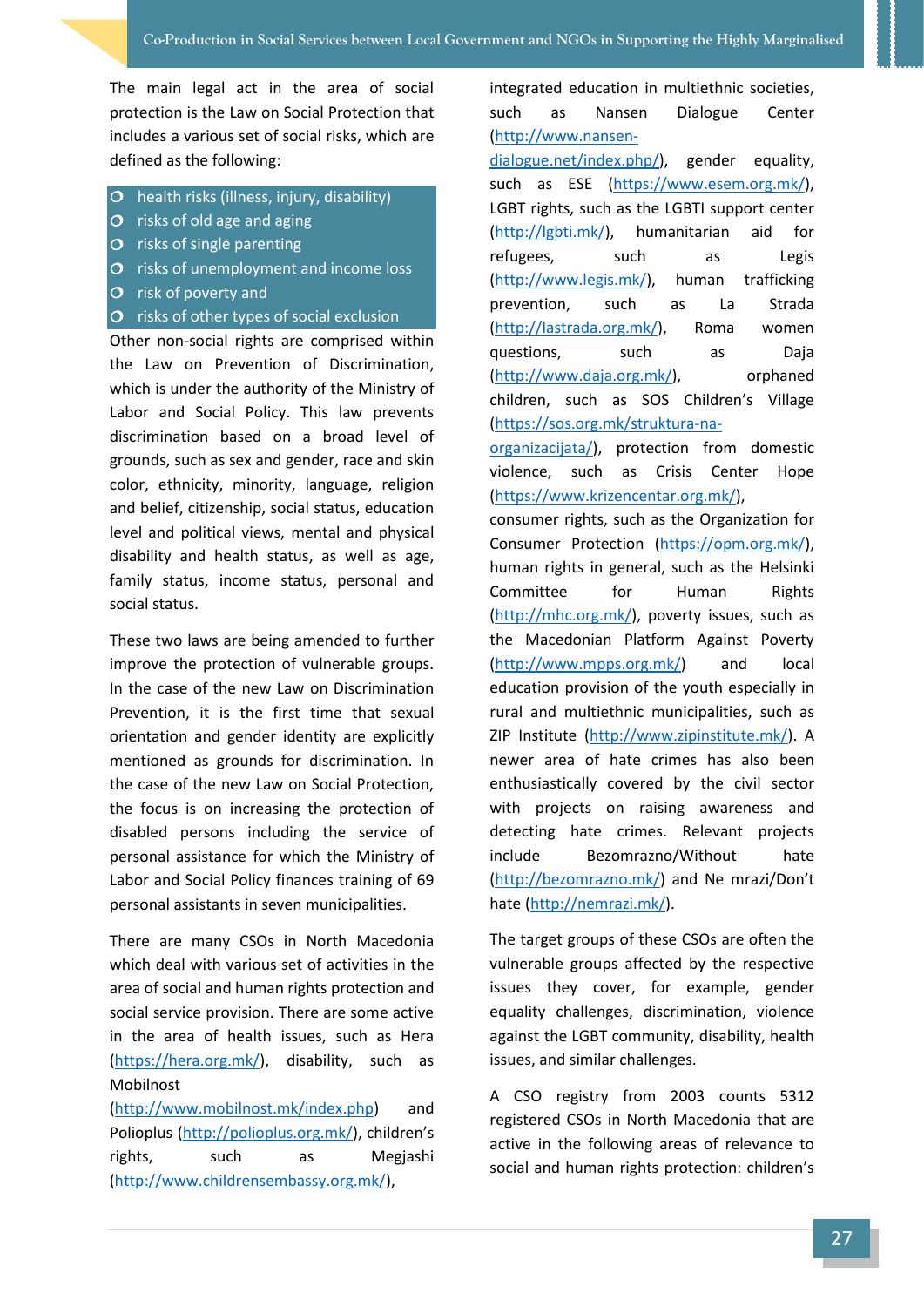rights, women rights, health, disability, education, rural development, social and humanitarian activities, elderly rights and human rights (MCIC 2003).

Apart from the work the individual services CSOs might offer, there is also a more systematized way of including the CSOs in the social services provision at the local level in North Macedonia. CSOs can be registered at the database run by the Ministry of Labor and Social Policy to provide services in the area of social protection, and this also refers to religious organizations. The Ministry of Local Self-government also provides a platform on its website where, on one side, citizens can direct suggestions to municipalities, and on the other, CSOs can register themselves to be involved in the work of the Ministry [\(https://lokalnasamouprava.mk/\)](https://lokalnasamouprava.mk/).

Additionally, the Unit for Cooperation with Civil Society Organizations as part of the Government institutionalizes the cooperation between CSOs and the Government, and enables the CSOs to register at the website [\(https://www.nvosorabotka.gov.mk/\)](https://www.nvosorabotka.gov.mk/). There is recently a Council for Cooperation and Development of the Civil Society, a body of the Government to enhance the cooperation between the Government and the CSOs [\(https://www.nvosorabotka.gov.mk/\)](https://www.nvosorabotka.gov.mk/).

One of the three key areas of the latest Strategy for cooperation of the Government with the Civil Society 2018-2020 is the civil society as an actor in socio-economic development and a sub-area of improving the conditions for social service provision by civil society organizations, which is to be adopted in the new Law on Social Protection [\(https://www.nvosorabotka.gov.mk/\)](https://www.nvosorabotka.gov.mk/).

There are several key challenges detected in the area of social services provision at the local level in North Macedonia in a coproducing way with the participation of the civil society. First, although the cooperation

between the Government, municipalities and the civil society is improving over the past few years, there is still unstructured cooperation between these stakeholders that depends on the willingness of the public body. For example, some local authorities, such as the City of Skopje, have a Unit for cooperation with CSOs, a Strategy for cooperation with the civil sector, and a CSO registry (City of Skopje: Cooperation with CSO).

Best and sustainable forms of cooperation between the public sector and the nongovernmental sector exist when there is an informal, direct, and personal contact between employees in both sectors which have recognized the benefit of the cooperation (Stojilovska and Lembovska 20013). A good sign, however, about the CSOs providing social services, is that they are more encouraged and accepted by the public sector, unlike the civil society organizations that aim to improve policies by commenting laws and suggesting solutions and face more challenges of being accepted as partners for cooperation (Stojilovska and Lembovska 2013).

Second, the social service provision at the local level is insufficient and does not address the needs of the vulnerable population. The social welfare is too low to cover the basic existential needs of the recipients (Trbojevikj 2012). The latest report of the Ombudsman also highlights that the current social protection system does not respond in a timely manner to the needs of the at-risk citizens by showing the example of the social welfare recipient family in Veles living in a bad, illegal dwelling where a fire killed three children (Ombudsman 2019). One explanation of this lack of social protection and support where it was needed the most is in the National Program, which identifies that the measures are not based on sufficient primary data and analysis (Ministry of Labor and Social Policy 2010).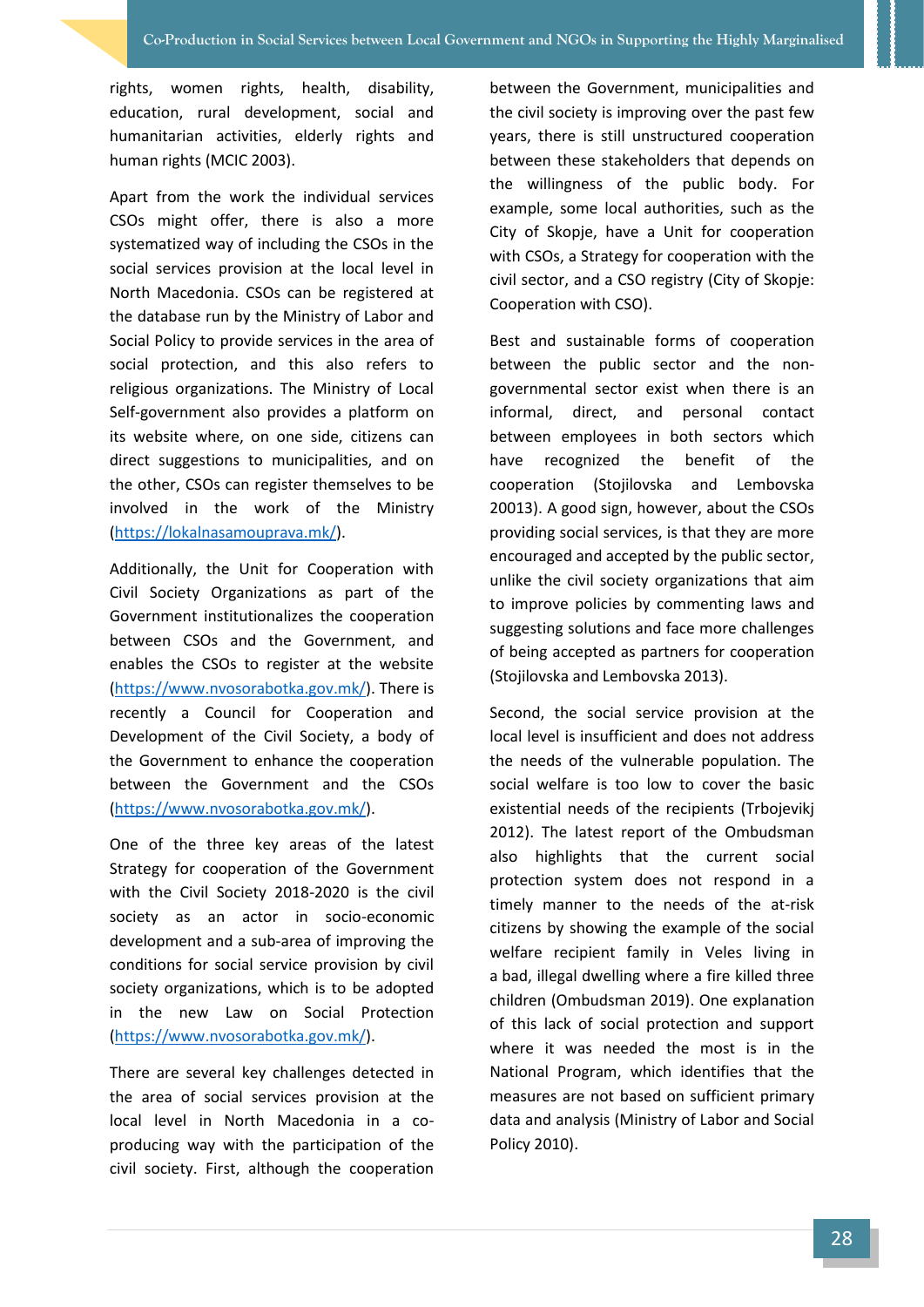Third, some of the most affected and vulnerable groups are low-income households and minorities, both of which are often intertwined. Despite that, a decade was devoted to improving the rights and living standard of the Roma population (Ministry of Labor and Social Policy: Roma decade...) resulting in many projects, such as the inclusion of Roma children in kindergartens (Ministry of Labor and Social Policy: Projects resulting...).

The latest Ombudsman report shows that there is still a large part of the Roma population that lives in deep poverty in illegal substandard dwellings without proper access to clean water, face low chances for employment, and face restricted access to healthcare (Ombudsman 2019).

Poverty and unemployment are considered the most prominent social problems in all municipalities, especially in urban areas (Trbojevikj 2012). This situation leads to alcohol and drug abuse and domestic violence. Roma and Turkish minorities are more often among the socially vulnerable categories (Trbojevikj 2012).

Forth, the relevant institutions lack the capacity to deliver social services at the local level. The civil sector does not sufficiently contribute to proving a local network of social services that meets the needs of the affected groups (Ministry of Labor and Social Policy 2010). Another issue is that not all municipalities are active in preparing action plans for social protection and they do not allocate adequate budget for this purpose (Trbojevikj 2012).

The municipalities do not have a mechanism for identifying the vulnerable groups and they are missing adequate human capacities dealing with social, health issues, and matters of child protection and protection of vulnerable groups (Trbojevikj 2012).

#### <span id="page-32-0"></span>VI.1.2. Civil society in focus

The cooperation between CSOs and the public sector is unstructured and it depends on the willingness of the public body in question and the work of the civil society. There have been several attempts to structure the cooperation between the government and nongovernmental sectors, but none have proved to be sustainable enough to offer systematic and inclusive cooperation.

One important example includes the RIA (Regulatory Impact Assessment) process which aimed at assessing the impacts of adopting a new regulation on society including budgetary implications, but lacked more civil sector's involvement (Selami 2010). The latest attempt was the Open Government Partnership, which was supposed to make the government more accountable, however, it has not been consistently implemented in the country

[\(http://www.mon.gov.mk/index.php/dokume](http://www.mon.gov.mk/index.php/dokumenti/ovp) [nti/ovp\)](http://www.mon.gov.mk/index.php/dokumenti/ovp). An important achievement was made by adopting the Law on free access to public information, which has been extensively used by the civil society sector to get access to public data, however, in reality, there is still an issue with the implementation of this law (Lembovska and Bogdanovski 2017). There is a Strategy for Cooperation of the Government with the civil society.

A Council for Cooperation between the Government and the civil society was recently founded (Government of the Republic of North Macedonia: Cooperation with the Nongovernmental sector), but it has received criticism from the civil sector about its members and the way it was established. Most of these examples hint at a more passive form of cooperation.

The degree of success regarding project startups depends on the type of project.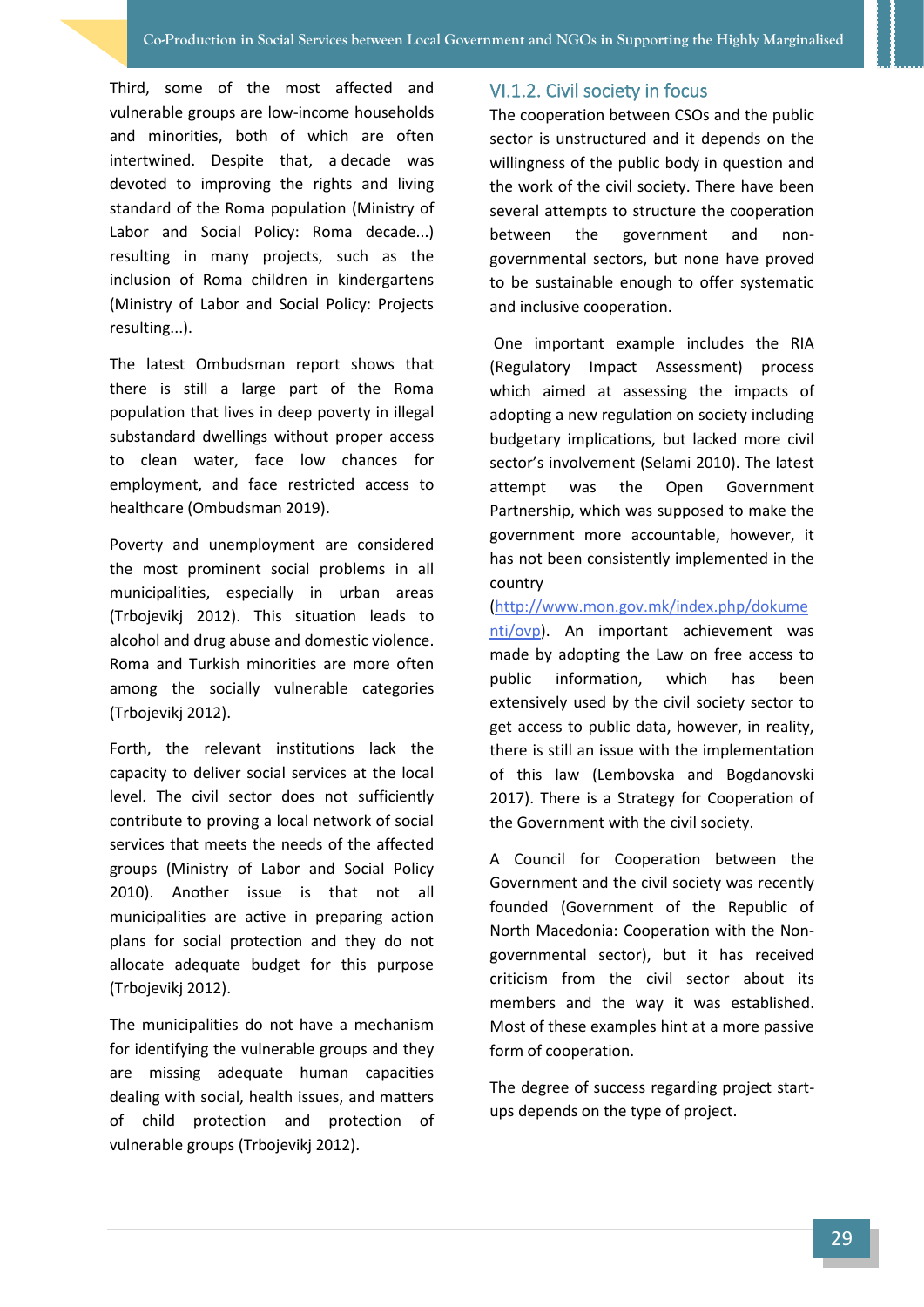The main challenge of CSOs is their financial dependence on donors which drives the policy agenda. It can be the case that a CSO wants to pursue a topic and cannot find funding and has to adapt its work to active funding schemes. Getting a project often involves the possibility for new team members or outsourcing, the latter when the CSO lacks certain capacities.

Evaluations are usually done at the end of the project and are internal. If a project is accepted by the public body it targets, it can lead to successful input into the decision-making process.

Concerning targetting and mainstreaming, these aspects depends on the project. Often there is a need of a clear target group which can be measured in quantity and quality regarding their participation in the project. There are many challenges especially reaching out to a certain marginalized group, such as low-income people.

As for sustainability, usually the project ends on time, unless there is an obstacle with reaching out the target group and/or communication with the public body. Another challenge is obtaining funds for a similar project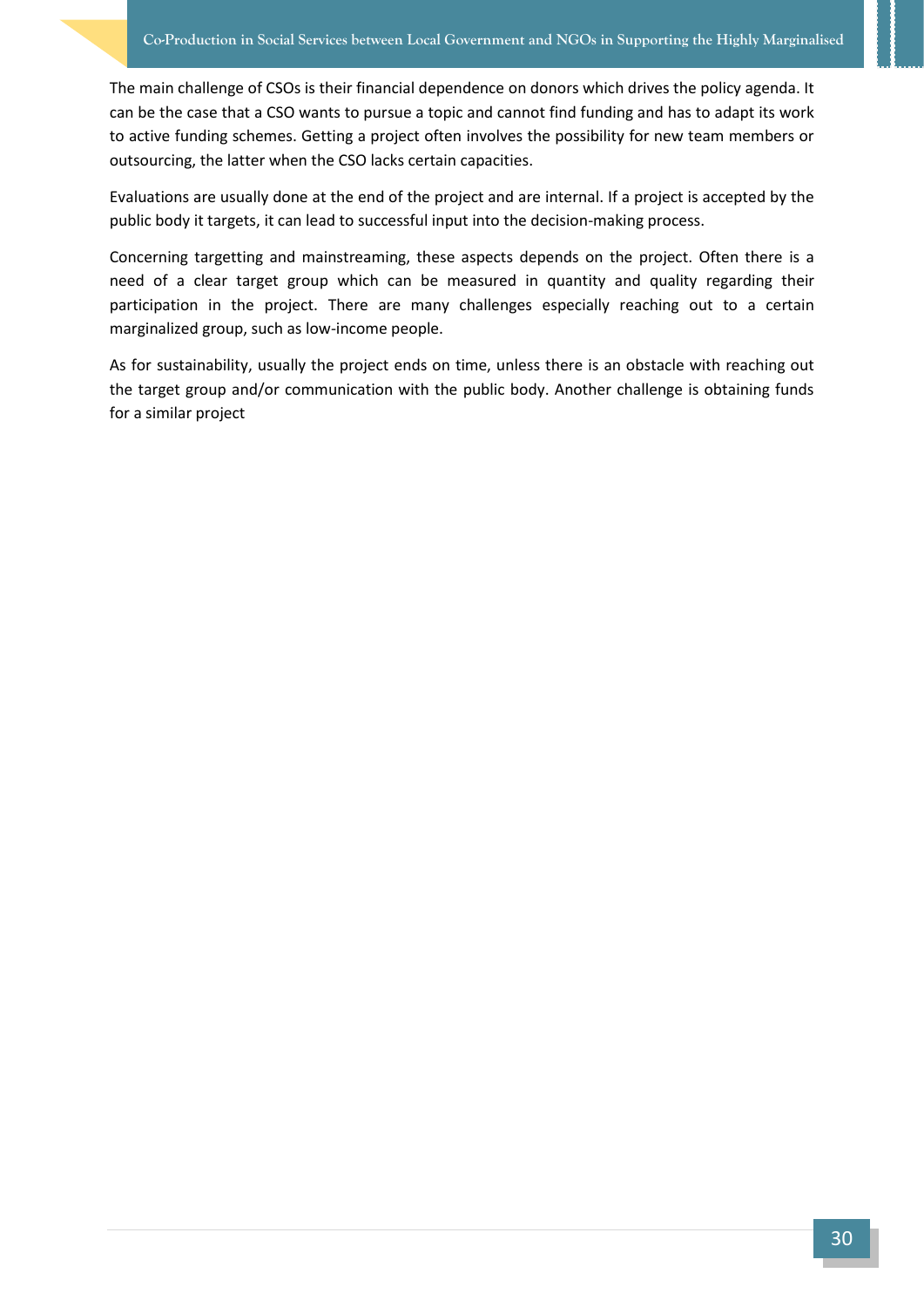# **VI.2. ALBANIA**

#### <span id="page-34-1"></span><span id="page-34-0"></span>VI.2.1. Overview of civil society in Albania

Civil society in Albania has a relatively short history, struggling with rapid systemic transformation and a turbulent political and economic environment. The modern history of the Albanian civil society spans less than two decades of intense developments and trends. Human rights organisations were among the first ones to be established with the first formal organisation– the Forum for Protection of Human Rights and Fundamental Freedoms – established in 1991 (Vurmo, 2017).

Key strengths of the sector come from within but are limited by government's policy towards civil society organisations, notably public consultation processes, public funding for CSOs, financial and legal operations of CSOs, volunteering, social service provision and the collection of data on civil society development (Fras & Tahiraj, 2018). Recently, Albania has increased efforts to improve cooperation between state actors and civil society organisations (CSOs) in lieu of the European integration process. Nonetheless, existing mechanisms need to be fully implemented in practice and input by civil society needs to be followed-up more systematically in policymaking.

In October 2014, the Parliament approved a regulation on public consultations, and in December 2014 a resolution that ratifies a "Charter on civil society", recognising the importance of civil society in the country's democratic development. This law (No. 146, 2014) regulates the process of notification and public consultation of the draft-laws, national and local strategic draft-documents, and policies of high interest for the public (Law No. 146/2014). In 2015, the National Council for European Integration was established, which aims to promote and accelerate the

implementation of key reforms needed in the process of accession to the European Union and it is operational as of July 2015 and includes eight Civil Society Organizations. Another milestone is the establishment of the National Council for Civil Society<sup>1</sup>, aiming to support the strong involvement of the CSOs in the European Integration process and in the decision-making processes, with reinforced focus on obtaining CSOs expertise and experience and channelling it to Albania's integration processes and several ongoing reform processes.

Finally, a Roadmap for Albanian government<sup>2</sup> policy towards a more enabling environment for the development of civil society (extended until 2022) to further contribute to the improvement of a better cooperation and transparency between state institutions and civil society, as well as creating an appropriate and enabling environment to civil society organizations was established with wide consultation in 2015. The roadmap embodies the principles and objectives set out in the guidelines on EU support for Civil Society 2014-2020.

The *EU Albania Report 2018 (European Commission 2015)* highlights that *"Some progress was made towards implementing the institutional framework for consultation with civil society following the approval of the law establishing the National Council for Civil Society. The fiscal framework regulating the activity of civil society organisations (CSOs) was still not conducive to their development and needs to be revised."* The EU Albania Report 2019 confirms again the need for genuine progress in the implementation of the

<sup>1</sup>[http://www.parlament.al/web/Sesioni\\_i\\_peste\\_20](http://www.parlament.al/web/Sesioni_i_peste_20693_1.php) [693\\_1.php](http://www.parlament.al/web/Sesioni_i_peste_20693_1.php)

[http://www.integrimi.gov.al/al/dokumenta/doku](http://www.integrimi.gov.al/al/dokumenta/dokumente-strategjike/udherrefyesi-i-shoqerise-civile&page=1) [mente-strategjike/udherrefyesi-i-shoqerise](http://www.integrimi.gov.al/al/dokumenta/dokumente-strategjike/udherrefyesi-i-shoqerise-civile&page=1)[civile&page=1](http://www.integrimi.gov.al/al/dokumenta/dokumente-strategjike/udherrefyesi-i-shoqerise-civile&page=1)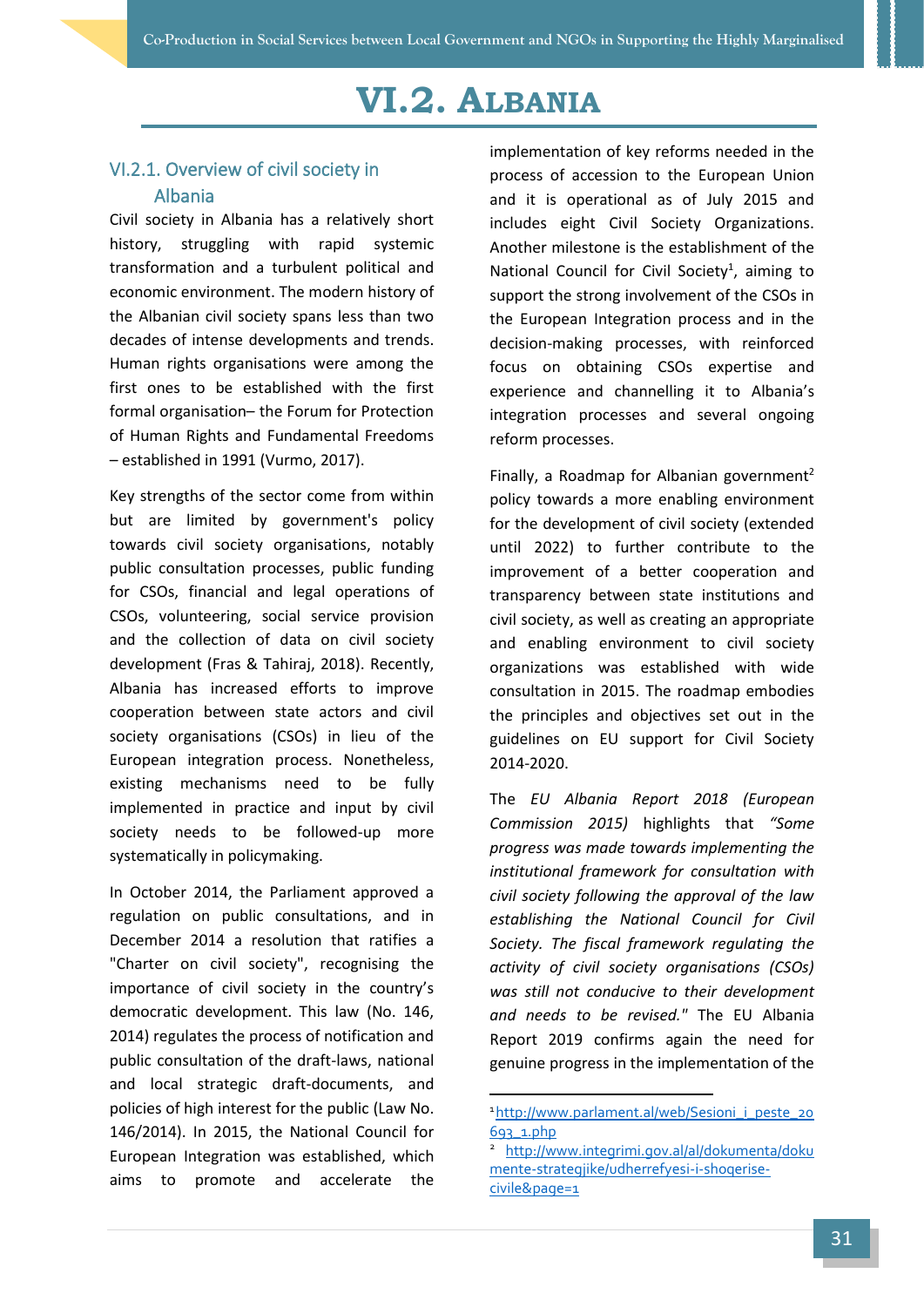roadmap on an enabling environment for civil society (European Commission 2019).

Furthermore, the EC highlights that the Law on the National Council for Civil Society needs to be amended to reflect changes in ministerial portfolios and provide for appropriate representation in the National Council for Civil Society. Substantial efforts are needed to ensure meaningful and systematic consultations with civil society as part of an inclusive policy dialogue for reforms (European Commission 2019). These efforts should involve comprehensive feedback and follow up mechanisms. The legal and regulatory framework on basic legal guarantees of freedom for CSOs is generally harmonised and in line with international standards. Generally, despite advancements in legislative framework, the civil society sector in Albania remains overall fragmented and overly dependent on donor funding (EC, IPA 2014-2020).

As argued by different national and international analysis of the civil society sector in Albania (CIVICUS Civil Society Index, CSOs Sustainability Index USAID, Monitoring Matrix on enabling environment for Civil Society development – Country Report for Albania 2014-2018) the major challenges still pertaining are: broader and genuine involvement of CSOs in policy making process complemented with follow up mechanisms by state actors; a fiscal framework that is more favourable to CSOs work; collection of data on the CSOs activities and development of volunteerism; Lack of unified available official data continues to put in question the real size of the non-profit sector (Monitoring Matrix, 2019); at local government level, cooperation remains weak; CSOs lack the necessary capacity to spread the democratic political culture and engage citizens to participate in democratic decision-making processes in an informed way; CSOs are overly dependent on funding by foreign donors (Instrument for PreAccession...); CSOs could make a more substantial contribution to addressing many of these challenges through their lobbying, advocacy and oversight activities at national, regional and local level in every sector; financial viability and sustainability and the available public funding is insufficient.

In addition to lobbying and advocacy activities, civil society organisations play a crucial role in providing a range of services to citizens, enabling access to basic services particularly for poor, vulnerable and marginalised women and men, victims of domestic violence, citizens with special needs, and women and girls at risk.

The delivery of such services in Albania, which are essential for a significant share of the population, is insufficiently regulated and monitored, and largely depends on donor funding. Also, CSOs do not have adequate resources to employ professional communications staff or develop communication strategies for advocacy campaigns and participation in consultation processes. While well-established organizations, particularly in Tirana, have established some communication practices, small and local CSOs lack adequate skills.

Civil society needs further strengthening, including capacity building and encouraging of the creation of an enabling environment for its development and greater involvement of stakeholders in reforms, including through greater transparency of government action and spending. Civil society involvement will be ensured in the identification, planning, implementation and monitoring of actions, in particular in key policy areas such as human rights, gender equality, migration, local development, territorial cooperation, good governance, public administration reform, public finance reform, employment, social policies, environment, agriculture, competitiveness and innovation. Civil society organizations have played an important role in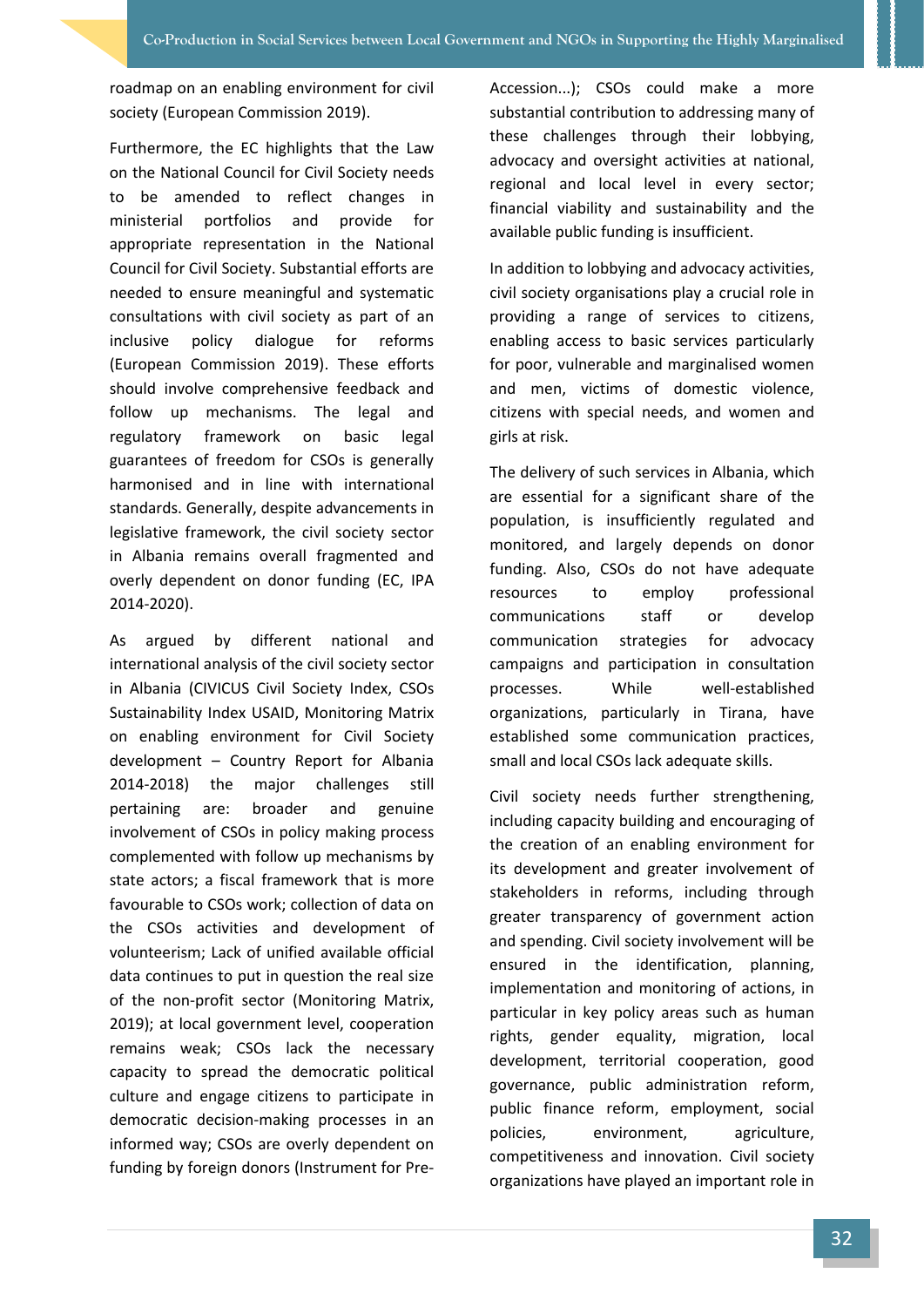preparing society in Albania for the EU accession, being involved in different sectoral reforms, both *acquis* related as well as with regard to the overall promotion of democracy, the rule of law, fighting against corruption, advocating for non-discriminating policies and human rights (EC, 2019).

While stepping up further in the EU integration, such a process requires further consolidation and support in practice. Indeed, despite various initiatives and mechanisms related to the enhancement of the government – civil society relationship, the overall framework for a structured policy dialogue with civil society still needs to be improved, in order to create synergy among existing initiatives and contribute to the irreversibility of the EU acquis related policy reforms.

#### <span id="page-36-0"></span>VI.2.2. Social service delivery in Albania

The provision of services to Roma and Egyptian communities has always been a challenge. According to the Albanian census of 2011, the numbers of Roma and Egyptians in Albania are respectively 8,301 and 3,368, (0.3% and 0.1% of the total population). However, other sources estimate between 18,276 and 120,000 Roma and over 200,000 Egyptians, which makes their inclusion into public services a real objective and necessity for the Albanian Government.

Despite the successful implementation of important political, social and economic reforms, Roma and Egyptian communities continue to face direct and indirect barriers in accessing public services.

This is for a variety of reasons, however, many of them are due to a lack of information and understanding of administrative procedures. This is compounded by the eligibility criterion for accessing services that cannot be met, sometimes related to the ability to produce the necessary documentation. Importantly, the negative and discriminatory attitudes

toward Roma and Egyptian by the majority of the Albanian population also serve to further marginalize and isolate Roma and Egyptian families.

The main challenges faced by Roma and Egyptian communities are related to: securing housing and accommodation, finding reliable and adequately paid forms of income and employment, accessing government services, including health and education.

In particular, the inability to register means that Roma and Egyptian families are often unable to access services that do exist (UNDP Report, 2017).

The current administrative and territorial reforms being undertaken by the Albanian Government aim to increase the costefficiency of local government units (LGUs), thus enabling them to provide better services and make sure that all citizens can access these services (UNDP, STAR1 & 2).

Furthermore, the reform of social services, launched in 2013, together with the development and approval of the National Strategy for Social Protection and the Policy Document for Social Inclusion, as well the new Law on Social Services (entered into force on 24th November 2016) and the Law on the Rights and the Protection of the Child (2017) creates a policy and legal foundation for the development of community based social services.

A key document in setting out the type of services and role of each actor is the Strategy of Social Protection 2015-2020 which identifies the establishment of an integrated system of social care services at local level by Local Government Units as a priority, and the National Action Plan for the Integration of Roma and Egyptians in the Republic of Albania 2016-2020.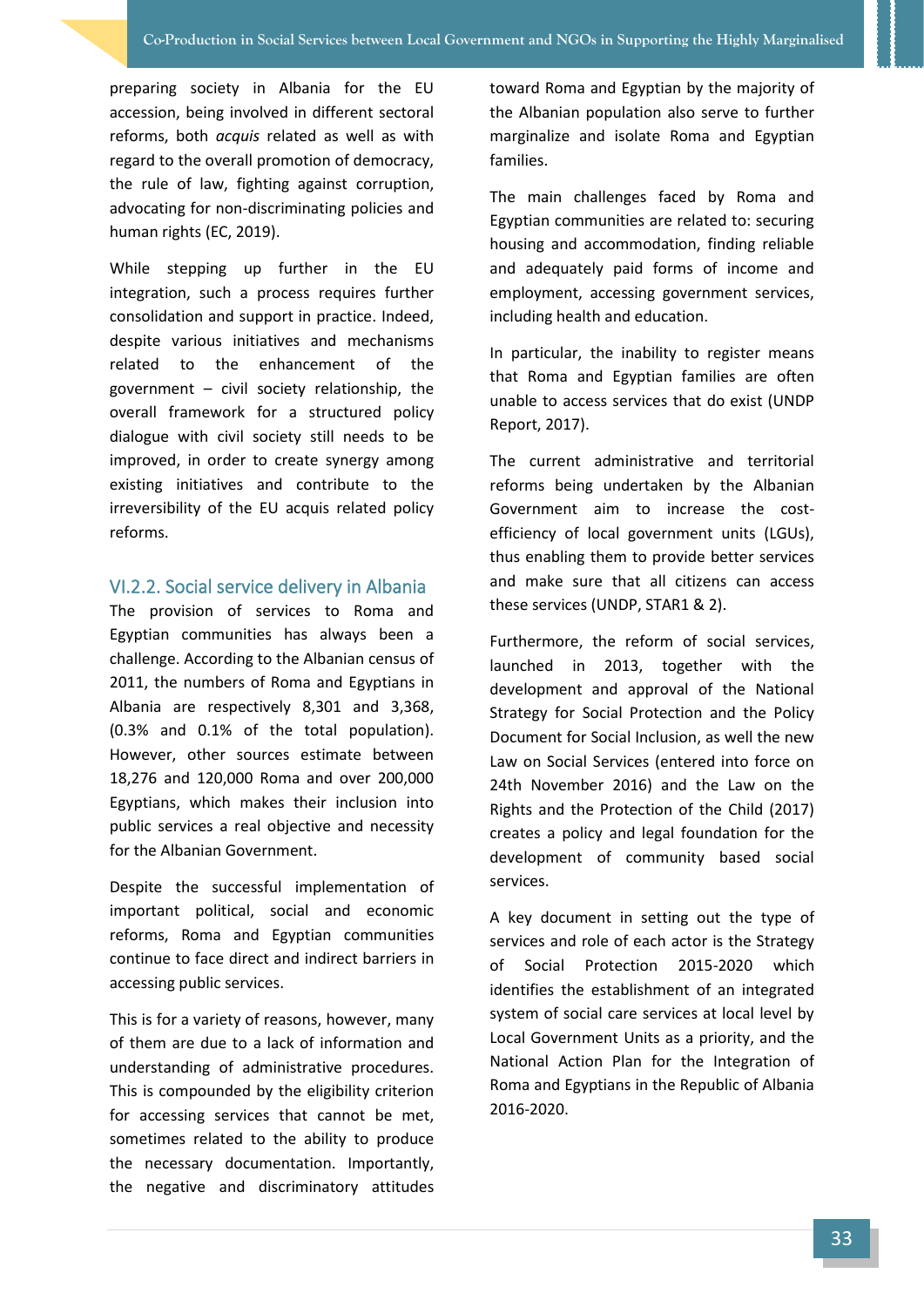In addition, the new Social Services Law foresees the creation of services delivered at community level. In particular, the new law provides for:

- O "social care services" representing an integrated and organized system of benefits and facilities that are delivered/provided by professionals of relevant public or non-public entities, with the goal of improving the conditions of disadvantaged persons,
- O "para-social care services", i.e. services that include the provision of information, support to families so that they identify their needs for care, initial assessment, and support to the individual to choose the service that they need,
- O complimentary "specialized care services" which support at local level services delivered at the regional level for children with special needs such as autism, child victims of sexual abuse and women and girls who are victims of abuse and violence or trafficking,
- O "on-line of telephone counselling services" services offered through the help phone line 24 hours 7 days a week, that support and counsel families or children in cases of crisis, domestic violence or for protection of children,
- $O$  specialised services (i.e. shelters, centres for children with development disorders, etc.),
- O social assistance (ndihma ekonomike), disability benefits, allowances for foster families or orphans, and
- O social housing and/or employment programmes.

The target groups include the following societal groups: Roma and Egyptians, people with disabilities, elderly, unemployed, lowincome families, children, youth, children and youth in street situations, victims of genderbased violence, victims of trafficking.

Referring to Law 121/2016 on Social Care Services in Albania, social care services encompass "an integrated and organised system of benefits and facilities that are provided by professionals of respective public or non-public fields to ensure the wellbeing, independence and social inclusion of individuals and families in need of social care" (article 3). Law 121 (article 8) has established 7 types of social services: pre-social services, services in community centres, services in residential centres and shelters, services in emergencies, alternative care services to children without parental care, specialised services, and telephone or online services. Social services are divided into public and nonpublic (Article 9).

Public social services include services funded by the budget of the central government and/or local government. Non-public service providers do not receive funding from the government, and they are divided into profit and non-profit.

Various projects have been funded by international and local organisation. Some key donors and organisations working in this area:

- O World Bank and the Ministry of Health and Social Protection on the reform of social assistance and social services system,
- O European Union, Italian Cooperation for Development, Swiss Cooperation for Development, SIDA, UNDP on reforming national service system, including social services at central level,
- **O** European Union, Italian Cooperation for Development, Swiss Cooperation for Development, SIDA, UNDP on reforming local government, including provision of services,
- O Terres des Hommes, Save the Children, UNICEF, World Vision on social services for marginalised communities.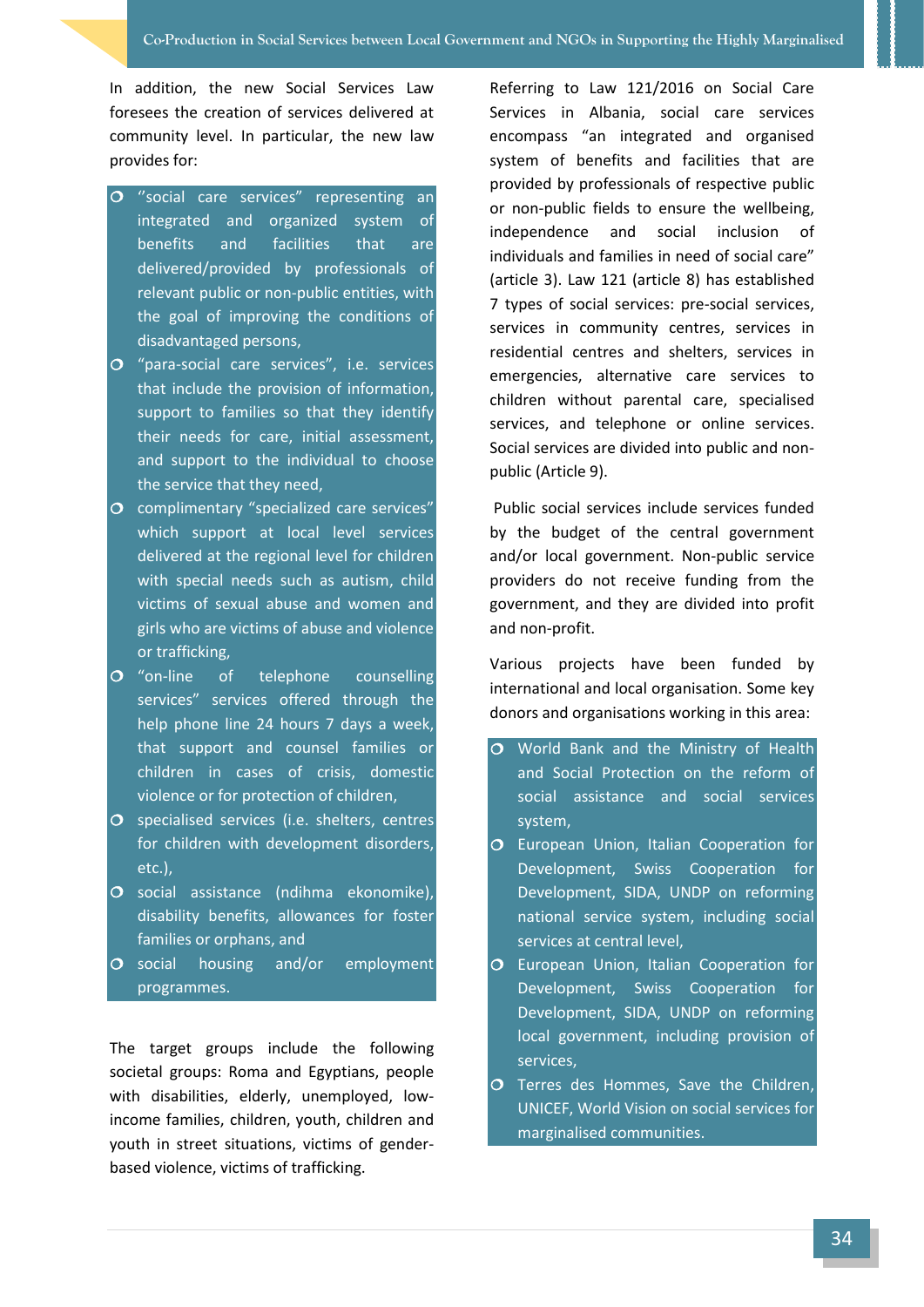Local governments provide sub-granting to ensure NGOs access and participation. There is increasing involvement of Roma CSOs and activists in open dialogue with the central government. There is an inter-ministerial group coordinated by the National focal point for Roma. There are the National Action Plans on Roma and Egyptian Inclusion that foresees the involvement of several stakeholders in specific steps. There is an ongoing process of empowering the Roma civil society and also in increasing transparency among CSOs. Monitoring of policies at the central and local level are carried out by Civil Society coalitions. Involvement of Civil actors in drafting local action plans in different municipalities through several projects/measures.

An important challenge remains the synergy and complementarity among different projects and programme; the Government should play a bigger role in ensuring complementarity and synergy. In addition, the involvement of NGOs and local community groups should be integrated and sustainable, not only on project-based. Last but not least community and integrated services model should be implemented.

In terms of education services, the lack of available childcare options also appears to be a significant barrier to preschool enrolment among Roma. Improved childcare services and particularly outreach in the most vulnerable Roma families can increase the enrolment of children in the preschool system. Support to Roma mothers also can improve the access of children to preschool and basic education; Preschool textbooks and additional textbooks and didactic materials needed in the primary education are not provided for the Roma children, causing difficulty for their school attendance. Support can be given in overcoming this difficulty. Increasing number of school dropouts due to family migration, or attraction into the grey labour market, especially among early teenagers. Providing employment opportunities for parents can minimise the school dropout of Roma children. At least a third of Roma children aged 7–15 were outside the school system in 2017. Improving the outreach in the school enrolment by the use of mediators can affect the school attendance by Roma children. Distance from schools together with commute safety and transport absence can affect the attendance among Roma children, especially the girls.

Criteria set for providing transport for the school pupils can be adapted to provide transportation for the vulnerable children taking into consideration commute safety despite school distance. Quality of services in professional high schools and primary schools with Roma pupil presence. Qualification of teachers, the involvement of support teachers, and adopting an index of allinclusiveness that involve also parents in the process can be measures that increase the quality of service. An increasingly lower number of Roma children make it to high school and as a result in University, which deepens their underrepresentation, especially in higher education. Moreover, being bilingual and having communication and cultural deficiencies, most Roma graduates with a GPA that does not meet the required minimum (6/10) to enter university. To respond to this situation, it is necessary that, in addition to a decent amount of scholarships for attending high school, to provide adequate education support to vulnerable Roma students thus enabling them to meet criteria for entering university.

In terms of health services, certain medical analyses and pharmaceutics medicaments are expensive and unaffordable by most Roma. Information campaigns targeting the communities must be carried out in order to make accessible the existing services, and family planning methods. Creating space for the involvement of mediators facilitating the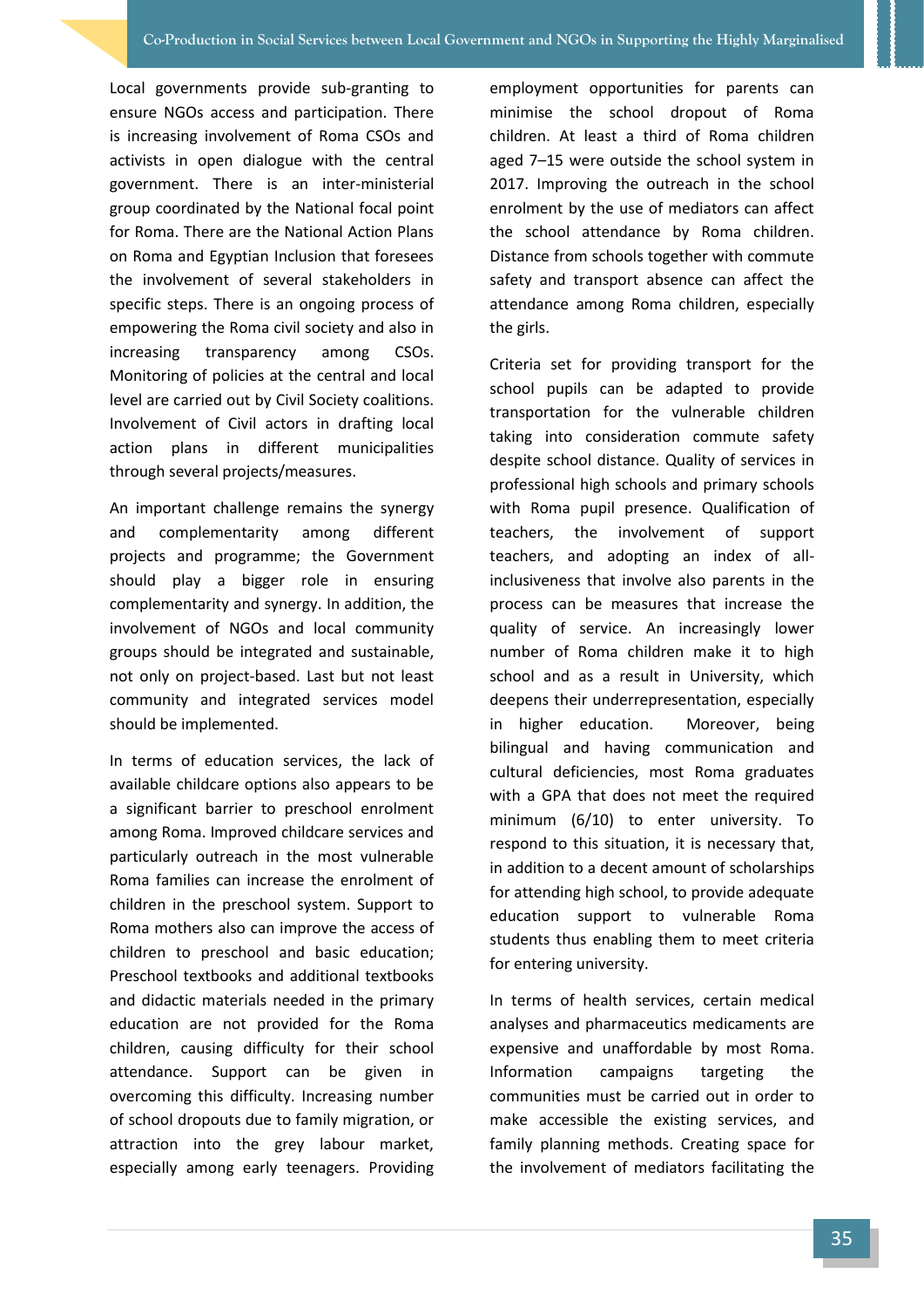information campaigns and also the immunisation and delivery of other healthcare services into Roma communities.

In terms of housing services, living on informal income excludes Roma from accessing the renting bonus or loans, despite other supporting criteria. Settlement in distant suburban areas, excluding Roma from basic services such as access to water, absence of roads, street lighting, etc. Investments should be encouraged in these areas. The approach of municipalities for the government funds on improving the housing conditions has been contested by Roma families who claimed support and didn't receive it.

More effective approaches are needed in this direction. Hidden discrimination by the landlords when renting to Roma families who benefit the renting bonus. Thus providing the house through an intermediary public agency can ease the process. Displacement of families is still a threat. Absence of housing plans for Roma and Egyptians, by the municipalities.

Capacity building for Roma Civil Society should be upgraded and continued in order to maintain an improving and more vibrant and principled civil society in the country. Romalb system has to be upgraded having regard to availability and collectability of data while better synchronizing it with other mainstream area-specific databases.

#### <span id="page-39-0"></span>VI.2.3. CASE 1: ROMA FOCAL POINTS AT LOCAL GOVERNMENT UNITS

In 2016, the UET Centre and Institute of Romani Culture in Albania (IRCA) implemented the project "Working together and Joint Forces for Roma youth social inclusion through tailored policies and good practices on minority rights" supported by "Konrad Adenauer Stiftung, Rule of Law Program Southeast Europe". The project aims to mainstream minority rights at the work of policymakers at the local level through the

direct engagement of the Roma communities as Roma Focal Point. The project established a Roma Focal Points network and developed some practical guides to prevent discrimination against the Roma communities as part of the decision-making process at the local level. Roma Focal Points are mobilized into Municipalities to prioritize local needs and implement development initiatives (e.g. self-help activities related to education, health, protection from discrimination, and promotion of human rights) in close partnership with local authorities.

The recommendations provided by this case study draw from the analysis of the current situation on the social inclusion of Roma communities, their engagement with and participation in local governance as well as the insights and findings from the Roma Focal Points at the Municipality of Fieri, Durres and Tirana. Main recommendations: enhancement of institutional capacities at central and local level to cater for marginalised communities and to adhere to social inclusion,

- O a discourse of social inclusion and empowerment,
- O participatory social service provision at the local level,
- $O$  knowledge and understanding of Roma communities,
- $\overline{O}$  capacity building for access to and quality social services,
- O advocacy and policy implementation.
- $\Omega$  transparency and accountability,
- <span id="page-39-1"></span> $\overline{O}$  free legal aid.

#### VI.2.4. CASE 2: SOCIAL SERVICES PROVISION FOR CHILDREN AT RISK BY CSO

Social Organisation for the Support of the Youth (ARSIS) has operated in Albania since November 2005 in the area of child protection and service provision for children and youth in vulnerable situations, their families as well as the Roma and Egyptian communities. ARSIS operates a drop-in social centre that provides multidisciplinary services since December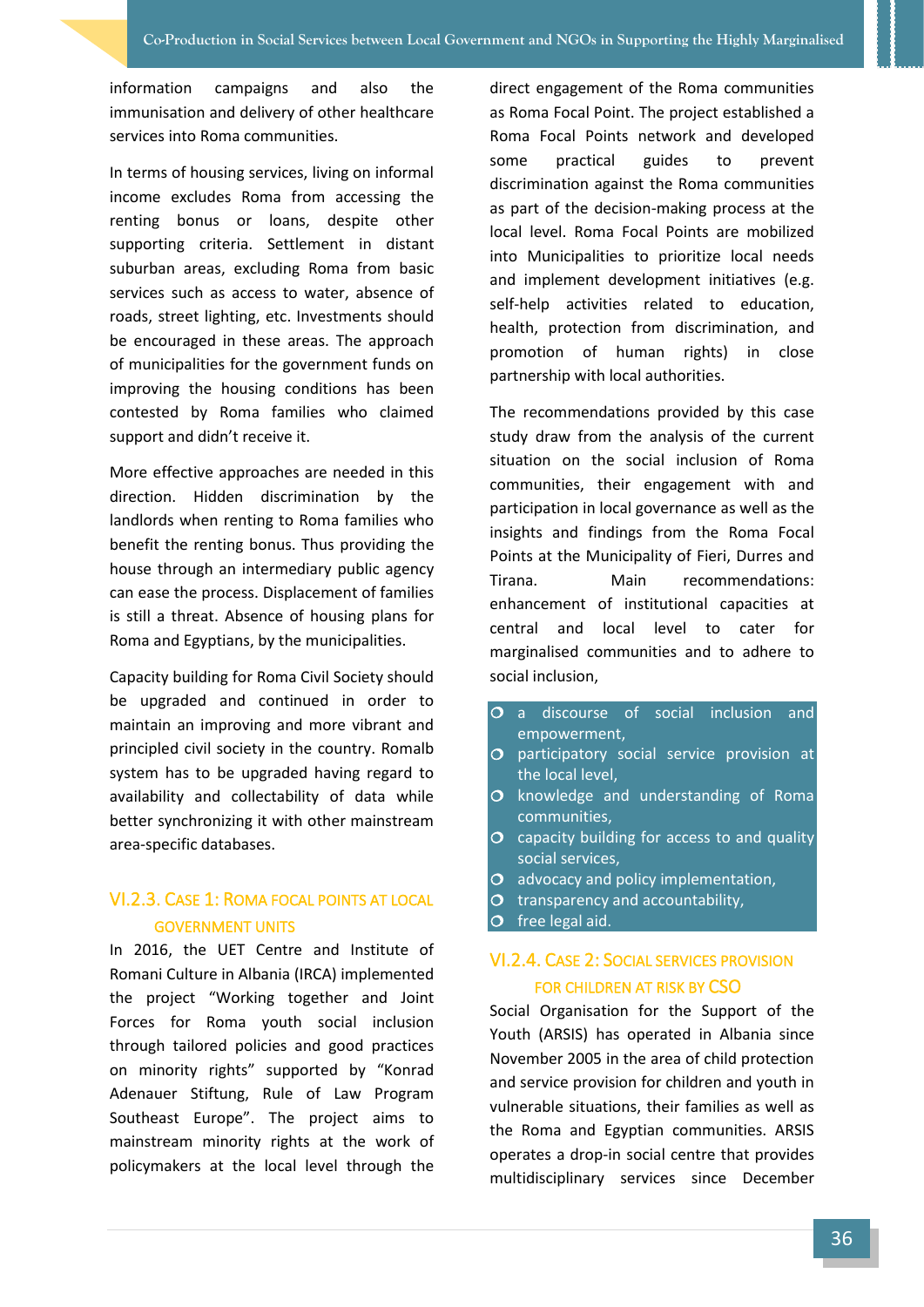2010. This facility operates based on the following triangle of cooperation.

The Municipality of Tirana provides free of charge the premises, working appliances and a minivan; the donor (UNICEF and the EU) cover the operational expenses and the staffing; and ARSIS is the implementing body that follows up/ensures the provision of services.

Target groups are children, youth, women, and other family members in vulnerable situations.

The core activities are set in the following pillars: multi-purpose services in two daily drop-in facilities (Mon – Fri, 8am–5pm); outreach interventions through the combination of street work and community development; and emergency responses, availability 24 hours/day, 365 days/year.

The House of Colours Centre sets up a model for replication on how the local government can cooperate and interact with the CSOs on delivery of social services.

#### Recommendations:

- $\overline{O}$  to be updated the standards for the daily drop-in or community social centres as well as the transitory shelters,
- $\overline{O}$  defining of clearer standards and criteria for the CSOs that provide social services,
- O enable not-for-profit civil society organisations particularly those who provide social services to be exempt from VAT duties,
- $\overline{O}$  set a percentage of the state annual budget to be provided for the support of civil society organisations that provide licensed and quality social services.

#### <span id="page-40-0"></span>VI.2.5. CASE 3: REGIONAL LOCAL DEMOCRACY PROGRAMME (RELOAD)

Regional Local Democracy Programme (RELOAD) is a regional initiative financed by European Union and implemented by UNDP is six Western Balkans countries, namely: Albania, Bosnia and Herzegovina, Kosovo\*, the Republic of North Macedonia, Montenegro and Serbia.

The Programme aims to strengthen participatory democracies and the EU integration process in the Western Balkans by empowering civil society to actively take part in decision making and by stimulating an enabling legal and financial environment for civil society and pluralistic media.

Moreover, its objective is to strengthen partnerships between local governments and civil society in the Western Balkans by scalingup a successful model of transparent and project-based Civil Society Organisations (CSO) funding from local government budgets towards greater civic engagement in decisionmaking and improvement of local service delivery.

RELOAD will focus on institutionalising the interaction between local governments and CSOs while strengthening capacities of all relevant stakeholders to engage more productively in such partnerships. Importantly, the underlying intention of the project is to replicate and sustain a transparent, development-oriented and project-based approach to funding of CSOs by municipal budgets that contributes to realisation of legitimate local priorities in line with local development strategies.

Moreover, mechanisms for monitoring/evaluation of projects activities and results implemented by CSOs will be created and adopted, while a monitoring baseline for local government/CSO relations will be defined introducing appropriate tools.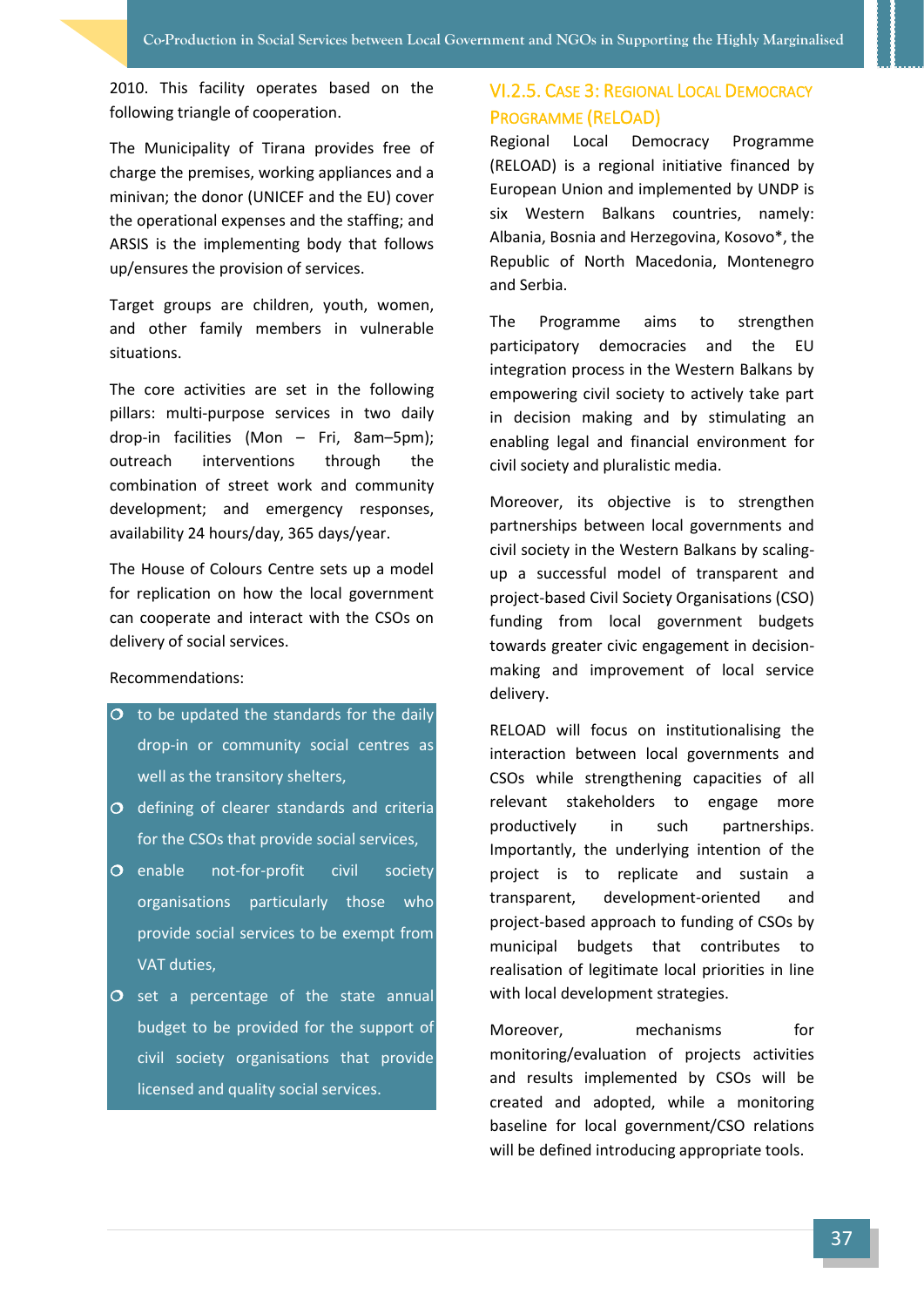#### The main results to be achieved under this Programme are as follows:

- $\circ$  local governments and CSOs have a basic understanding of the comprehensive transparent model for funding of CSOs from municipal budgets,
- $\overline{O}$  a model of transparent and project-based funding of CSOs by local governments is introduced and institutionalized in all participating local governments, and thus promoted and anchored across Western Balkan countries,
- $\sigma$  services delivered by civil society organisations address the needs of local communities within partner local governments across the Western Balkans countries,
- $\circ$  the capacity of civil society organisations and local governments in the implementation of municipal grant schemes and delivering good quality projects is strengthened,
- $\sigma$  enhanced regional networking and dialogue of civil society and local governments across the Western Balkan countries enable multiplication of good practices,
- $\sigma$  diversified dialogue and cooperation mechanisms between local governments and CSOs (specific for Bosnia and Herzegovina).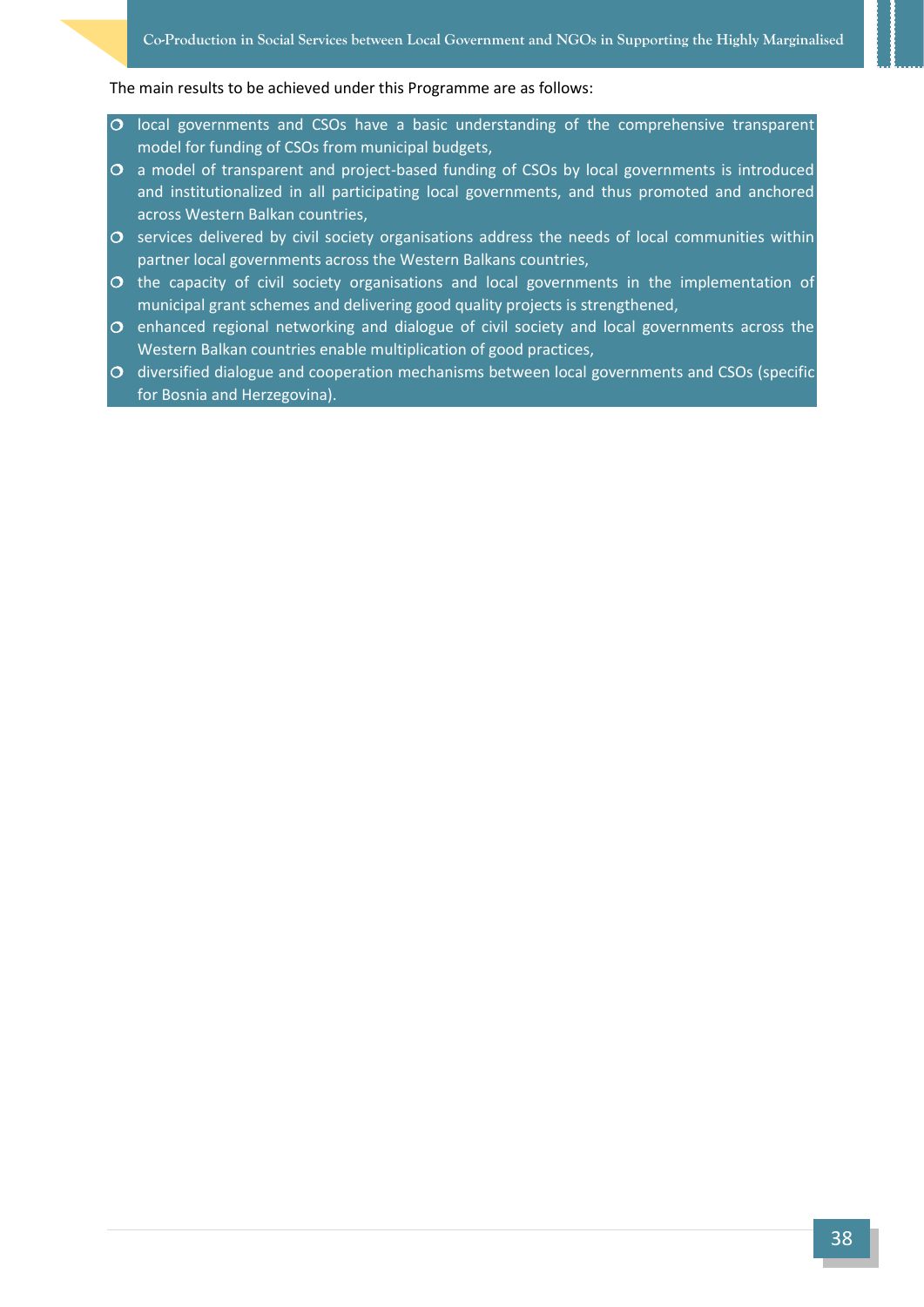### **WHERE NEXT?**

<span id="page-42-0"></span>The project will, first and foremost, increase the crucial cooperation between the local government and NGOs in terms of the co-production of social services for the marginalised community. The current situation with the COVID-19 outbreak has revealed the value and importance that social services provide. In light of this health crisis, the Government of the Republic of North Macedonia has approved ZIP's project named Front against COVID-19 in rural Saraj.

The project focuses on the rural municipality of Saraj as one of the several breeding grounds for the virus. It aims to not only inform and provide relief packages for 1500 families that are the most affected but to also help students from low-income families with the online classes. For this purpose, ZIP, with the help of schools in Saraj, will identify 30 students (based on different criteria) from primary and high schools, which will receive a tablet that will ease the process of online education. Other key project activities are the expert-led webinars and trainings for teachers in Saraj. Teachers will have an amazing opportunity to learn more about how to properly use the Internet as a tool for managing their curriculum, how to collect the right content and resources, etc.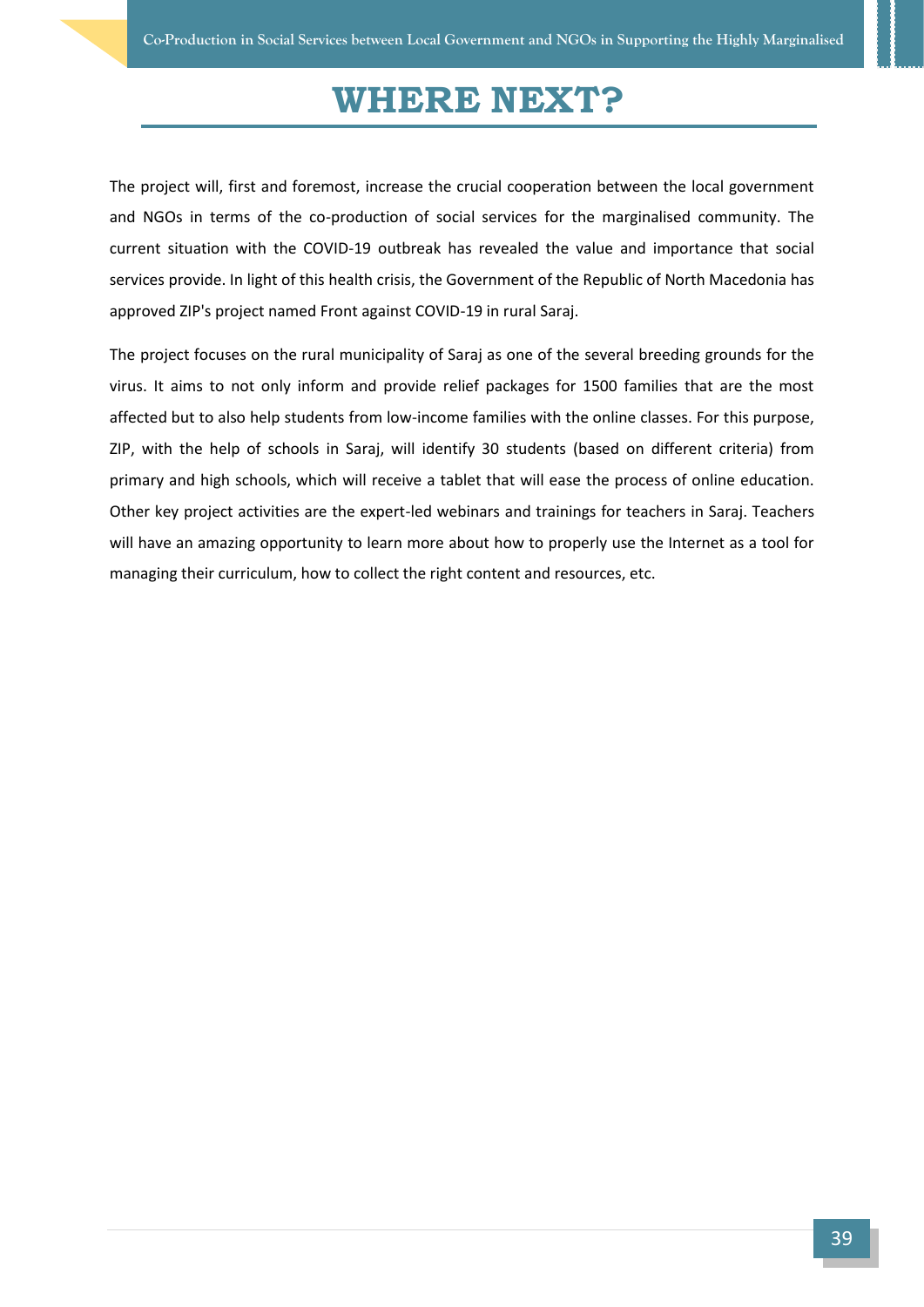# **REFERENCES**

- <span id="page-43-0"></span>1. About Hungary. 2017. New in Brief. On-line at: [http://abouthungary.hu/news-in-brief/president](http://abouthungary.hu/news-in-brief/president-ader-signs-new-law-governing-ngos-in-hungary/)[ader-signs-new-law-governing-ngos-in-hungary/](http://abouthungary.hu/news-in-brief/president-ader-signs-new-law-governing-ngos-in-hungary/)
- 2. Act on Municipalities (128/2000 Coll.).
- 3. Act on Social Services (108/2006 Coll.).
- 4. Akademik, 2018. New Law on Discrimination Prevention presented at the Ministry of Labor and Social Policy. On-line at: [https://akademik.mk/noviot-zakon-za-sprechuvane-i-zashtita-od](https://akademik.mk/noviot-zakon-za-sprechuvane-i-zashtita-od-diskriminatsija-prezentiran-vo-mtsp/)[diskriminatsija-prezentiran-vo-mtsp/](https://akademik.mk/noviot-zakon-za-sprechuvane-i-zashtita-od-diskriminatsija-prezentiran-vo-mtsp/)
- 5. Annual reports of the public benefit company Centrum Martin (2013 2016).
- 6. Annual reports of the public benefit company Centrum J. J. Pestalozziho (2013 2018).
- 7. City of Skopje: Cooperation with CSO. On-line at: <http://www.skopje.gov.mk/DesktopDefault.aspx?tabindex=0&tabid=433>
- 8. Čámský, P., Semdner, J., Krutilová, D. 2011. Sociální služby v ČR v teorii a praxi. Praha: Portál.
- 9. Černá, E., Ripka, Š., Bartošová, I. 2018. Analýza výchozího stavu účastníků z cílové skupiny projektu Pilotní testování rychlého zabydlení rodin s dětmi (Rapid Re-Housing). Ostrava: Ostravská Univerzita.
- 10. European Commission. 2019. Albania 2019 Report. On-line at: <https://ec.europa.eu/neighbourhood-enlargement/sites/near/files/20190529-albania-report.pdf>
- 11. European Commission. 2015. Albania 2015 Report. On-line at: [https://ec.europa.eu/neighbourhood](https://ec.europa.eu/neighbourhood-enlargement/sites/near/files/pdf/key_documents/2015/20151110_report_albania.pdf)[enlargement/sites/near/files/pdf/key\\_documents/2015/20151110\\_report\\_albania.pdf](https://ec.europa.eu/neighbourhood-enlargement/sites/near/files/pdf/key_documents/2015/20151110_report_albania.pdf)
- 12. Fumarola, A. 2017. The European Union has an obligation to protect civil society in Hungary. EU Politics. On-line at: [https://blogs.lse.ac.uk/europpblog/2017/04/11/the-european-union-has-an](https://blogs.lse.ac.uk/europpblog/2017/04/11/the-european-union-has-an-obligation-to-protect-civil-society-in-hungary/)[obligation-to-protect-civil-society-in-hungary/](https://blogs.lse.ac.uk/europpblog/2017/04/11/the-european-union-has-an-obligation-to-protect-civil-society-in-hungary/)
- 13. Gaebee, K. 2018. Retrieved from 2018 Reimaging Democracy. On-line at: [https://www.civicus.org/index.php/re-imagining-democracy/stories-from-the-frontlines/3257](https://www.civicus.org/index.php/re-imagining-democracy/stories-from-the-frontlines/3257-democratic-backsliding-and-civil-society-response-in-hungary) [democratic-backsliding-and-civil-society-response-in-hungary](https://www.civicus.org/index.php/re-imagining-democracy/stories-from-the-frontlines/3257-democratic-backsliding-and-civil-society-response-in-hungary)
- 14. Government of the Republic of North Macedonia: Cooperation with civil society. On-line at: <https://www.nvosorabotka.gov.mk/?q=node/64>
- 15. Guess, G., Abrams, S. 2005. Introduction: Helping Civil Society Survive in Central and Eastern Europe. In: Ã. Lepp et al. NGO Sustainability in Central Europe: Helping Civil Society Survive. Budapest: Local Government and Public Service, pp. 1-6.
- 16. Horvai, A. 2012. Education as a Tool for Integration of the Roma in Hungary. In: C. Atkin. Education and Minorities. London: Bloomsbury.
- 17. Hunyadi, B., Wessenauer, V. 2017. Visegrad Insight. On-line at: [https://visegradinsight.eu/deepening-crackdown-on-civil-society-in-the-european-union-the](https://visegradinsight.eu/deepening-crackdown-on-civil-society-in-the-european-union-the-case-of-hungary/)[case-of-hungary/](https://visegradinsight.eu/deepening-crackdown-on-civil-society-in-the-european-union-the-case-of-hungary/)
- 18. Improving the social service delivery by enhancing the role Civil Society Organisations (CSOs) in Albania. Policy Paper. 2015. On-line at: [http://iris-see.eu/wp](http://iris-see.eu/wp-content/uploads/2016/10/PolicyPaper-Alb.pdf)[content/uploads/2016/10/PolicyPaper-Alb.pdf](http://iris-see.eu/wp-content/uploads/2016/10/PolicyPaper-Alb.pdf)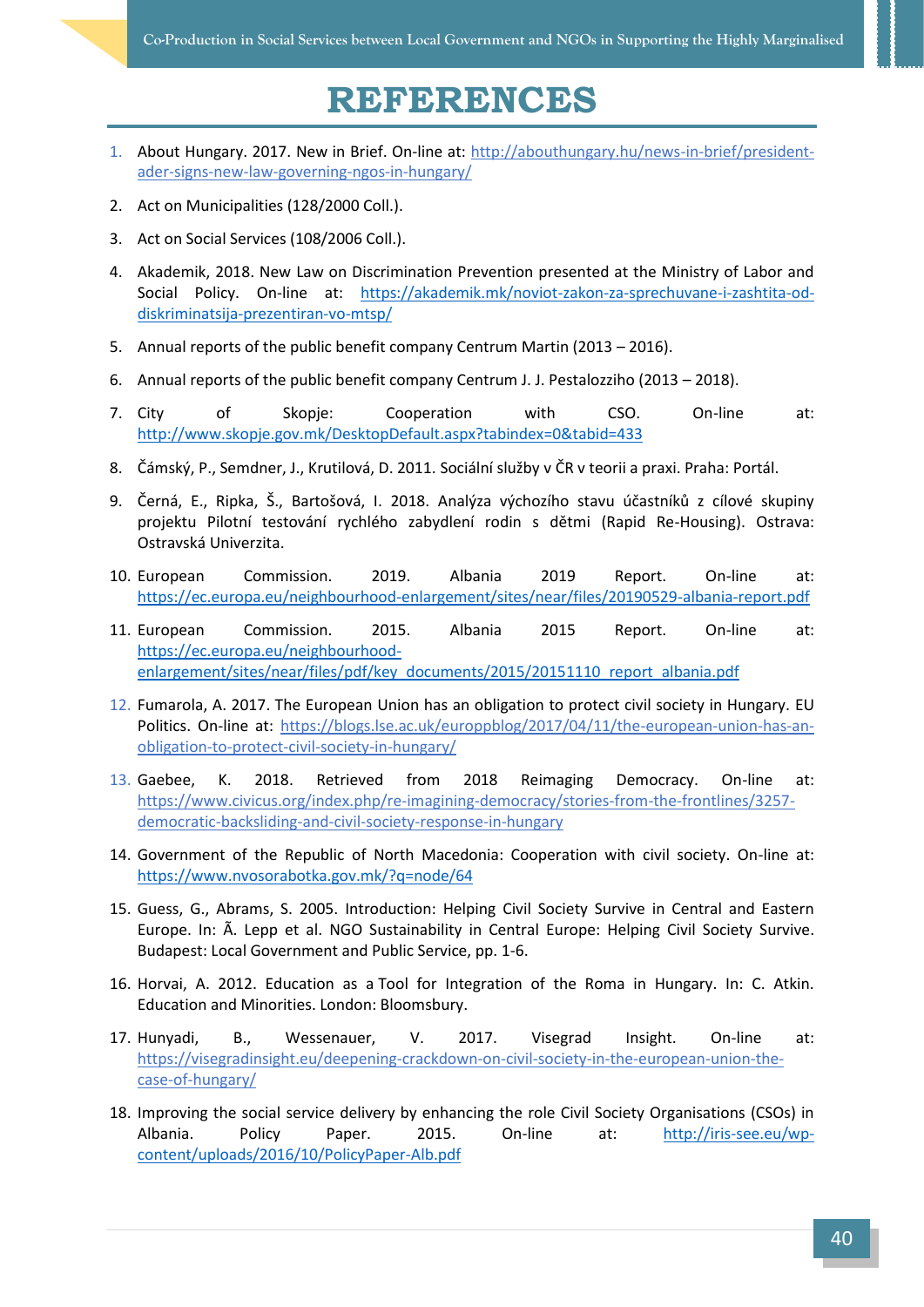- 19. Instrument for Pre-Accession Assistance (IPA II) 2014-2020: Civil Society Facility and Media Programme 2016-2017, Albania.
- 20. Jakoubek, M., Hirt, T. (eds.) 2008. Rómske osady na východnom Slovensku z hľadiska terénneho antropologického výskumu (1999 – 2005). Bratislava: OSF.
- 21. Kingsley, P. 2018. The New York Times. On-line at: <https://www.nytimes.com/2018/03/27/world/europe/viktor-orban-hungary.html>
- 22. Klimovský, D. 2010. "Slovakia: Economic Problems Exacerbate Inequality and Social Exclusion." In: European Social Watch Report 2010: Time for Action: Responding to Poverty, Social Exclusion and Inequality in Europe and Beyond. Brussels: Eurostep, pp. 74-75, 82-83.
- 23. Law No. 146/2014 on Notification and Public Consultation. On-line at: [http://www.qkr.gov.al/media/1278/lgji-146\\_2014.pdf](http://www.qkr.gov.al/media/1278/lgji-146_2014.pdf)
- 24. Law on Social Protection (consolidated text in September 2015). On-line at: <http://www.mtsp.gov.mk/content/pdf/zakoni/ZSZ%20konsolidiran%20%20IX-2015.pdf>
- 25. Lembovska, M., Bogdanovski, A. 2017. Report on the work of the Commission for the protection of the right to free access to public information and the Direction for protection of personal data. Analytica. On-line at: [http://www.analyticamk.org/images/2017/zashtita-izveshtaj](http://www.analyticamk.org/images/2017/zashtita-izveshtaj-interactive_ac277.pdf)[interactive\\_ac277.pdf](http://www.analyticamk.org/images/2017/zashtita-izveshtaj-interactive_ac277.pdf)
- 26. Matoušek, O. (ed.). (2011). Sociální služby: legislativa, ekonomika, plánování, hodnocení. Praha: Portál.
- 27. Matoušek, O., Kodymová, P., Koláčková, J. (ed.). 2010. Sociální práce v praxi: specifika různých cílových skupin a práce s nimi. Praha: Portál.
- 28. MCIC. 2003. Macedonian Center for International Cooperation: Registry of civil society organizations in Macedonia. On-line at: [http://www.mcms.mk/images/docs/2003/adresar-na](http://www.mcms.mk/images/docs/2003/adresar-na-gragjanskite-organizacii-vo-makedonija.pdf)[gragjanskite-organizacii-vo-makedonija.pdf](http://www.mcms.mk/images/docs/2003/adresar-na-gragjanskite-organizacii-vo-makedonija.pdf)
- 29. Ministry of Labor and Social Policy. 2010. National Program on Social Protection Development 2011-2021.
- 30. Ministry of Labor and Social Policy: New Law on Social Protection enables better life for disabled persons. On-line at: [http://www.mtsp.gov.mk/mart-2019-ns\\_article-so-noviot-zakon-za](http://www.mtsp.gov.mk/mart-2019-ns_article-so-noviot-zakon-za-socijalna-zashtita-se-ovozmozuva-pokvaliteten-zivot-za-licata-so-poprecenost.nspx)[socijalna-zashtita-se-ovozmozuva-pokvaliteten-zivot-za-licata-so-poprecenost.nspx](http://www.mtsp.gov.mk/mart-2019-ns_article-so-noviot-zakon-za-socijalna-zashtita-se-ovozmozuva-pokvaliteten-zivot-za-licata-so-poprecenost.nspx)
- 31. Ministry of Labor and Social Policy: Projects resulting from Roma Decade. On-line at: <http://www.mtsp.gov.mk/proekti-proizlezeni-od-dekadata-na-romite.nspx>
- 32. Ministry of Labor and Social Policy: Roma decade (Documents). On-line at: <http://www.mtsp.gov.mk/dokumenti-642e295b-69e3-4291-acb1-2ce6beb8cdd8.nspx>
- 33. Ombudsman. 2019. Annual report 2018. On-line at: <http://ombudsman.mk/upload/Godisni%20izvestai/GI-2017/GI-2018.pdf>
- 34. RELOAD. Regional Programme on Local Democracy in Western Balkans (ReLOaD). On-line at: [https://www.al.undp.org/content/albania/en/home/projects/albania-local-democracy](https://www.al.undp.org/content/albania/en/home/projects/albania-local-democracy-programme.html)[programme.html](https://www.al.undp.org/content/albania/en/home/projects/albania-local-democracy-programme.html)
- 35. Ripka, Š., Černá, E., Kubala, P. 2018. Pilotní testování rychlého zabydlení rodin s dětmi (Rapid Re-Housing). Závěrečná evaluační zpráva: Dopady zabydlení po 12 měsících od nastěhování. Ostrava: Ostravská univerzita.
- 36. Roma Civil Monitor. European Commission. 2018. Civil society monitoring report on implementation of the national Roma integration strategies in Hungary. On-line at: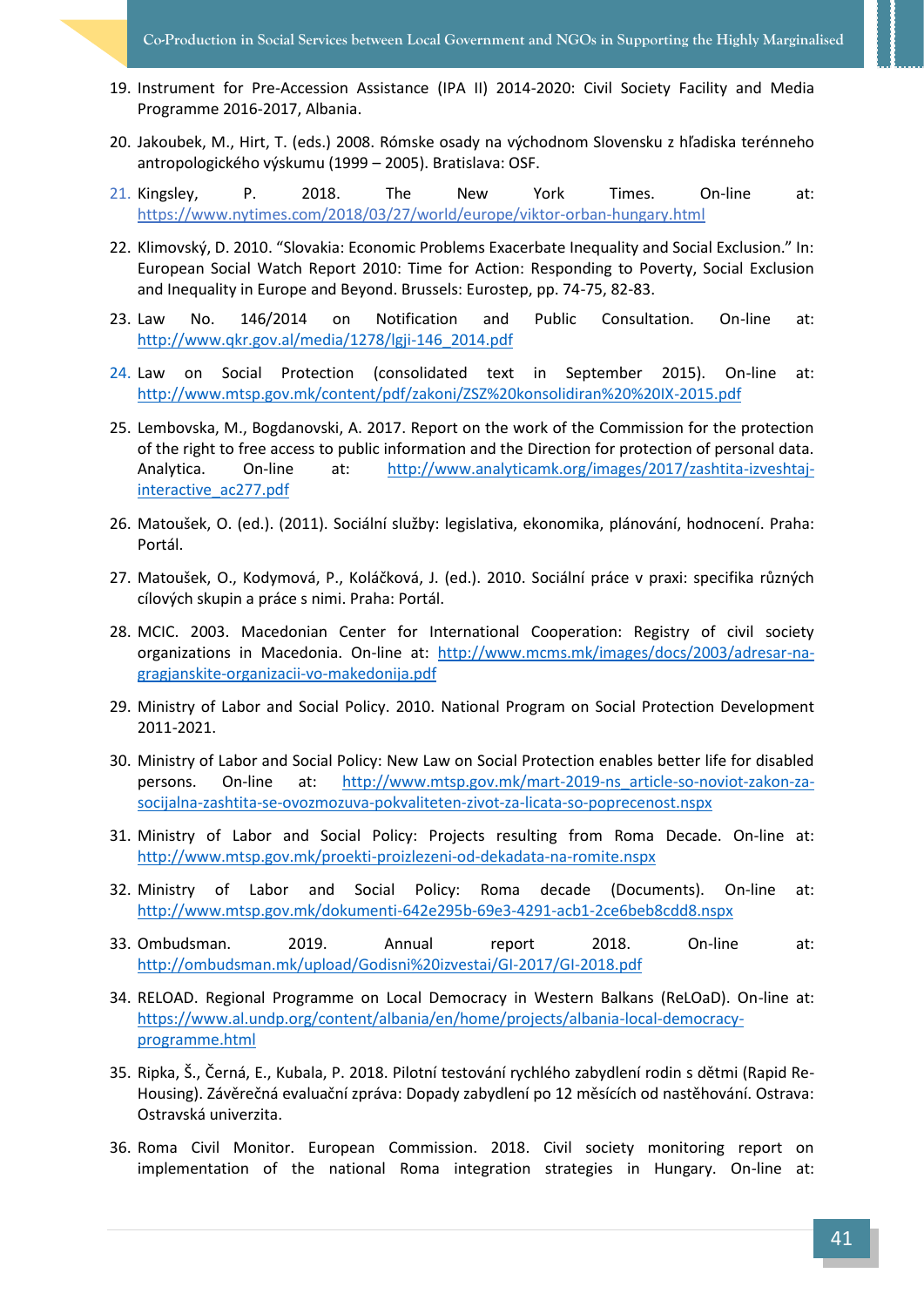[http://autonomia.hu/wp-content/uploads/2018/07/rcm-civil-society-monitoring-report-1](http://autonomia.hu/wp-content/uploads/2018/07/rcm-civil-society-monitoring-report-1-hungary-2017.pdf) [hungary-2017.pdf](http://autonomia.hu/wp-content/uploads/2018/07/rcm-civil-society-monitoring-report-1-hungary-2017.pdf)

- 37. Selami, A. 2010. Strengthening the role of RIA in the policy-making process in Macedonia. Analytica. On-line at[: http://www.analyticamk.org/images/stories/files/briefs/r10040.pdf](http://www.analyticamk.org/images/stories/files/briefs/r10040.pdf)
- 38. Strategic plan for social inclusion of the City of Brno for the period of 2016-2019. On-line at: [https://www.brno.cz/fileadmin/user\\_upload/sprava\\_mesta/magistrat\\_mesta\\_brna/OSP/dokume](https://www.brno.cz/fileadmin/user_upload/sprava_mesta/magistrat_mesta_brna/OSP/dokumenty/Socialni_zaclenovani/SPSZ_mesta_Brna_2016-2019_final.pdf) nty/Socialni zaclenovani/SPSZ mesta Brna 2016-2019 final.pdf
- 39. Stojilovska, A., Lembovska, M. 2013. Security and energy sectors' cooperation with the civil society in Macedonia – friends or foes?. Analytica. On-line at: [http://www.analyticamk.org/images/stories/files/briefs/TRAIN\\_en\\_za\\_website.pdf](http://www.analyticamk.org/images/stories/files/briefs/TRAIN_en_za_website.pdf)
- 40. Strategy to combat social exclusion for the period of 2016-2020. On-line at: [https://www.dataplan.info/img\\_upload/7bdb1584e3b8a53d337518d988763f8d/strategie\\_boje](https://www.dataplan.info/img_upload/7bdb1584e3b8a53d337518d988763f8d/strategie_boje-proti-socialnimu-vylouceni-2016-2020.pdf)[proti-socialnimu-vylouceni-2016-2020.pdf](https://www.dataplan.info/img_upload/7bdb1584e3b8a53d337518d988763f8d/strategie_boje-proti-socialnimu-vylouceni-2016-2020.pdf)
- 41. Szalai, J., Svensson, S. 2017. Contested forms of solidarity: an overview of civil society organisations in Hungary and their impact on policy and the social economy. On-line at: [https://cps.ceu.edu/sites/cps.ceu.edu/files/attachment/publication/2977/cps-working-paper](https://cps.ceu.edu/sites/cps.ceu.edu/files/attachment/publication/2977/cps-working-paper-solidus-hungary-civil-society-organisations-2017.pdf)[solidus-hungary-civil-society-organisations-2017.pdf](https://cps.ceu.edu/sites/cps.ceu.edu/files/attachment/publication/2977/cps-working-paper-solidus-hungary-civil-society-organisations-2017.pdf)
- 42. Török, M. 2005. Gaining Trust is a Must:Hungarian NGOs and Private Giving. In: Ã. Lepp et al. NGO Sustainability in Central Europe: Helping Civil Society Survive. Budapest: Local Government and Public Service, pp. 173-194.
- 43. Trbojevikj, S. 2012. Decentralization of social protection in the Republic of Macedonia state of art, challenges and possibilities at local level. On-line at: <http://www.mtsp.gov.mk/WBStorage/Files/decentralizmkd.pdf>
- 44. UNDP. 2014. Atlas rómskych komunít na Slovensku 2013. Bratislava: Regionálne centrum Rozvojového programu OSN
- 45. United Nations. 2016. Leaving no one behind: the imperative of inclusive development. On-line at:<https://www.un.org/esa/socdev/rwss/2016/full-report.pdf>
- 46. Vašečka, I. 2002. "Rómska problematika v lokálnych sociálnych politikách." In: M. Vašečka (ed.), Čačipen pal o Roma. Súhrnná správa o Rómoch na Slovensku. Bratislava: IVO, pp. 246-257.
- 47. Világgazdaság Editorial. 2017. Bizalmi válság nehezíti a civil szféra munkáját. Világgazdaság Online, 3 April 2017.